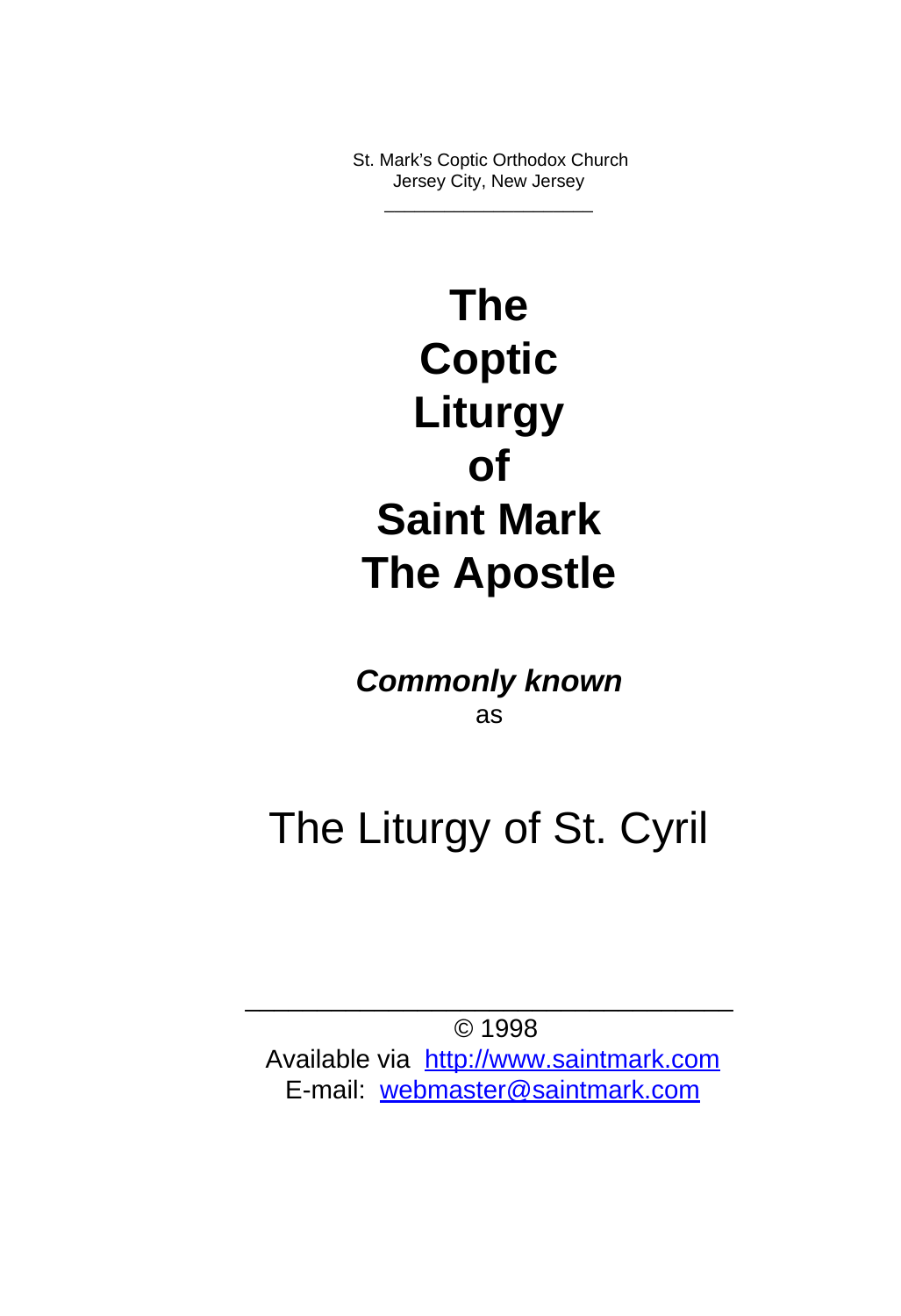## [TABLE OF CO](#page-26-0)NTENTS

- 1. [Prayer of reconciliatio](#page-29-0)[n](#page-28-0)
- 2. [Another Prayer of reconc](#page-30-0)iliation according to st. [john \(to the father\)](#page-32-0)
- 3. [The Anaphora](#page-33-0)
- 4. [The Consecratio](#page-35-0)[n](#page-33-0)
- 5. [The Prayer o](#page-38-0)f pe[ace](#page-35-0)
- 6. [Prayer of The King](#page-39-0)
- 7. [Prayer of The Patriarch](#page-42-0)
- 8. [Prayer of The Bishops](#page-44-0)
- 9. [Prayer of The Priests](#page-47-0)
- 10. [Prayer of The](#page-51-0) Place
- 11. [The Prayer of T](#page-53-0)[he Present](#page-51-0)
- 12. [Prayer of re](#page-56-0)membering those who asked us
- 13. Prayer of The Servant
- 14. Prayer of The Priesthood
- 15. Prayer of The Waters, The plants, and The airs
- 16. Prayer of The Oblations
- 17. Commemoration of The saints
- 18. The Diptych
- 19. Introduction to The fraction
- 20. Fraction for The Father
- 21. A Fraction for Holy Lent
- 22. Prayer of Submission to The Father
- 23. The Prayer of congregation
- 24. The Profession
- 25. Psalm 150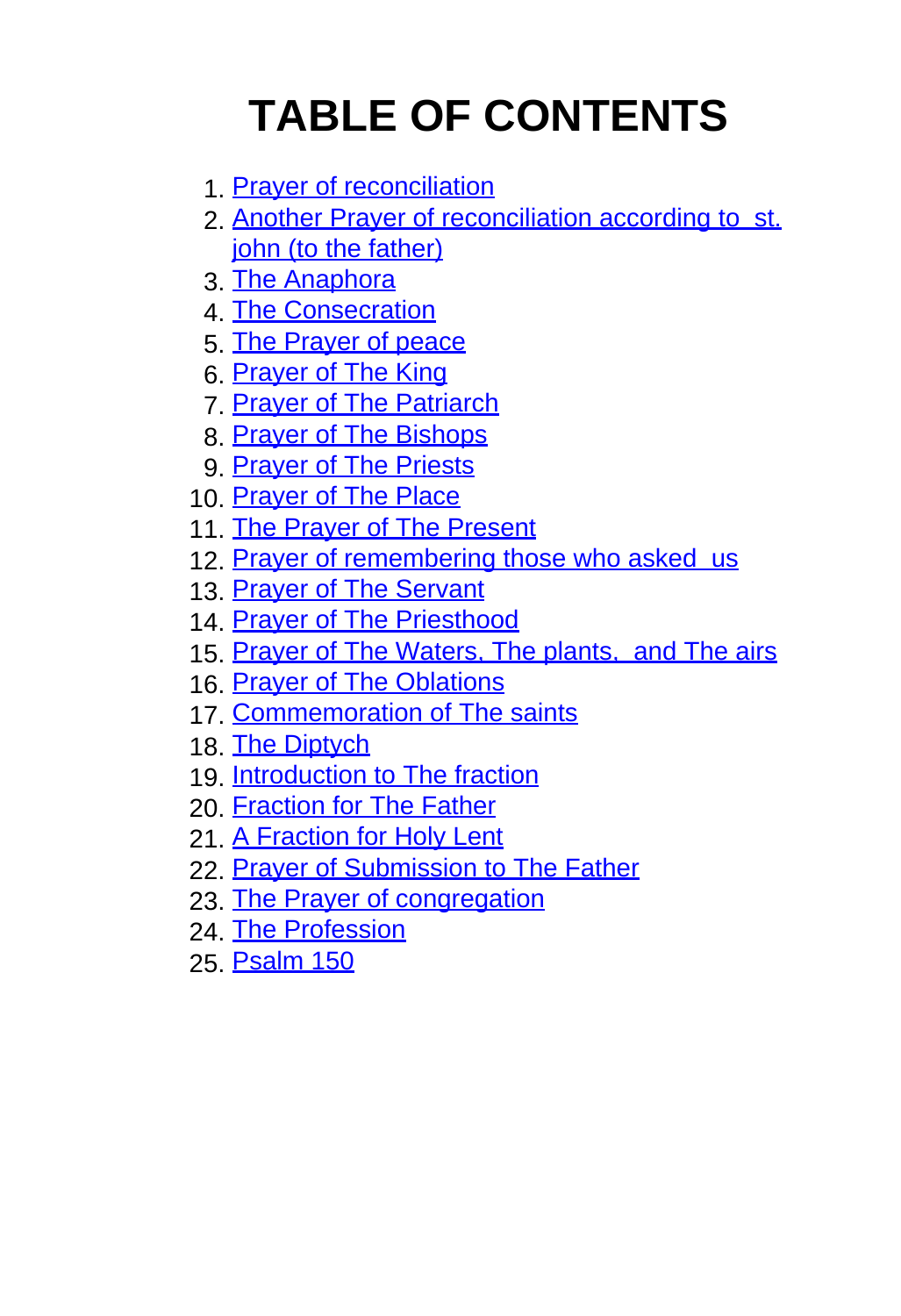#### **Prayer of Reconciliation**

The priest commences as in the liturgy of St. Basil until the reading of the Gospel; he proceeds with the **Prayer of the Veil** according to our father Saint John the tHRice blessed. To the Father (inaudibly):

O Creator of the whole creation, of that which is seen and of that which is not seen, who cares for all things; for Yours they are.

O Lover of Souls; I seek Your compassion O Lord Almighty. I, poor, despised, and unprofit able as I am among Thy servants, now drawing near to Your Holy of Holies, and about to touch this holy and mysterious sacrament give me, O Lord, Thy Holy Spirit: that fire immaterial and incomprehensible that devours all infirmity and consumes wicked inventions.

Let it kill the earthly senses of the flesh; let it restrain the wanderings of the mind that lead it to imaginations full of aches and passion: And as it is proper for priests, let it make me rise above all mortal thoughts, and grant me the sanctifying words in order to fulfill this offer ing now laid on the altar which is the mystery of mysteries; in the fellowship and communion of Your Christ. To whom with You and the Holy Spirit, the Giver-of-Life, and of one essence with You, belongs glory now and unto the of ages, Amen.

#### **Priest:**

Pray Deacon: Stand up for prayer.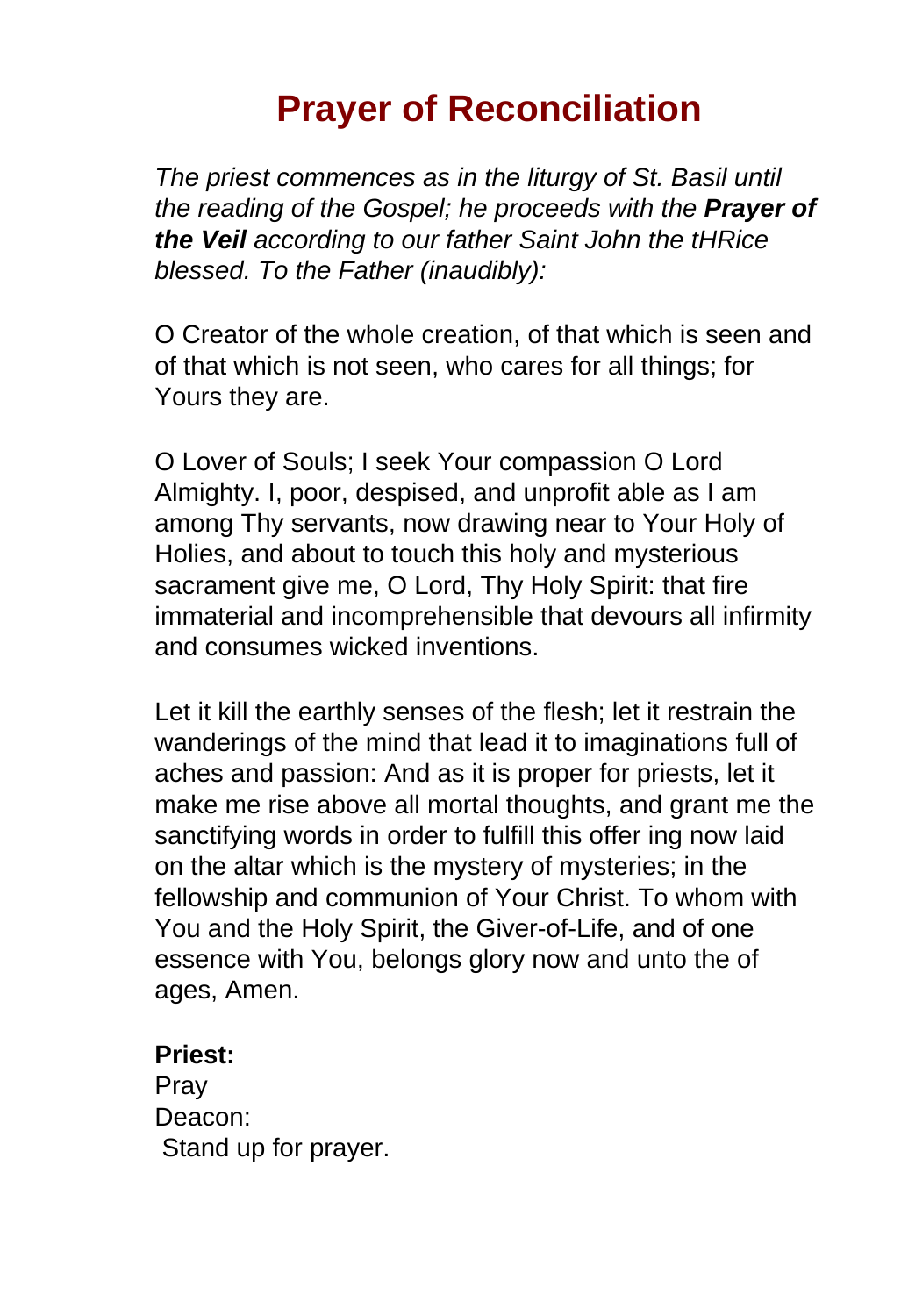Priest: **Peace be with you all.** Congregation: And with your spirit.

#### Priest:

**O Prince of Life and King of Ages, God unto whom every knee bows, of those in heaven, of those on earth, and of those under the earth; to whom everything is subject and in the bond of servitude, bowing their heads to the sceptre of Thy kingdom: Unto whom the armies of angels give glory together with the heavenly hosts, and all logical natures, with an unsilenced voice that utters Your divinity. And as You have taken pleasure in us, the poor inhabitants of the earth, that we should service to You, not because of the purity of our hands, for we have not done good upon the earth; but You are willing to grant us, the unfortunate and unworthy, of Your purity: accept us unto You O Good [God] and Lover of Mankind, as we approach Your holy altar according to the multitude of Your mercies. And make us worthy of the heavenly peace that suits Your divinity and is full of salvation that we may give it to one another in perfect love and that we may greet one another with a holy kiss.**

Deacon:

Pray for perfect peace, love and the holy apostolic kisses.

#### Congregation:

#### **Lord have mercy.**

Priest:

 Not with spiteful thoughts, but with thoughts given to Your fear, free from guile and from the wickedness of the traitor so that our conscience is not at one with evil but with the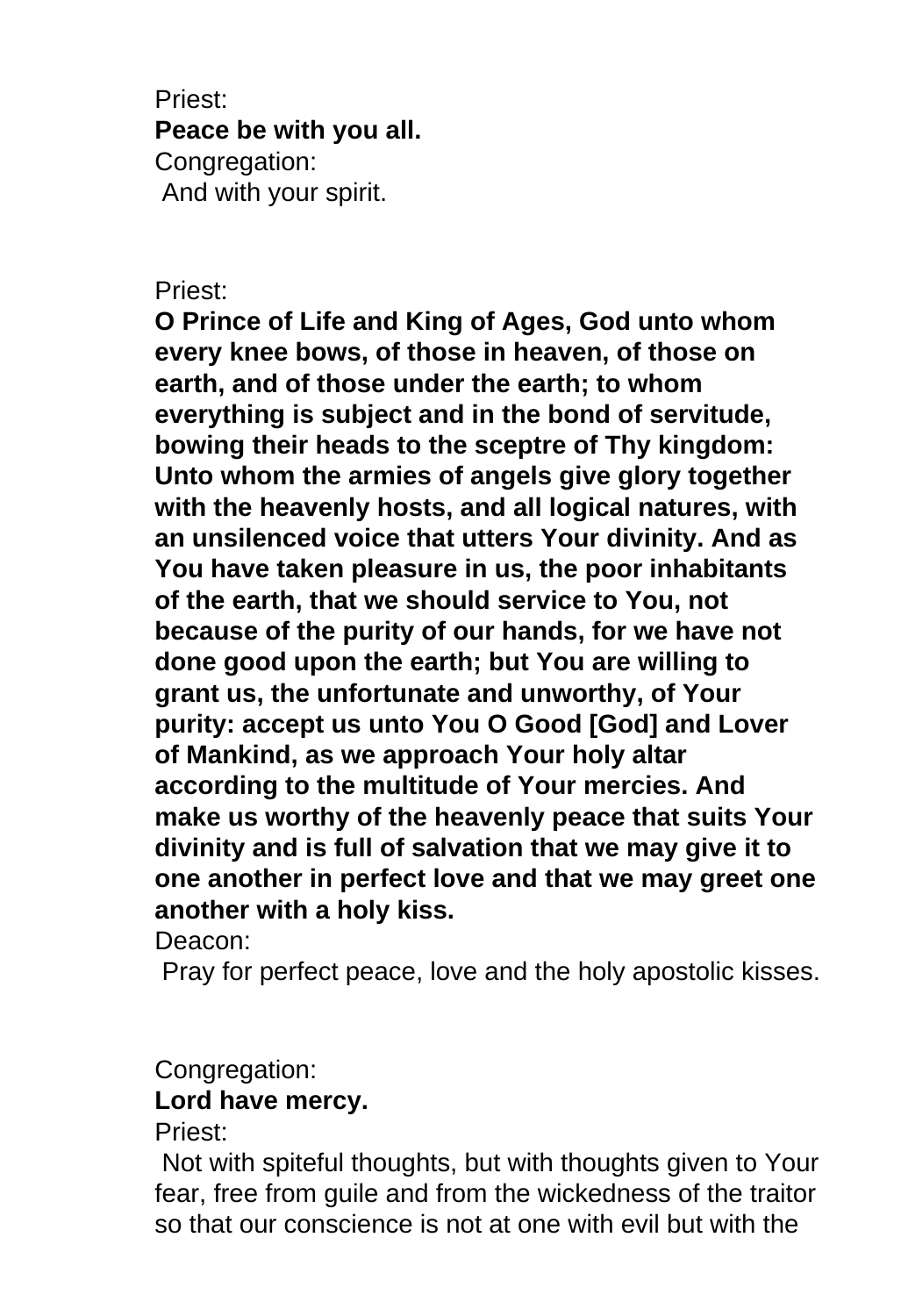gladness of our souls and joy of our hearts; for we have the great and perfect token of the love of Your Only-Begotten Son. Cast us not away, Your servants, because of the defilement of our sins, for You know, as our Creator, that no one born of a woman shall be justified before You. Therefore, make us worthy O our Master, with a pure heart and a soul full of Your grace, to stand and offer before You this holy, rational and bloodless sacrifice; for the forgiveness of our trespasses and the remission of the ignorances of Your people, for You are a compassionate and merciful God.

And You are to whom we send up the glory, the honor, the majesty and the worship [O God] the Father, the Son and the Holy Spirit, now and at all times and unto the age of all ages. Amen. Deacon:

Greet one another with a holy kiss. Lord have mercy. Lord have mercy. Lord have mercy. Yes, Lord, who is Jesus Christ, the Son of God, hear us and have mercy upon us. Offer, offer, offer in order. Stand with trembling. Look towards the east. Let us attend.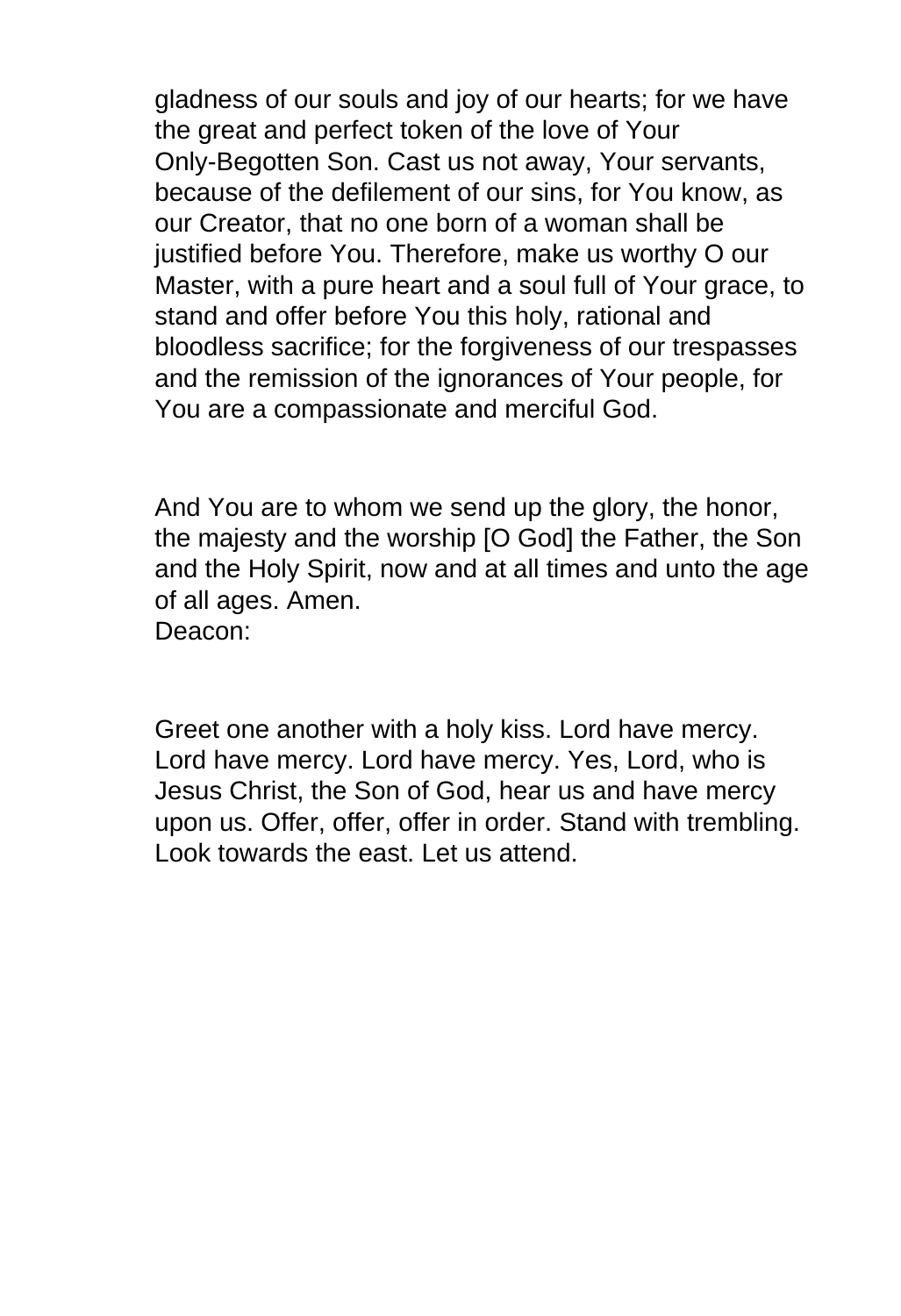## **Another Prayer of Reconciliation according to St. John (to the Father)**

O God of love and Giver of oneness of heart, who grants the true oneness of mind towards virtue, who has also granted unto us, through Your Only Begotten Son, the new commandment that we love one another as You have loved us we the unworthy and astray, and You gave up Your beloved Son for our life and our salvation.

We ask You, O our Lord, grant us Your servants, throughout our lifetime on earth, and more especially at present, thoughts that do not recall to memory former evil deeds and a conscience without hypocrisy-, but grant us faithful thoughts and a heart full of brotherly love. So we may flee from any likeness to Judas the traitor as we give one another a spiritual kiss. And as we agree together in purity like Your holy disciples and apostles we become cleansed and sanctified through Your Holy Spirit. Congregation:

 Through the intercessions of the Mother of God St. Mary, O Lord grant us the forgiveness of our sins. We worship You, O Christ, with Your Good Father and the Holy Spirit, for You have come (were born/risen) and saved us. A mercy of peace, a sacrifice of praise.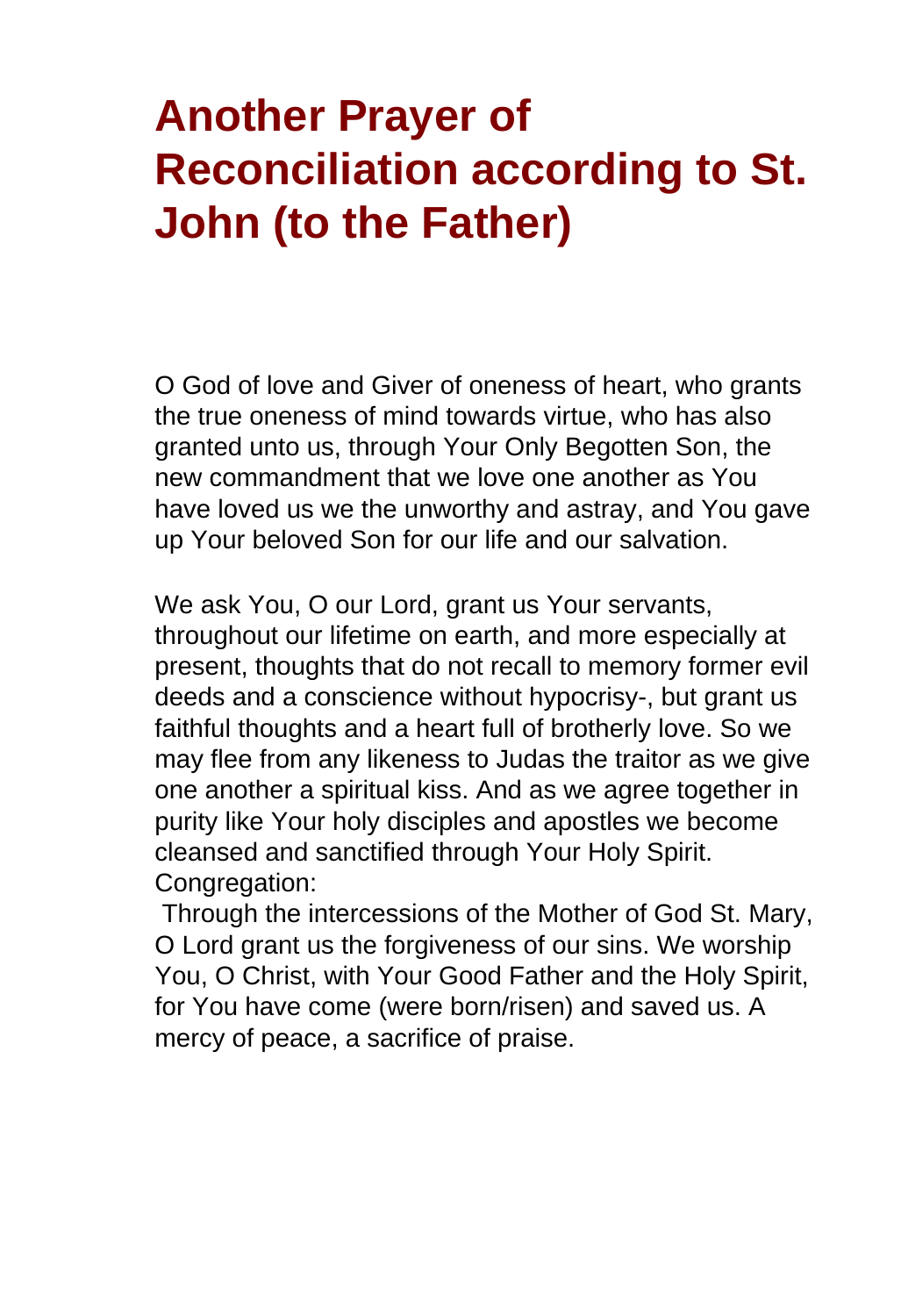## **THE ANAPHORA**

#### **Priest:**

The Lord be with you all. Congregation:

And with your spirit. Priest:

Lift up your hearts. Congregation:

They are with the Lord. Priest:

Let us give thanks to the Lord. Congregation:

It is meet and right. Priest:

It is meet and right, meet and right, meet and right, for it is truly meet and right, holy and fitting, and beneficial to our souls, bodies and spirits, O Eternal Master, Lord, God, the Father the Pantocrator, that we at all times, and in all places of Your dominion praise You, sing to You, bless You, and serve You; and that we worship You, give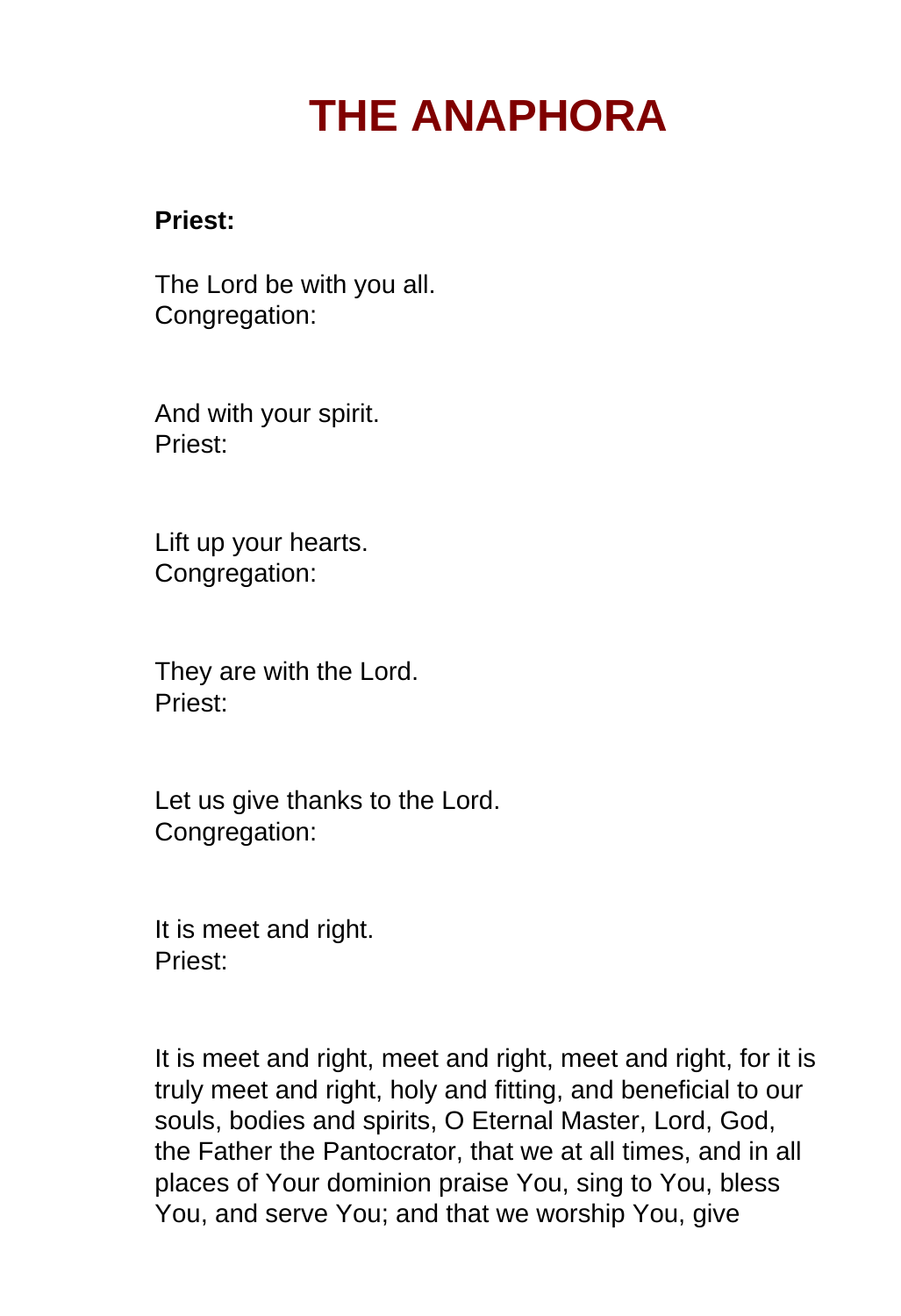thanks to You, glorify You, and confess to You night and day, with unceasing lips, an unsilenced heart and unending glories. You are He, who created heaven and that which is in heaven, and earth and all that is therein: the seas, the rivers, the springs, the lakes, and all that is in them.You are He who created man according to Your own image and likeness; and created everything in Your wisdom-Your true light Your Only-Begotten Son, our Lord, God and Savior, and King of us all, Jesus Christ, tHRough Whom we give thanks, and offer unto You with Him and the Holy Spirit the Holy consubstantial and indivisible Trinity this logical sacrifice and this bloodless service.

(The priest signs the incense box with the cross, puts a spoonfid of incense in the censer and takes it in his hand)

This which all the nations offer unto You

(He signs the oblations with lite censer from east to west and front north to south)

from where the sun rises to where it sets, and from the north to the south.

(he cries out saying)

For great is Your name O Lord, among all the nations, and in all places sweet incense and pure sacrifices are offered to Your Holy Name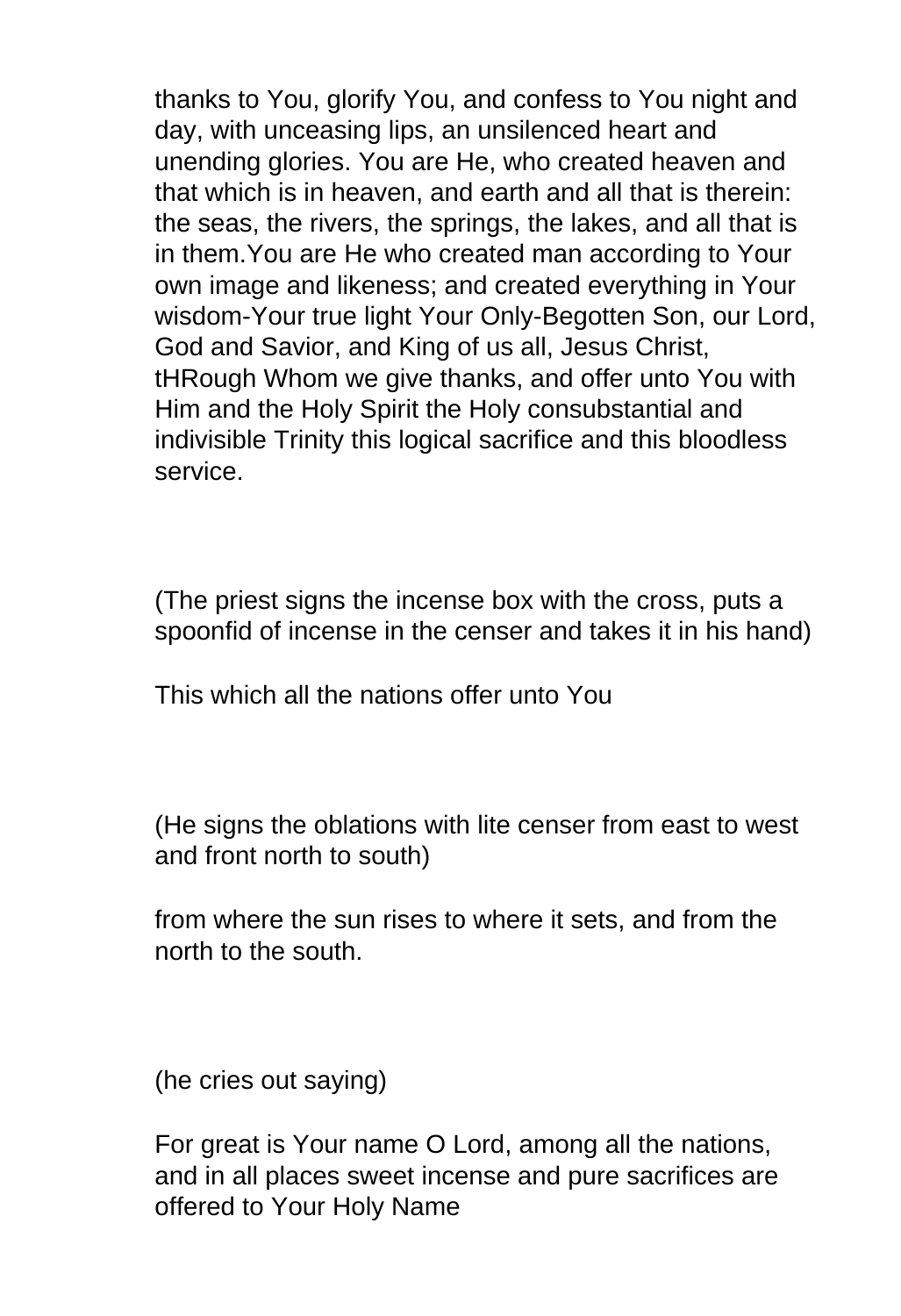(He gives incense above the chalice)

and upon this sacrifice and this oblation. Deacon:

You who are seated stand. Priest:

For You are above every principality, and authority, and above every power, every lordship and every name that is named, not only in this age, but also in the ages to come. Deacon:

Look towards the east. Priest:

You are before Whom stand thousands of thousands and myriads of myriads of holy angels and archangels serving You. You are before Whom stand Your two exceedingly honorable living beings, having six wings and a multitude of eyes, the Seraphim and the Cherubim. With two wings they cover their faces, because of Your divinity which none can gaze upon nor comprehend, and with two they cover their feet, and they fly with the other two.

(He cries out saying)

For at all times all things hallow You. But with all them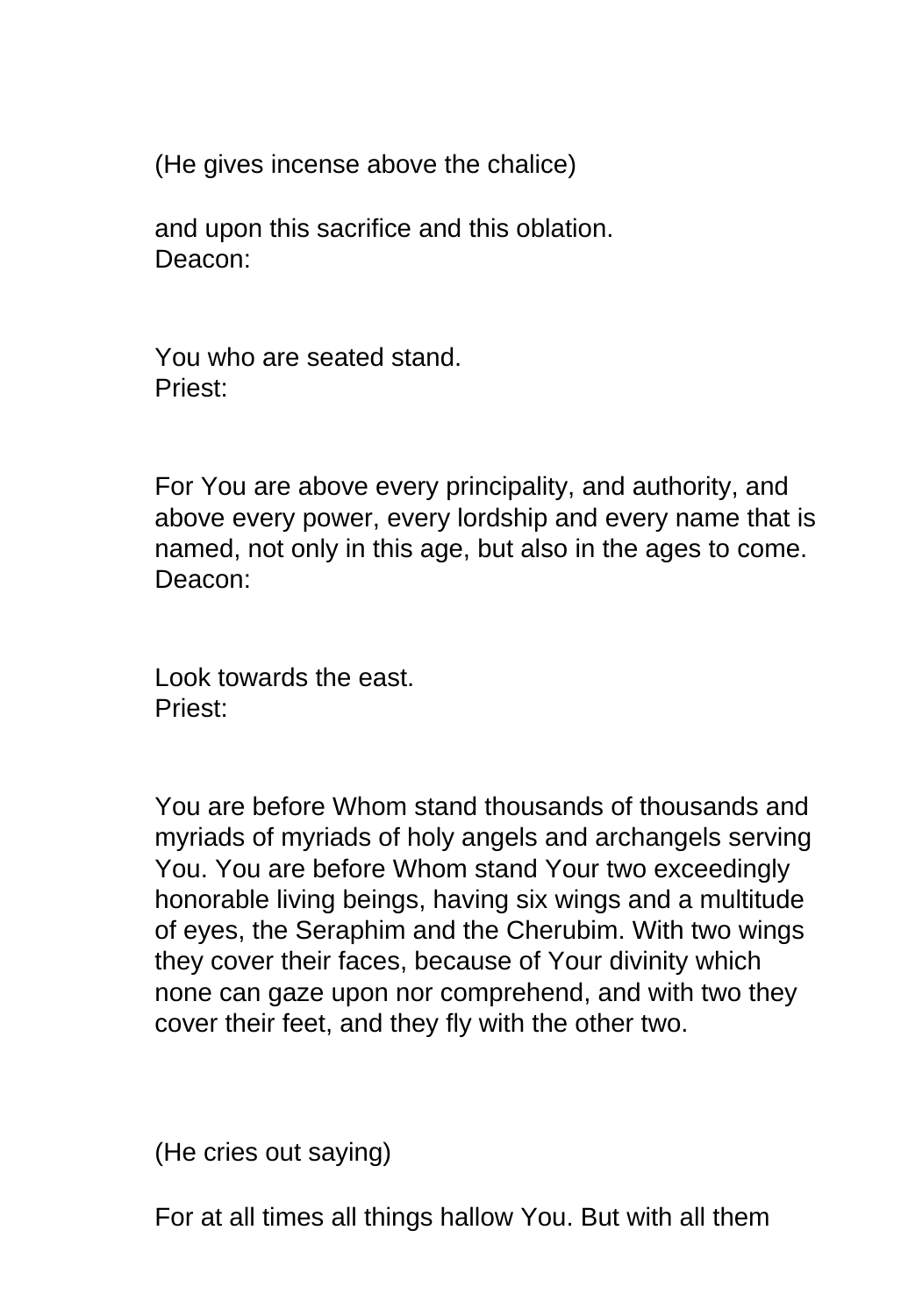that hallow You, accept also O Lord our hallowing, as we praise You with them, saying:

(Here the priest shall wash his hands saying: You Sprinkle me with hyssop and I am clean, You wash me and I am whiter than snow; You make me hear of joy in bruised bones rejoice. I shall wash no I hands in purity and go around in Your altar, O Lord, so I may hear the voice of Your praise). Deacon:

Let us attend. Congregation:

Holy, Holy, Holy, Lord of Hosts. Heaven and earth are full of Your holy glory.

(the priest takes the covering that is upon the chalice, in his right hand, and says 'Agios' tHRee times while making the sign of floe cross. First upon himself his face being turned towards the east, then upon the servants mid lastly, towards the west, upon the people. Meanwhile the assisting priest circles the altar with the censer) Priest:

Holy, Holy, Holy.

Holy, is the Lord of Hosts. Heaven and earth are full of Your holy glory, O Lord our God. Truly heaven and earth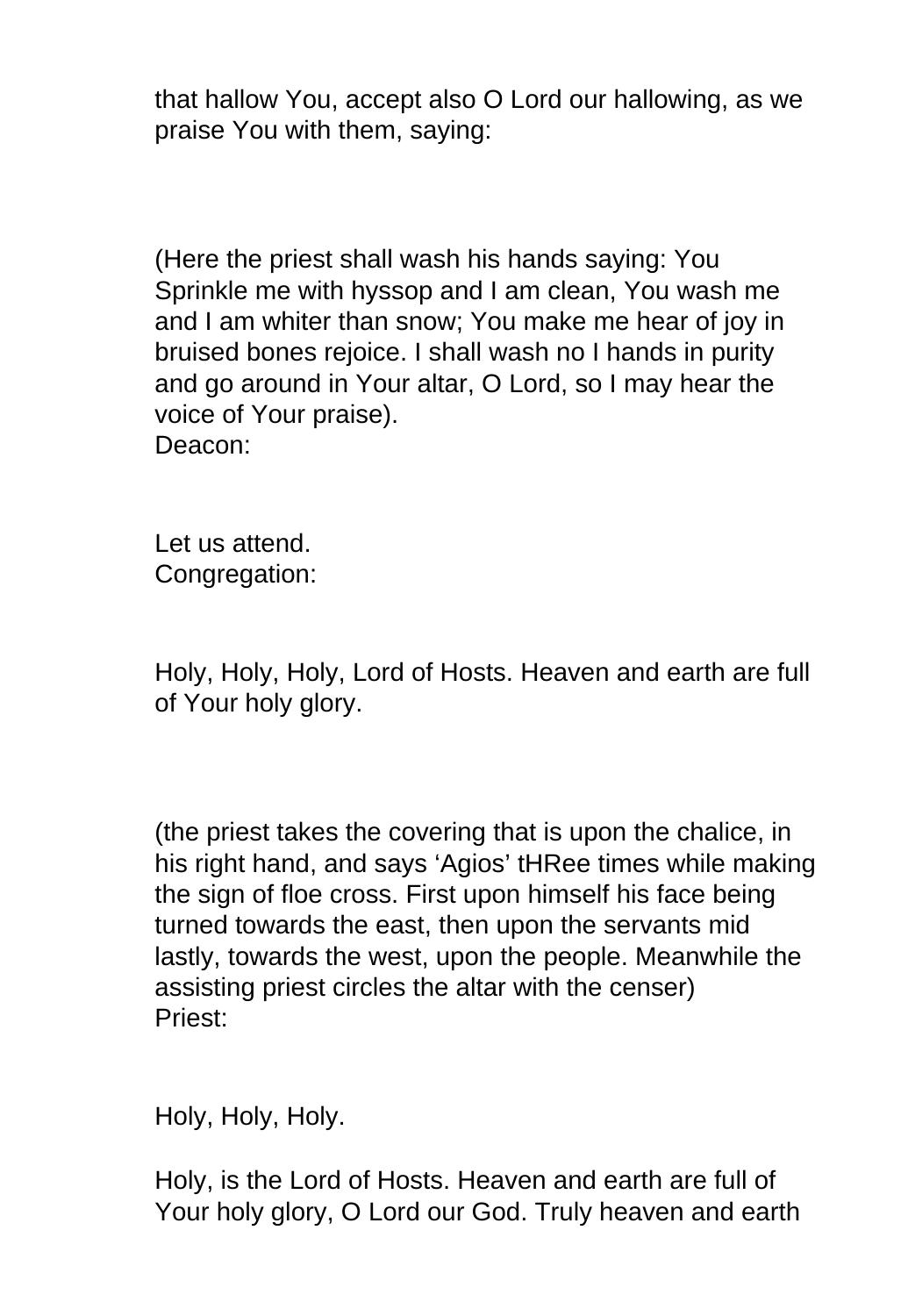are full of Your holy glory. THRough Your Only Begotten Son, our Lord, God, Savior and King of us all, Jesus Christ, fill this sacrifice which is Yours, O Lord, with the blessing that is from You, He signs the paten and the chalice together and says tHRough the coming of Your Holy Spirit upon it. Congregation:

Amen.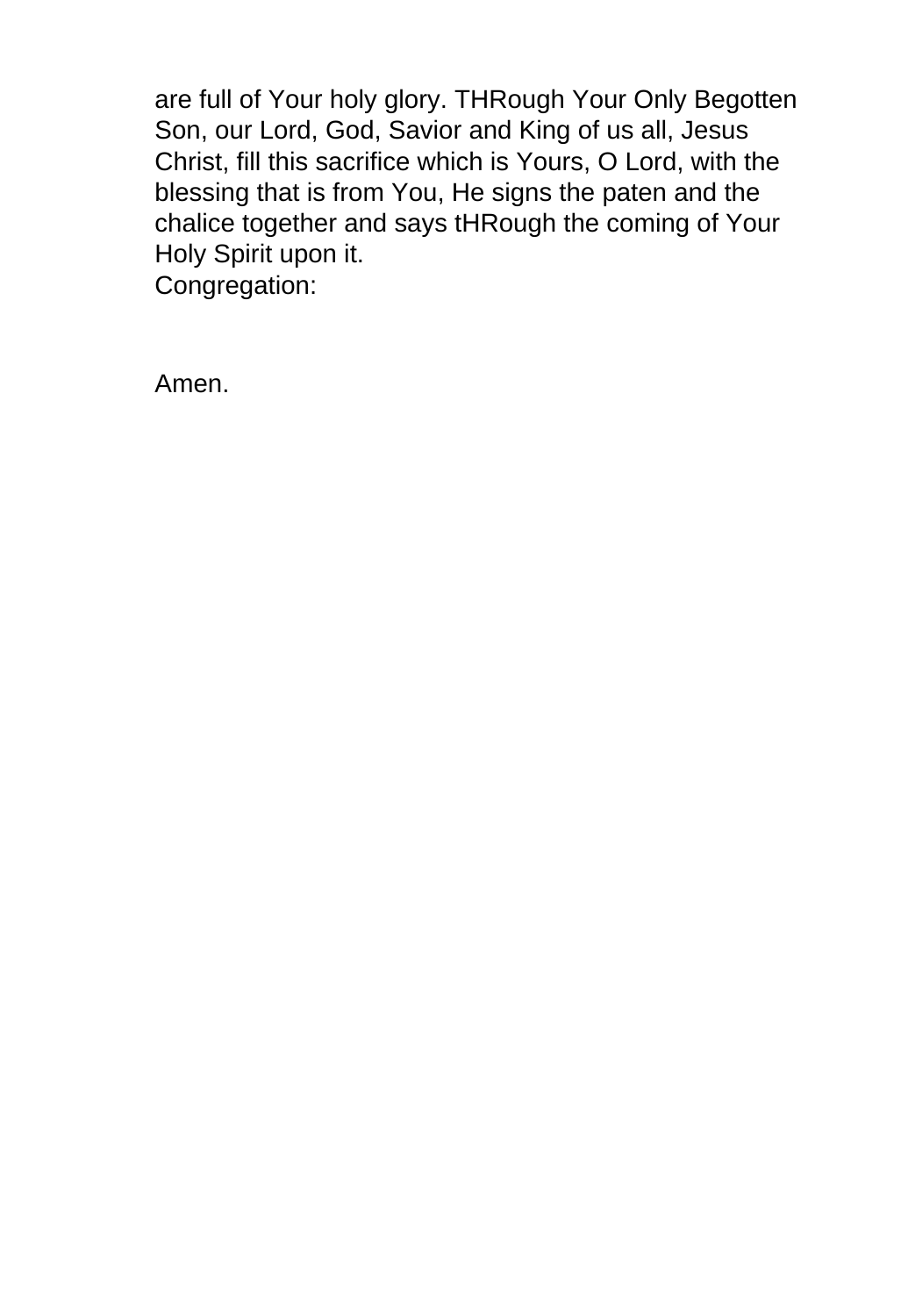### **THE CONSECRATION**

(The priest signs them again and says)

And with the blessing bless... Congregation:

Amen. (He signs them a third time and says)

And with the sanctification, sanctify.. Congregation:

Amen. **Priest** (points at the bread and wine saving):

... These, Your honored oblations which we have set forth before You; this bread and this cup. For Your Only-Begotten- Son our Lord, God, Savior and King of us all, Jesus Christ, The pries( signs the cross over the incense box then places a spoonful in the censer and censes his on the night that He surrendered Himself to suffer for our sins, and underwent death of His own accord for us all ..... Congregation:

We believe. Priest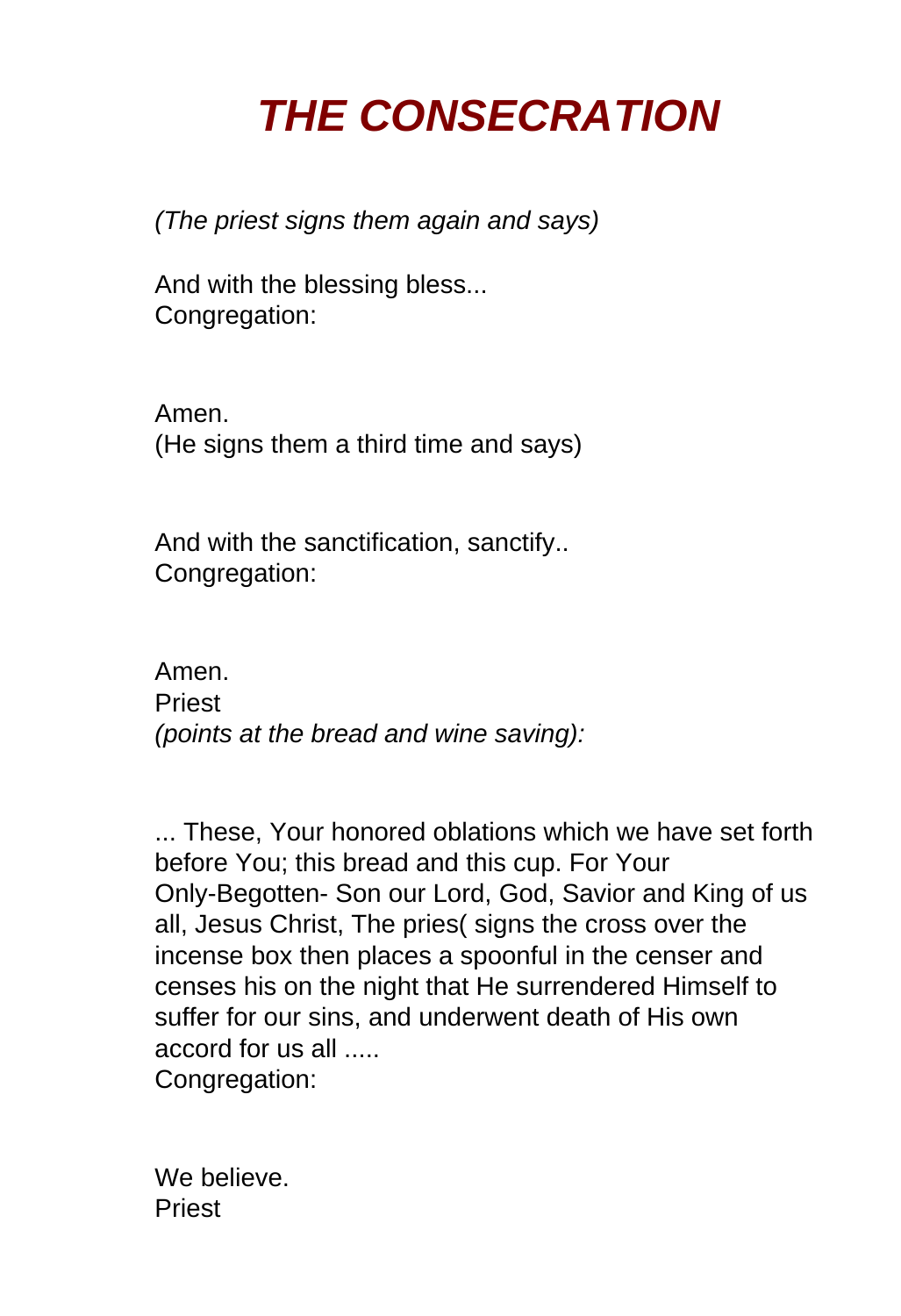(he takes the bread in his hands):

He took bread in His holy, spotless, unblemished, blessed and life-giving hands. Congregation:

We believe that this is true. Amen. Priest:

He looked up towards heaven to You, O God, Who are His Father and Master of every one, Priest: (he signs the bread and says)

He gave thanks. Deacon & Congregation:

Amen. Priest: (he signs the bread again)

He blessed it. Deacon & Congregation:

Amen. Priest: (he signs the bread again)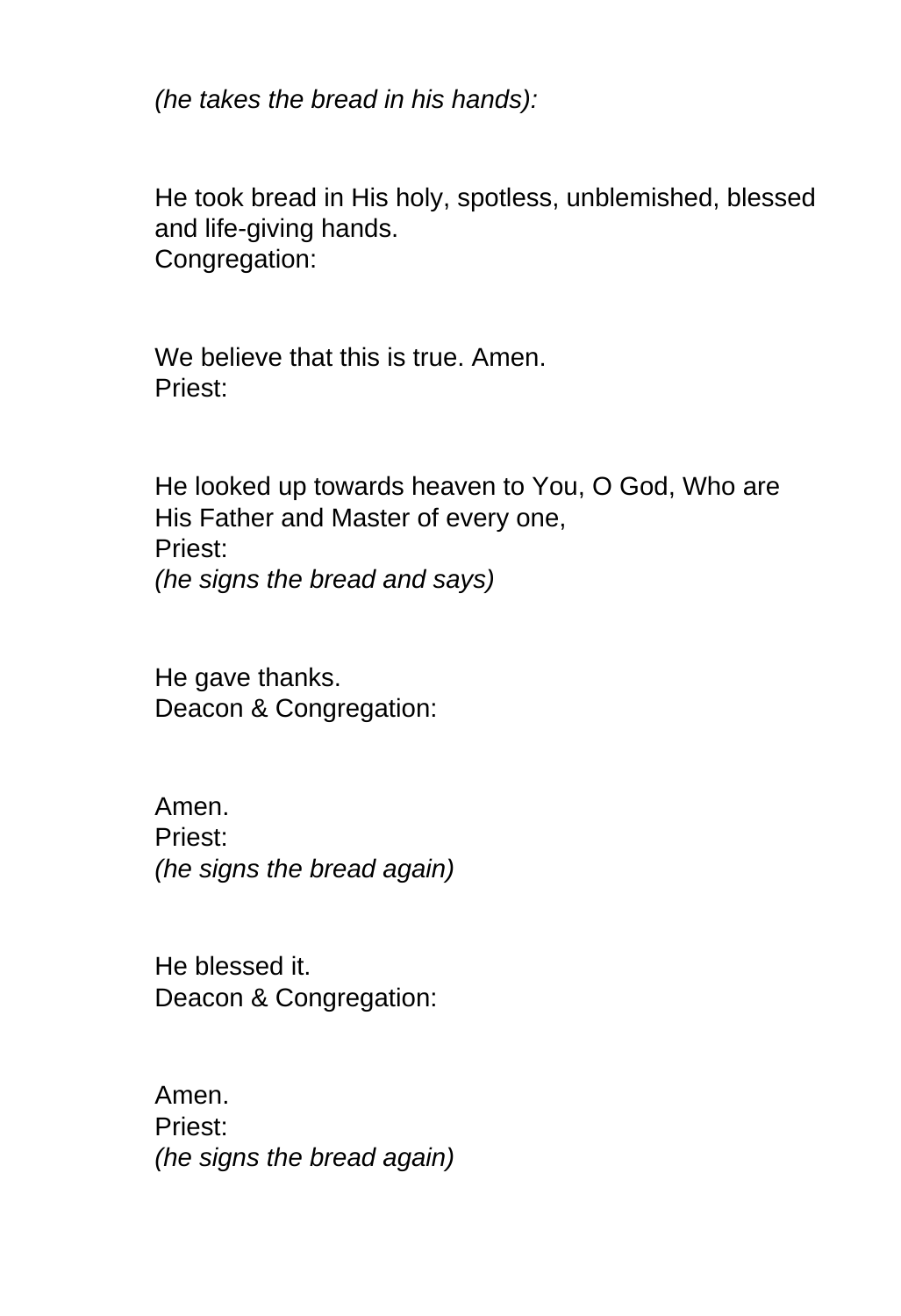And He sanctified it. Deacon & Congregation:

Amen. Congregation:

We believe, we confess, and we glorify. Priest:

He broke it, gave it to His own holy disciples and saintly apostles saying, "Take, eat of it all of you. For this Is My Body, which shall be broken for you and for many, to be given for the remission of sins. Do this in remembrance of Me."

Congregation:

This is true. Amen. Priest:

Likewise, also the cup after

supper, He mixed it of wine an water. Priest: (he signs the chalice and says)

He gave thanks. Deacon & Congregation:

Amen.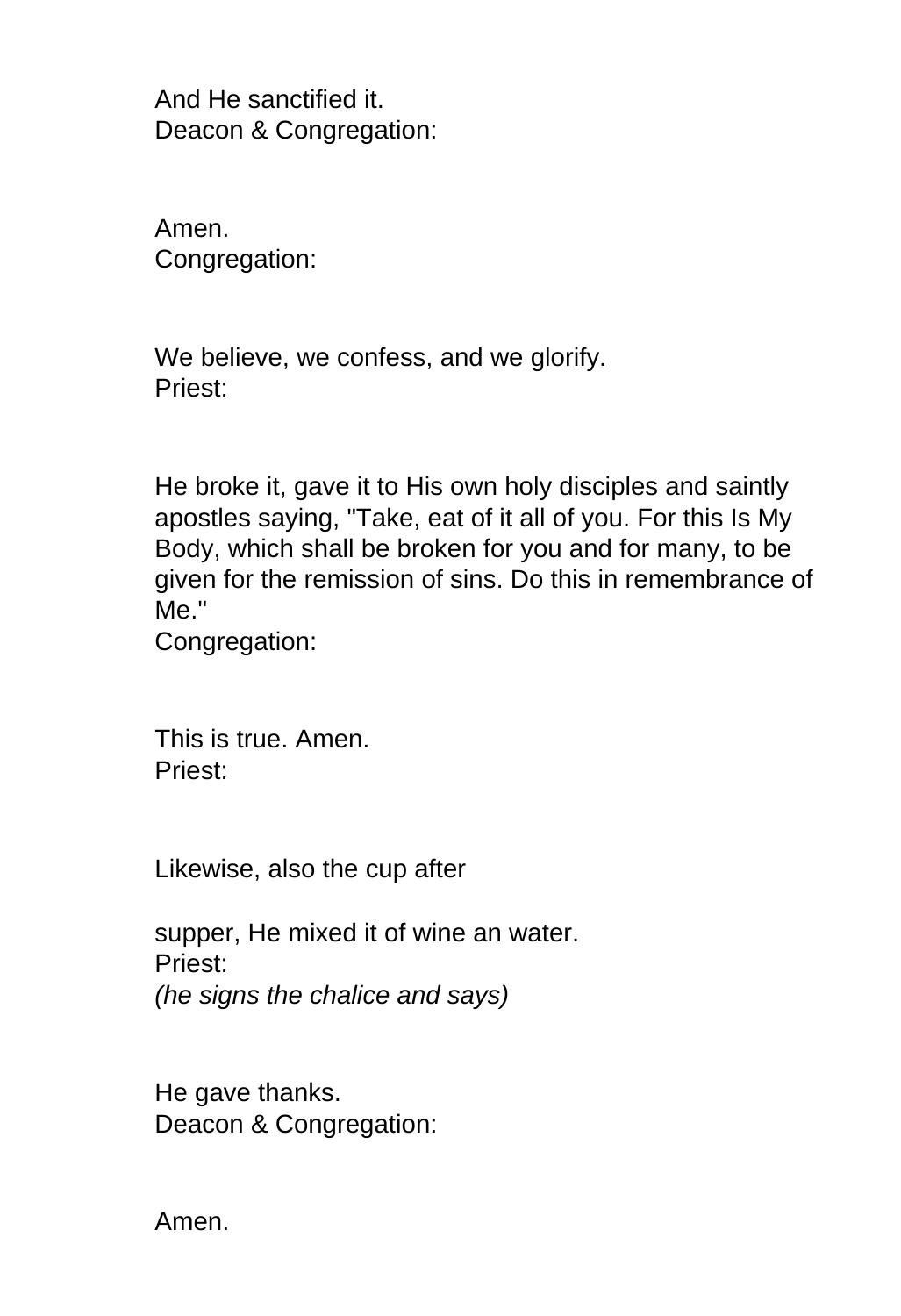Priest: (he signs the chalice)

He blessed it. Deacon & Congregation:

Amen. Priest: (he signs the chalice)

And He sanctified it. Deacon & Congregation:

Amen. Congregation:

Again, we believe, we confess and we glorify.

He tasted, and gave it also to

His honored, holy disciples and saintly apostles saying: "Take, drink of it all of you, for this is My Blood of the new covenant which shall be shed for you and for many, to be given for the remission of sins. Do this in remembrance of Me."

Congregation:

This is also true. Amen. (Tile assisting priest circles the altar with the censer)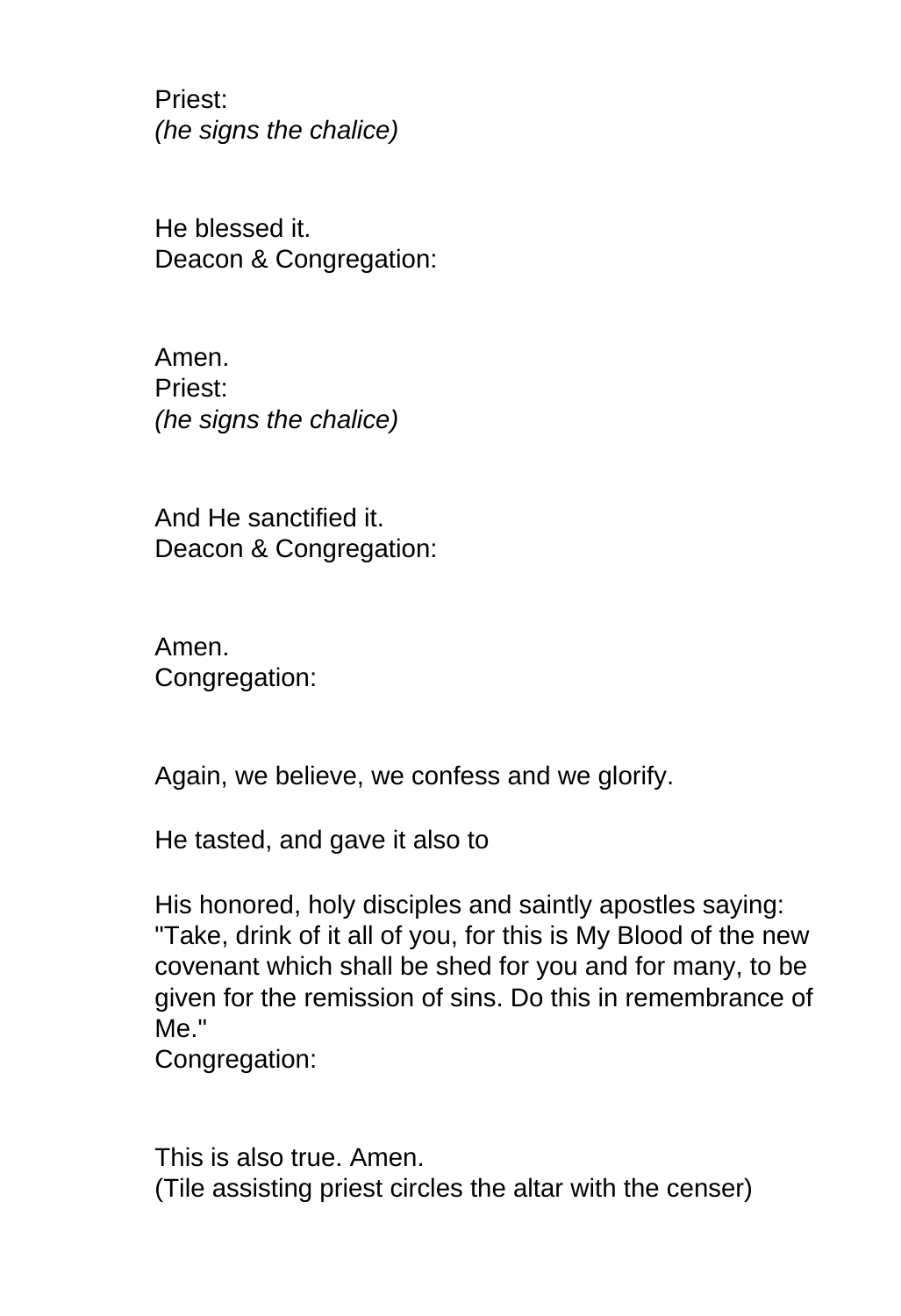#### Priest:**(pointing)**

"For every time you shall eat of this bread and drink of this cup, you proclaim My death, confess My resurrection and remember Me till come." Congregation:

[Amen Amen Amen] Your death, O Lord, we proclaim. Your holy resurrection and ascension, we confess. We praise You; we bless You; we thank You, O Lord, and we entreat You, O our God. Priest:

(Priest circles the altar with the bread and the cup)

And now O God the Father the Pantocrator as we proclaim the death of Your Only-Begotten Son, our Lord, God, Savior, and King of us all,

Jesus Christ, and confess His holy resurrection and His ascension into the heavens and His sitting at Your right hand, O Father, and we await His second coming awesome and full of glory at the end of this age, in which He will come to justly judge the world and reward each one according to his deeds, whether good or evil.... Congregation:

According to Your mercy, O Lord, and not according to our sins. Priest: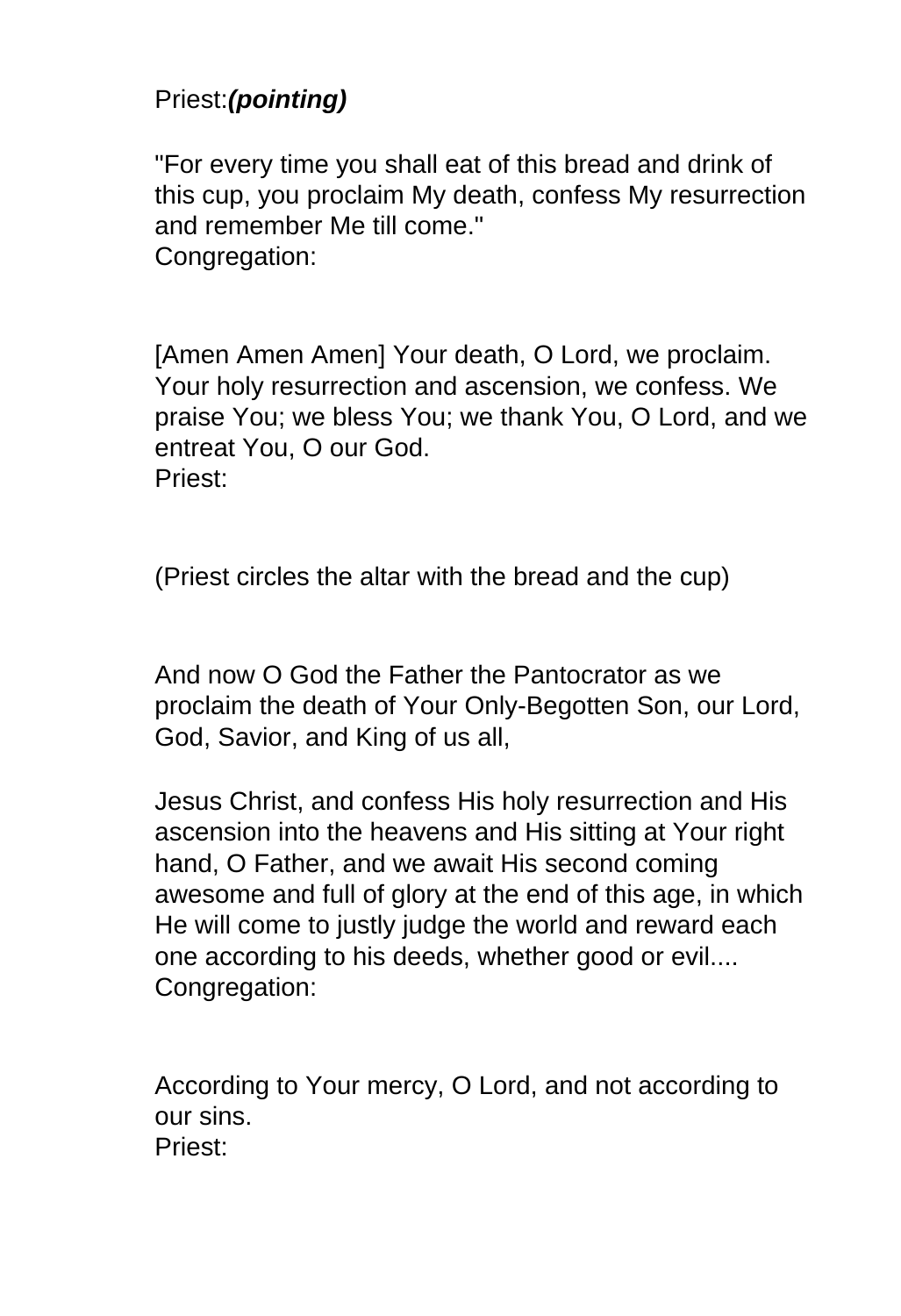... You are He before whose holy Glory, we set these oblations out of that which is Yours O Our Holy Father.

Worship God in fear. Priest: (Inaudibly)

We ask and entreat Your Goodness O Lover of Mankind, put us not to everlasting shame. Do not cast us-Your servants-away. Turn us not away from Your face . Do not say to us, I know you not", but give water to our heads, and springs of flowing tears to our eyes, that we may weep day and night before You for our transgressions, for we are Your people, and the sheep of Your flock.

Overlook our iniquities and forgive our trespasses , which we have committed willfully and which we have committed unwillfully, those which we have committed knowingly and which we have done unknowingly, the hidden and the manifest, those which we have formerly exposed, and those which we have forgotten those which Your Holy Name knows.

Hear O Lord, the prayer of Your people, attend to the sighs of Your servants. And because of my own sins and the abomination of my heart, deprive not Your people of the coming down of Your Holy Spirit. Congregation:

Have mercy upon us O God the Father, the Pantocrator.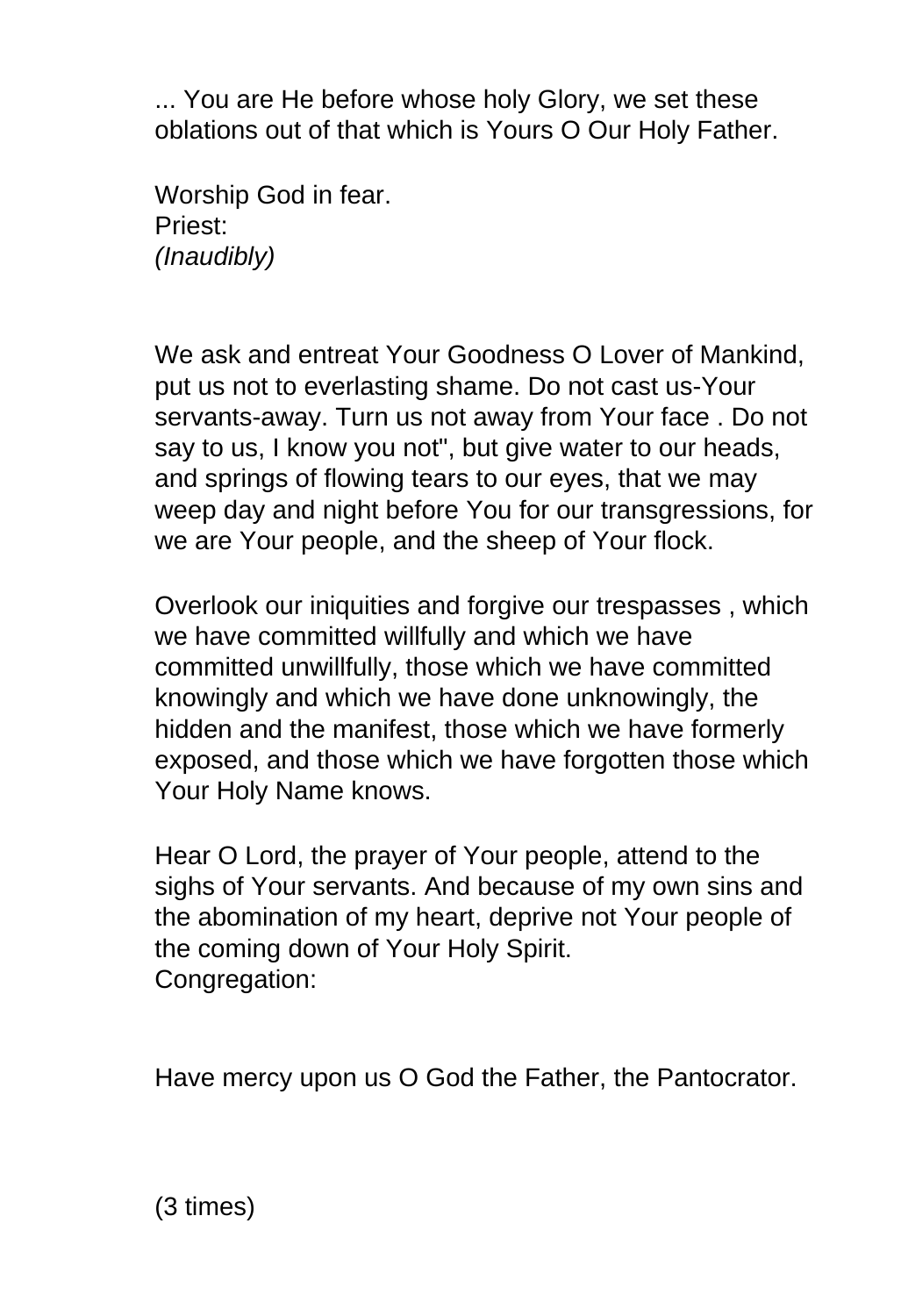Priest:

(Here the priest with the mat on his hand turns toward the congregation and points to them, then turns to the east and says crying aloud)

For Your people and Your church beseech You saying:

Have mercy upon us, O God the Father the Pantocrator (3). Deacon:

Worship God the Father the Pantocrator. Priest: (Inaudibly)

And send down from Your holy height, from Your well prepared dwelling place, and from Your unbounded bosom, from the tHRone of Your kingdom of glory- the ParacleteYour Holy Spirit, the hypostasis unalterable and unchangeable, the Lord, the Life-Giver, Who spoke tHRough the Law, the prophets, and the apostles. Who is in every place, Who fills every place, and yet no place can contain. Who grants holiness, with authority, according to Your goodwill and not as a servant to those He loves; the simple in His nature, and plentiful in deeds, the source of divine graces, 'Who is one in essence with You, and proceeds from You, Who shares the tHRone of Your kingdom of glory with Your Only Begotten Son, our Lord, God, and Savior and King of us all, Jesus Christ-upon us, Your servants, and upon these honored gifts which are Yours, which we have placed before You... (Priest points to the bread and the cup)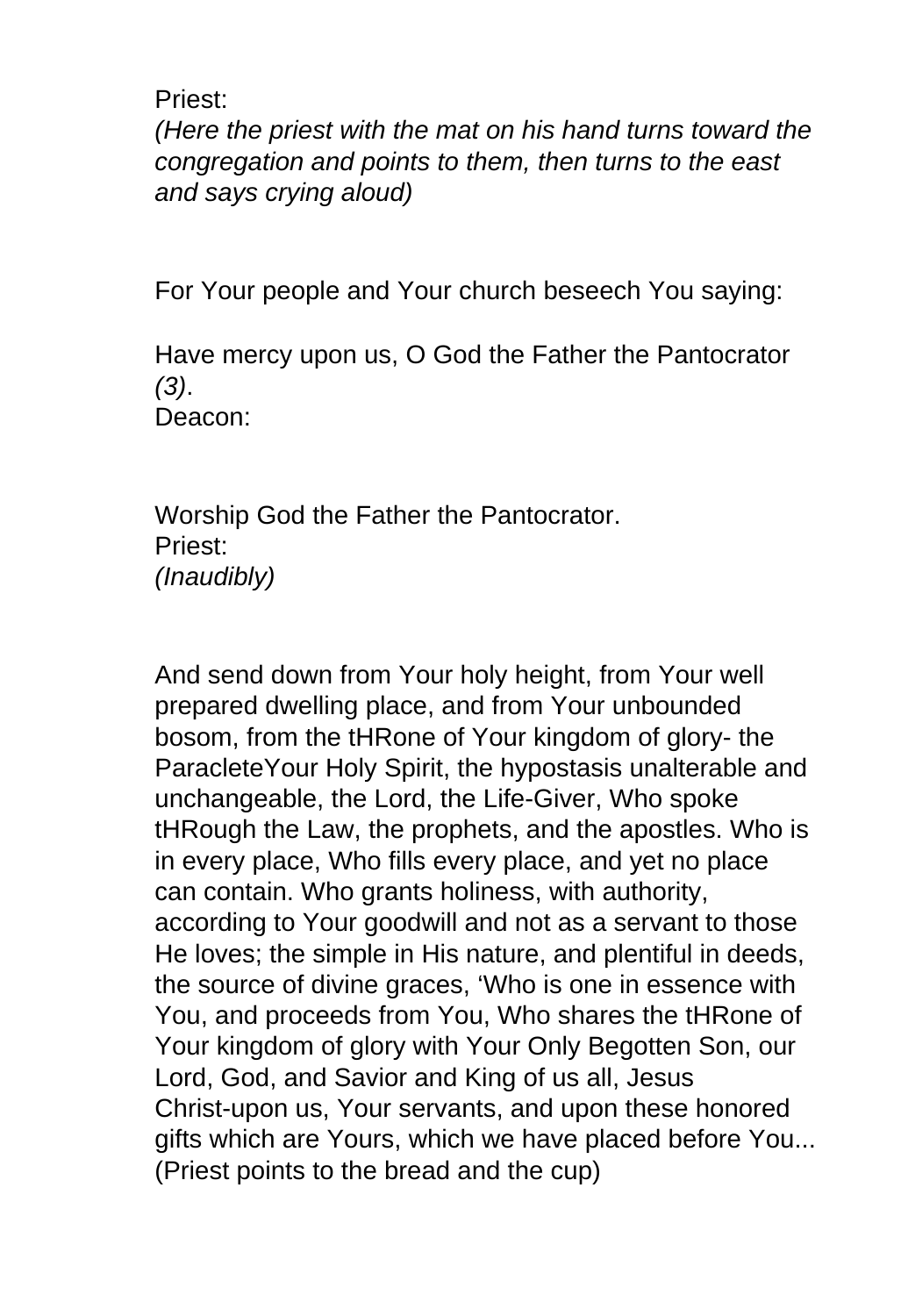... upon this bread and thiscup that they may be purified and transformed. Deacon:

Let us attend. Amen Congregation:

Amen. Priest: (Here he signs the bread 3 time with the sign of the cross and cries aloud)

And this bread He makes into the Holy Body of Christ. Congregation:

Amen. Priest: (Signs the cup tree times with sign of the cross)

And this cup also into the precious Blood of His new covenant. Congregation:

Amen. Priest: (inaudibly):

Our Lord, God, Savior, and King of us all, Jesus Christ. (The congregation says "Lord have mercy" after each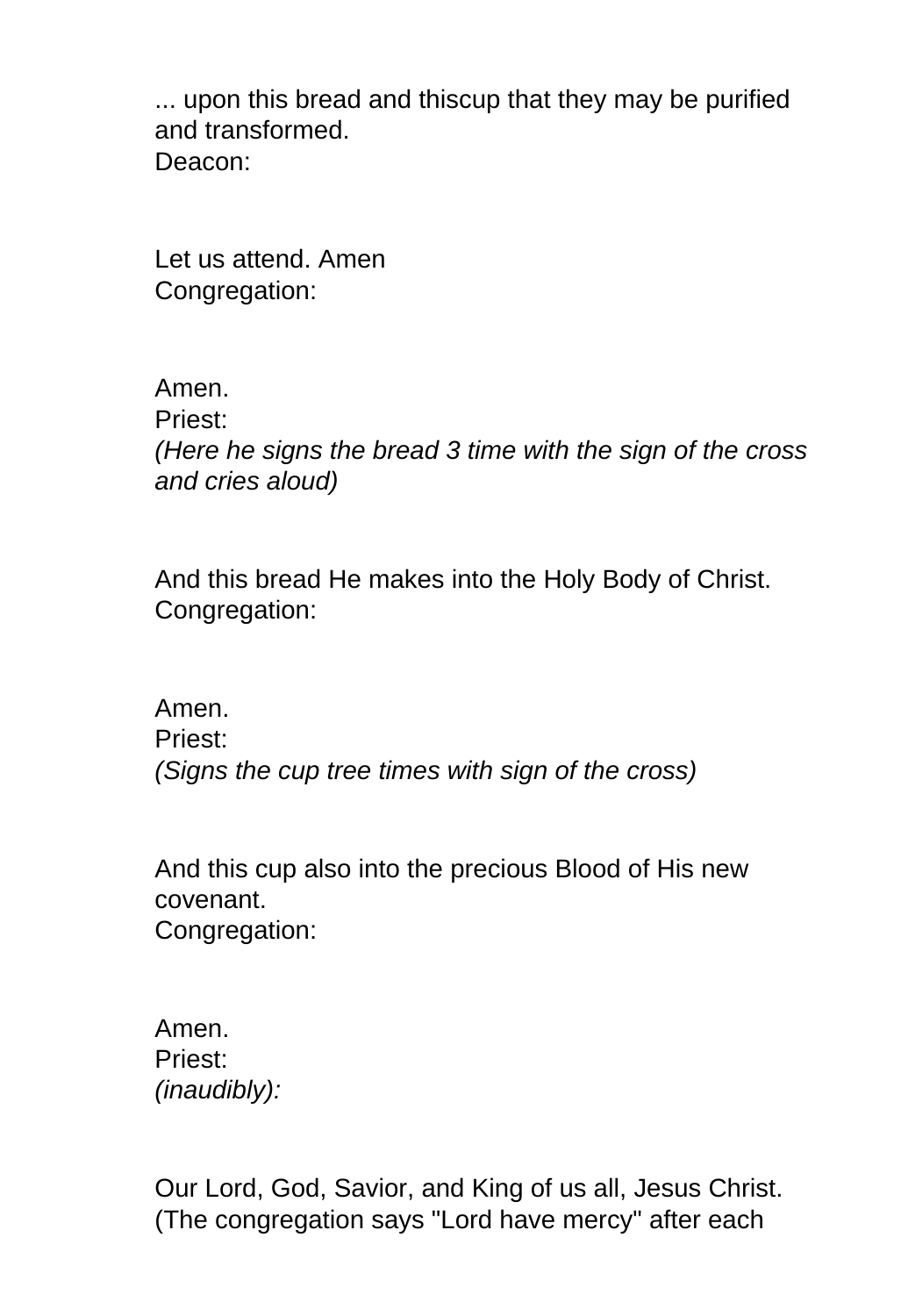sentence)

Priest:

That they may be to all of us who partake of them .

indisputable faith - love unfeigned.

perfect endurance - firm hope.

faith and watchfulness healing and joy.

renewal of the soul, body and spirit and glory to Your Holy Name

fellowship in eternal life, immortality and remission of sins. (Then he confinues):

Loose those who are bound, rescue those in affliction.

Feed the hungry, comfort the faint-hearted.

Raise the fallen the standing, confirm them.

Turn back the wanderers, lead them all to the way of Your salvation,

count them among Your people, and we also save us from our sins, (be) our guardian and protector in everything. Congregation:

Lord have mercy, Lord have mercy, Lord have mercy,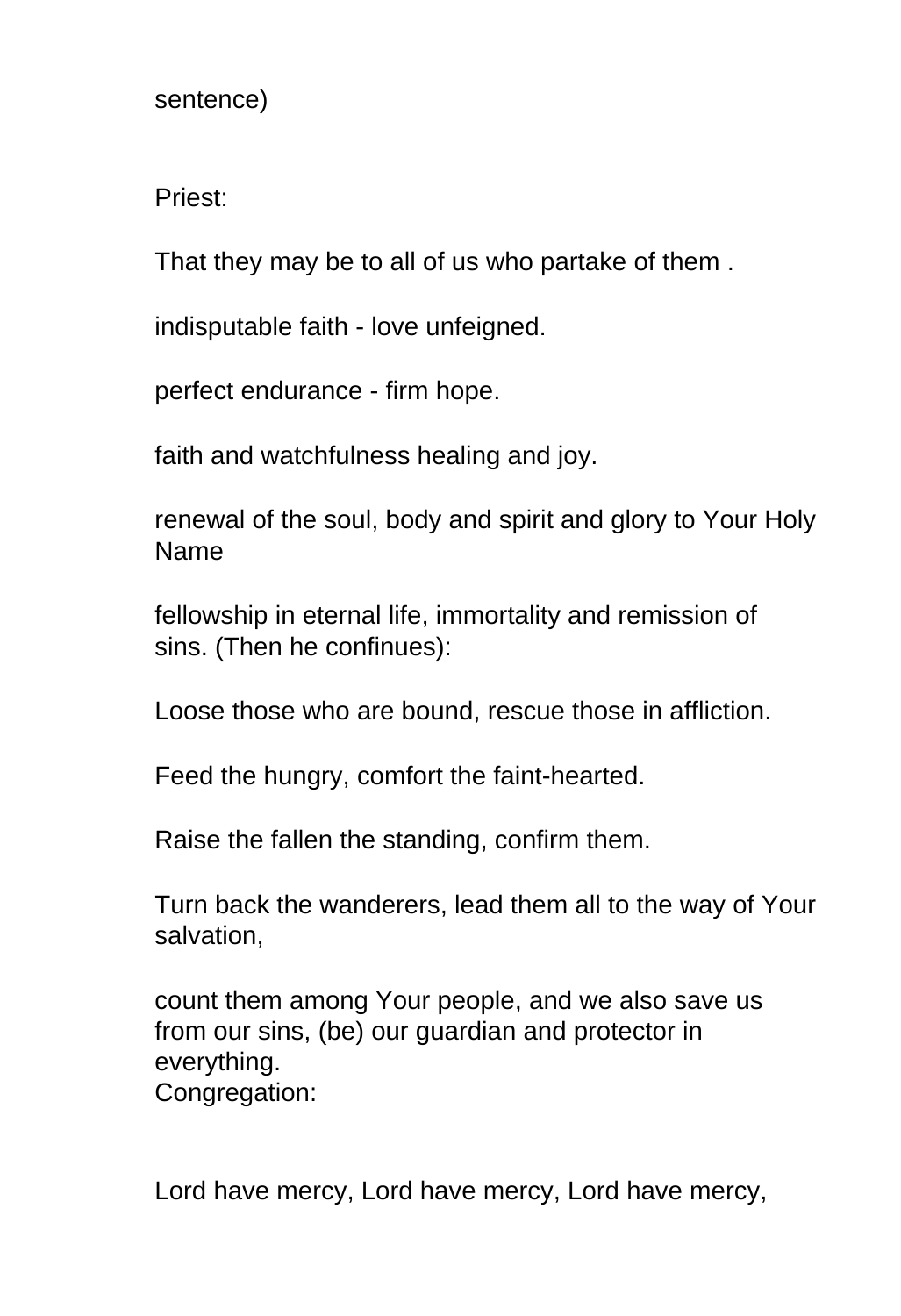## **The Prayer of Peace**

Priest:

We ask and entreat Your goodness O Lover of Mankind. remember, O Lord, the peace of Your one holy Catholic and apostolic church. Deacon:

Pray for the peace of the one holy Catholic and apostolic Orthodox church, and for God's salvation among the people, and order in every place, and for the forgiveness of out sins.

Congregation:

Lord have mercy. Priest:

That which exists from one end of the world to the other.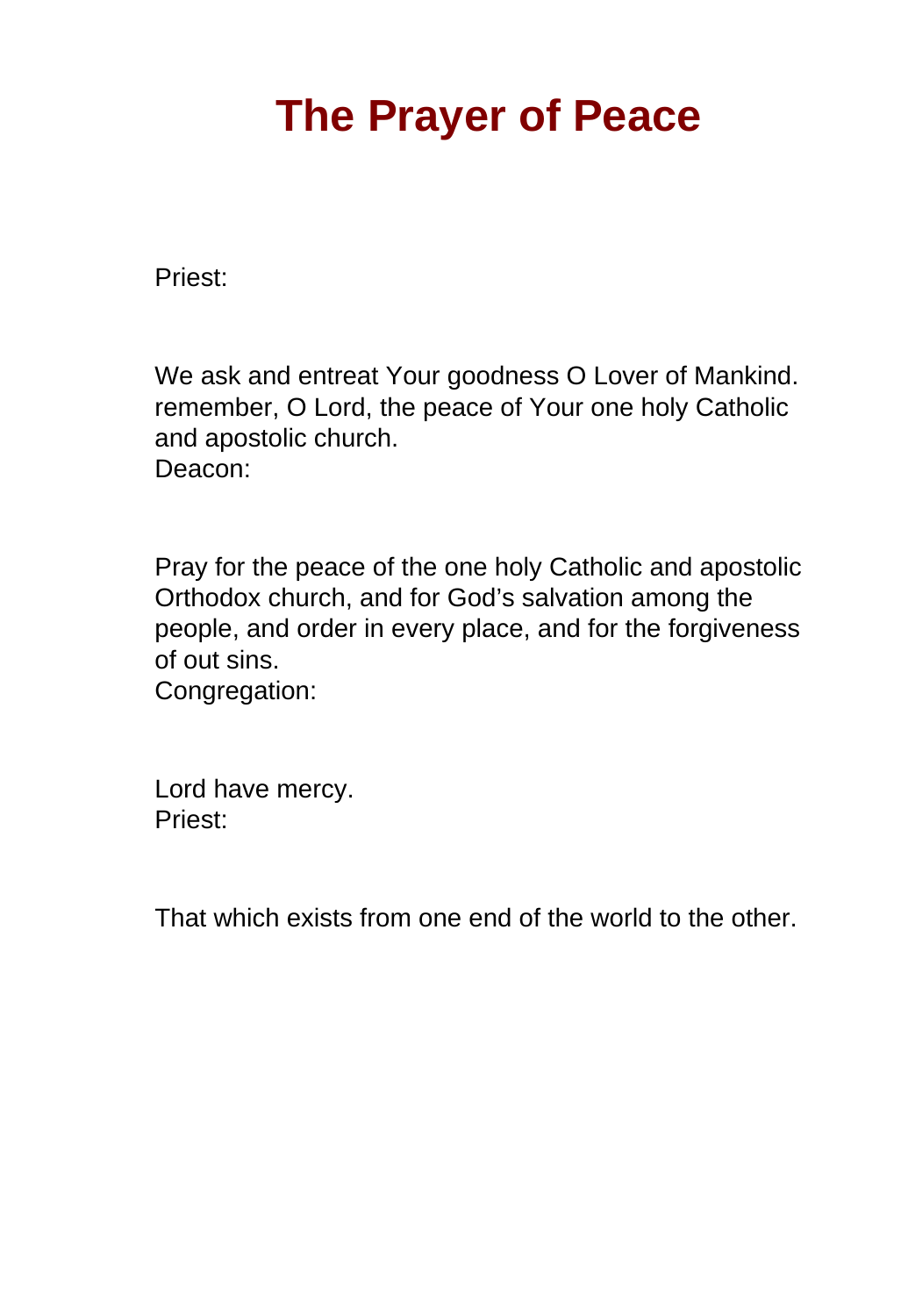# **Prayer of the King**

Priest:

[Remember, O Lord] the ruler of our land, Your servant.... Deacon:

Pray that Christ our God, grant us mercy and compassion before the mighty rulers, and incline their hearts with goodness towards us at all times, and forgive us our sins. Congregation:

Lord have mercy. Priest:

Keep him in peace, Justice and might, subdue unto him all nations that may desire war for all that is prosperous to us. Speak in his heart for the peace of Your one only holy Catholic and apostolic church. Grant .him to think peacefully of us and of Your Holy Name, so that we also may live a calm and orderly life, and we may exist in every godliness and virtue tHRough You. Congregation:

Lord have mercy.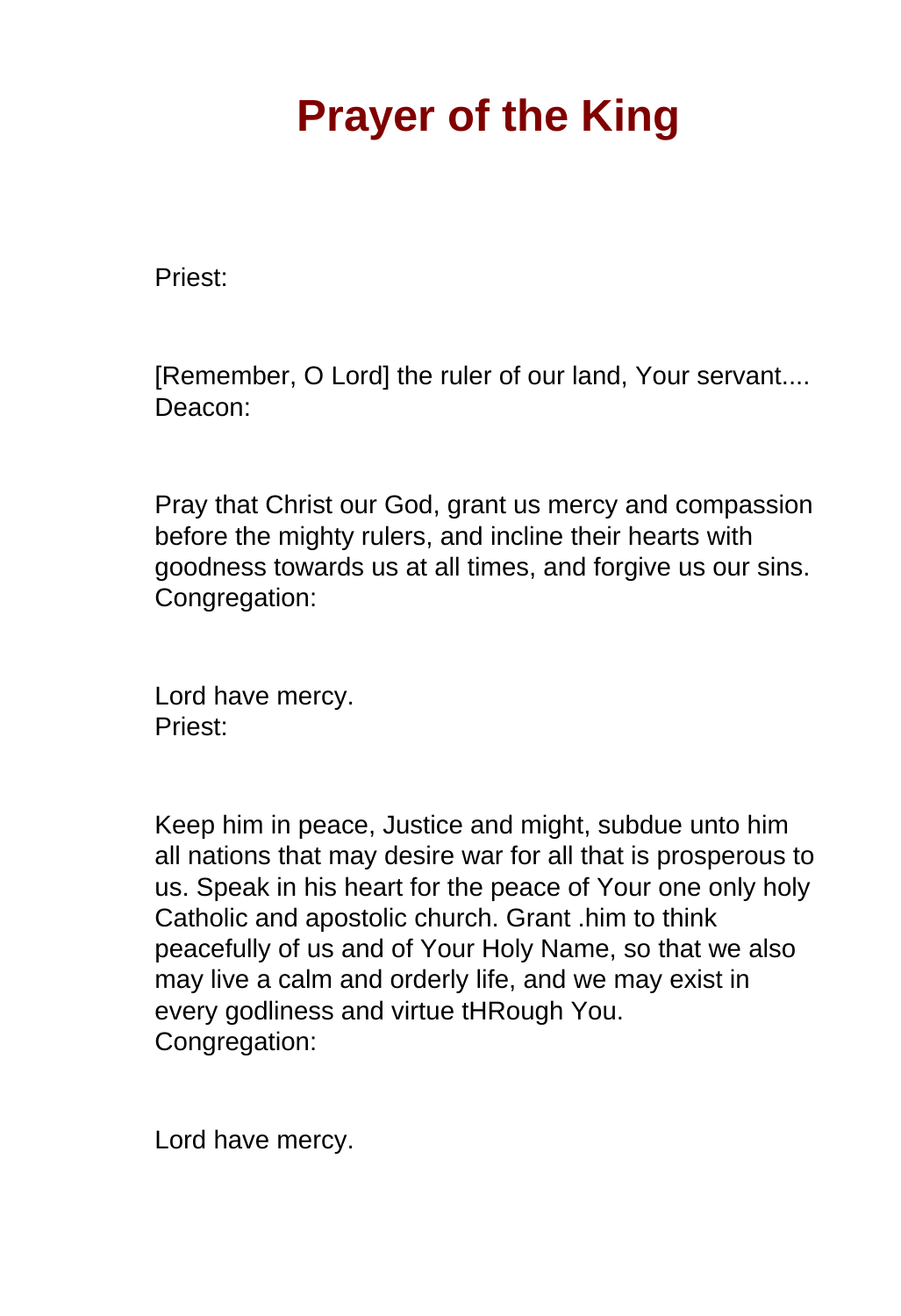### **Prayer of the Patriarch**

Priest: (Here only the Patriarch is mentioned)

(Remember, O Lord] our honorable father, the Patriarch -Papa Abba (Shenouda III).... Deacon:

Pray for the life and the prevalence of our honorable high priest Papa Abba (Shenouda III), that Christ our God, may preserve his life for us for many years and peaceful times and forgive us our sins. Congregation:

Lord have mercy. Priest:

In keeping keep him unto us for many years and peaceful times, fulfilling that holy high priesthood with which You have entrusted him according to Your holy and blessed will.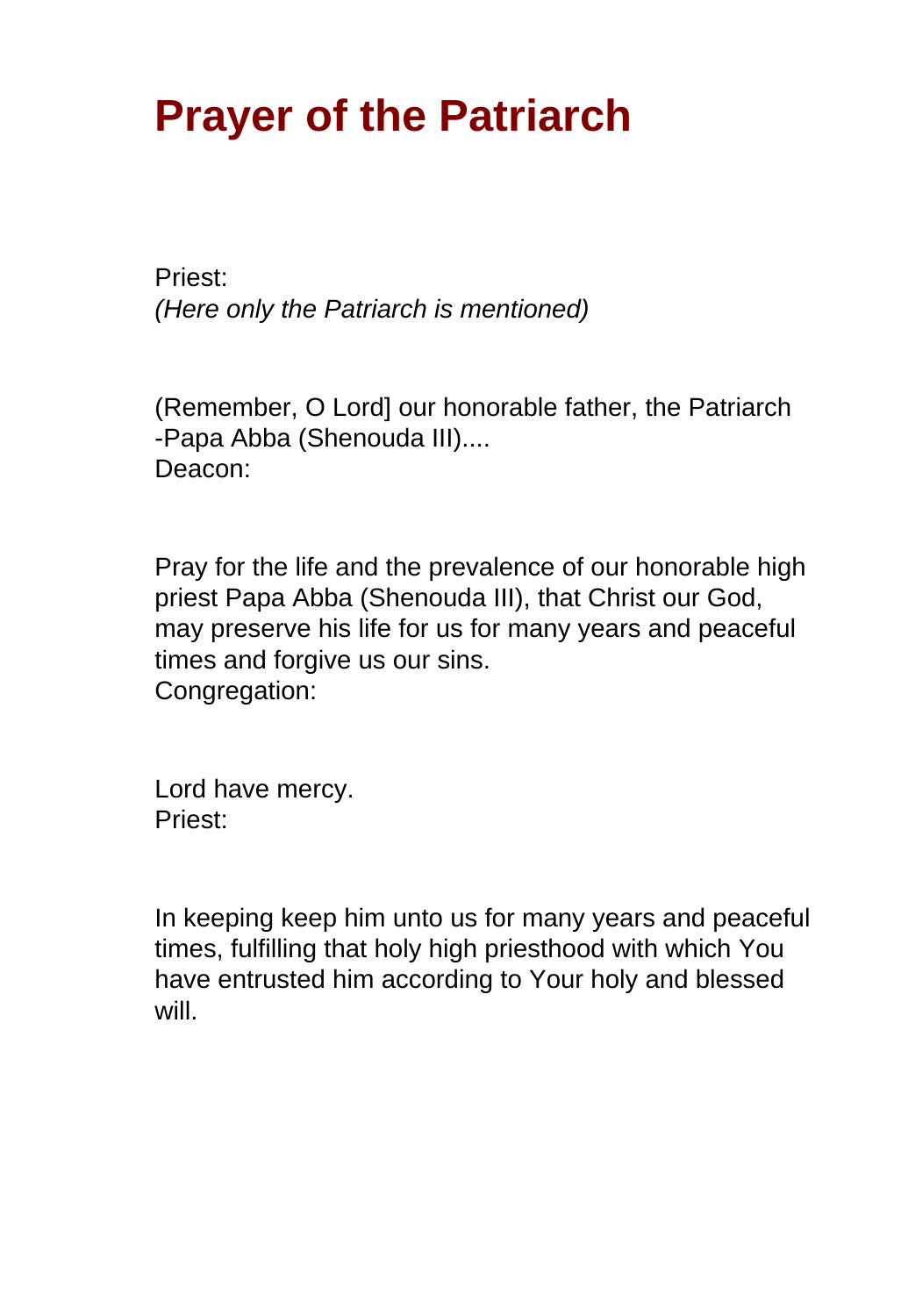# **Prayer of The Bishops**

Priest:

Remember, O Lord, the Orthodox bishops who are in every place. Deacon:

Pray for our fathers, the Orthodox bishops, who are in all places of the world and for the hegomens the priests, the deacons and all the orders of the church, that Christ our Go may guard them from every evil and forgive us our sins.

Congregation:

Lord have mercy.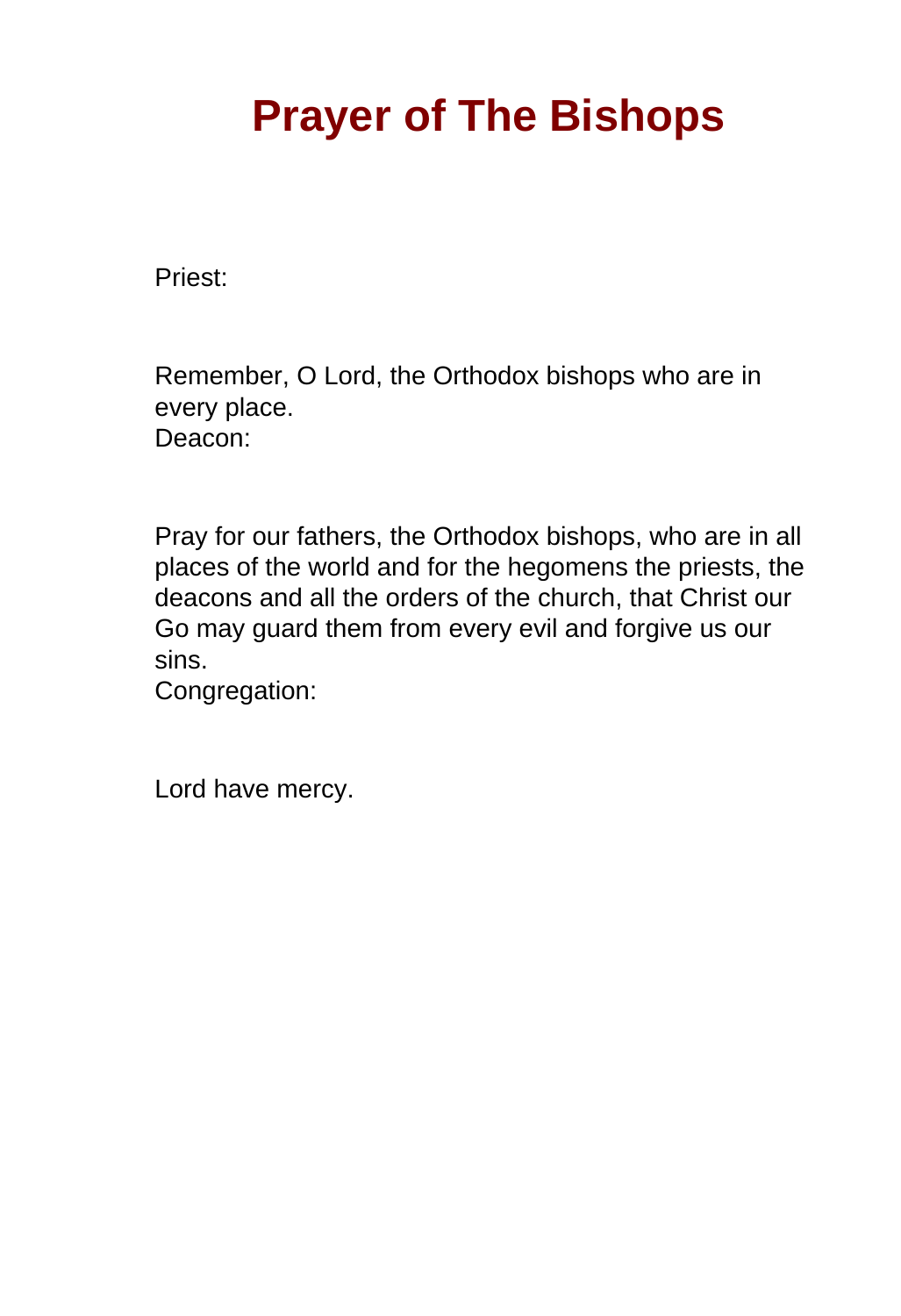### **Prayer of The Priests**

Priest:

And the priests, the deacons. the sub-deacons, the readers, the singers, the monks, the virgins, the widows, the orphans, the ascetics, the laics those that art united in marriage, and those who are bringing up children; those who have asked us to remember them, and those who have not, those whom we know and those we know not, our enemies and our beloved, Congregation:

Lord have mercy on them.

Lord have mercy

Prayer of the Rest of the Orthodox Priest:

Remember, O Lord, the rest of the Orthodox [people] who are in all places of the world. Deacon:

Pray for the rest of the Orthodox [people] in all places of the world; that Christ our God may confirm them in the Orthodox faith and deliver them from all evil all the days of their lives and forgive us our sins.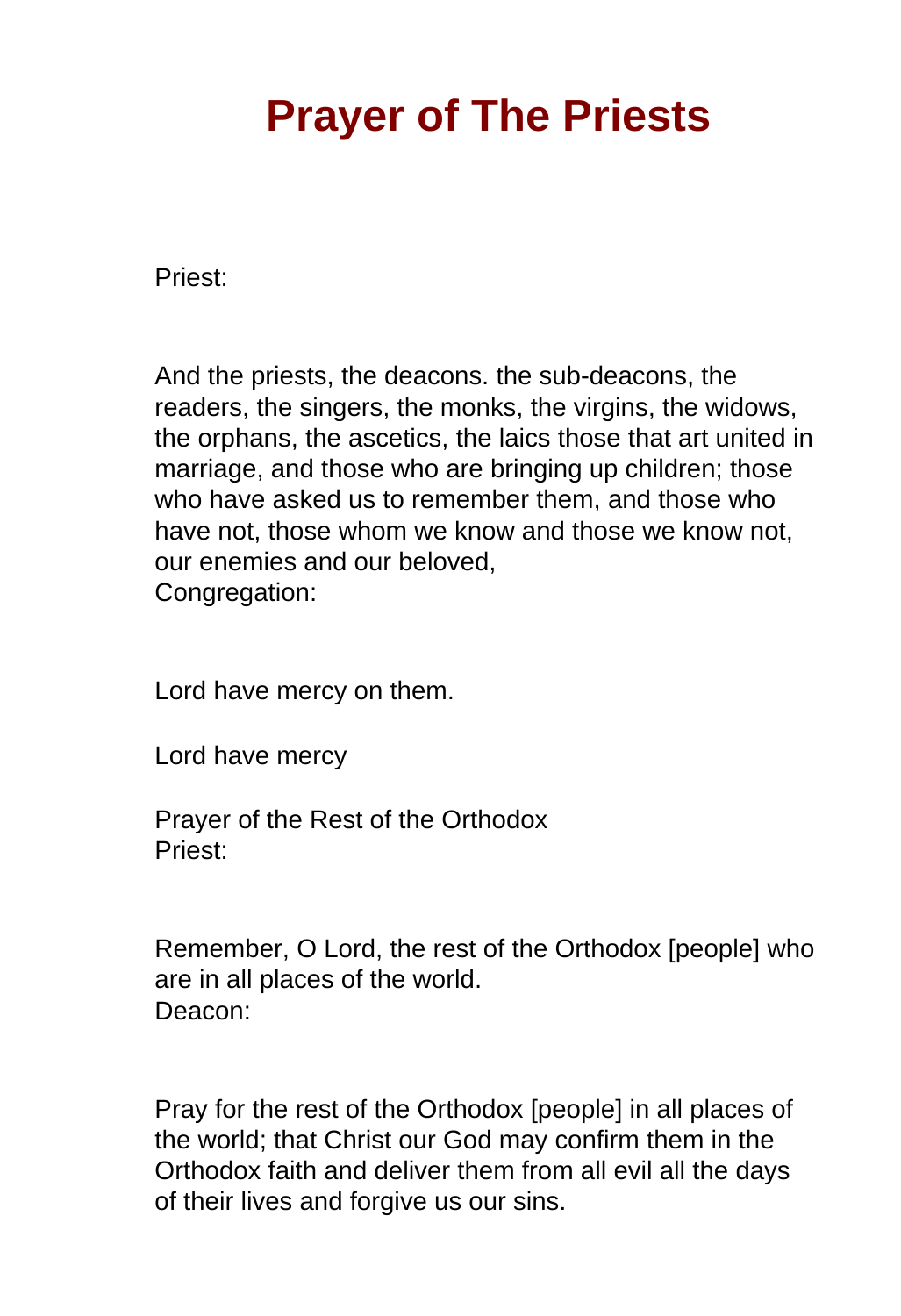Congregation:

Lord have mercy (prolonged).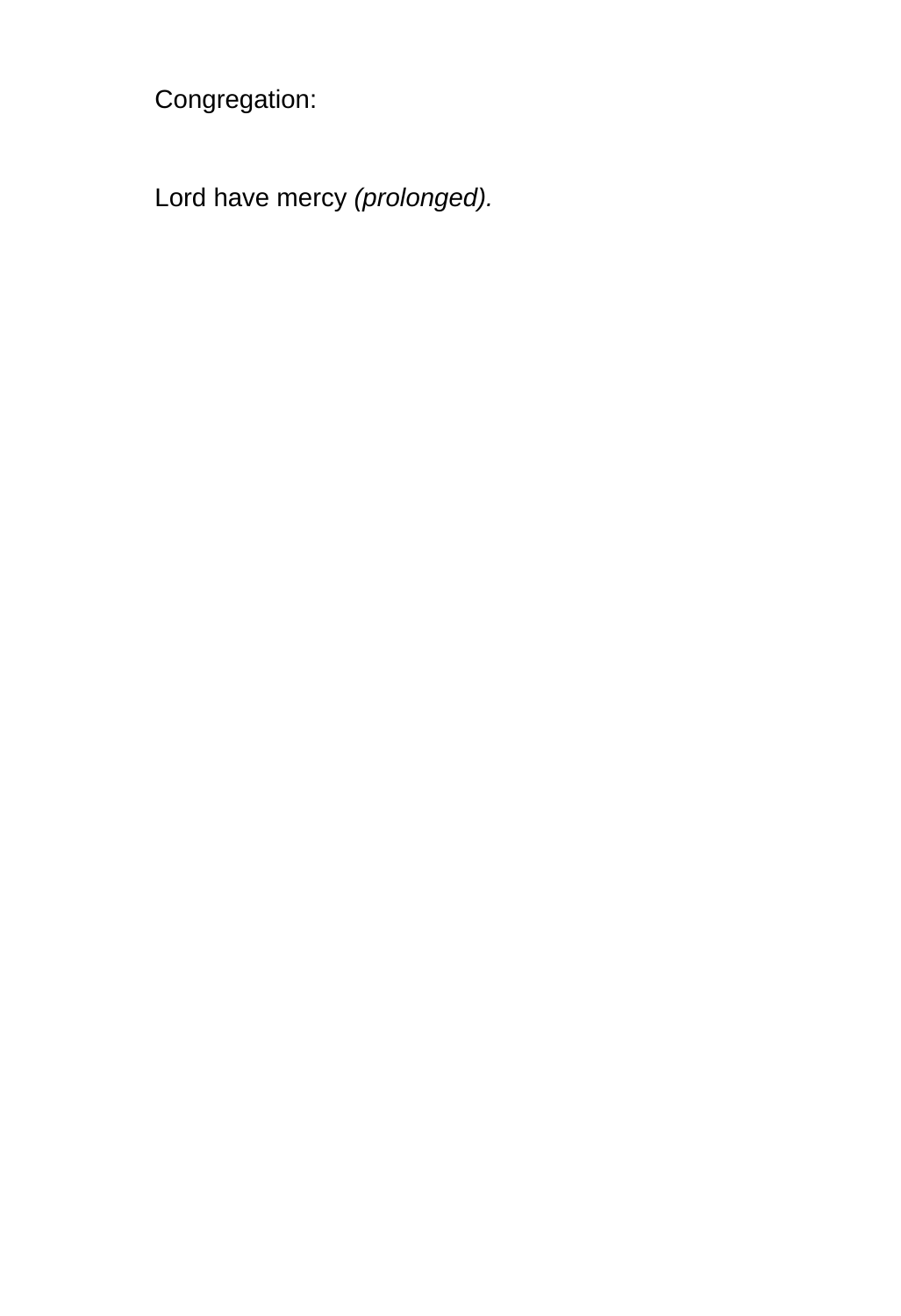### <span id="page-26-0"></span>**Prayer of The Place**

Priest:

Remember, O Lord, this holy place which is Yours, and all places and all the monasteries of our Orthodox fathers.

Pray for the good order of this holy place and all places and all the monasteries of our Orthodox fathers, the deserts and the elders that dwell therein, and the good order of the whole world all together; that Christ our God may deliver them from all evil and forgive us our sins. Congregation:

Lord have mercy. Priest:

And every city, and every region, and the villages, and all the houses of the faithful; keep us all in the Orthodox faith to the last breath, for this alone Is our hope.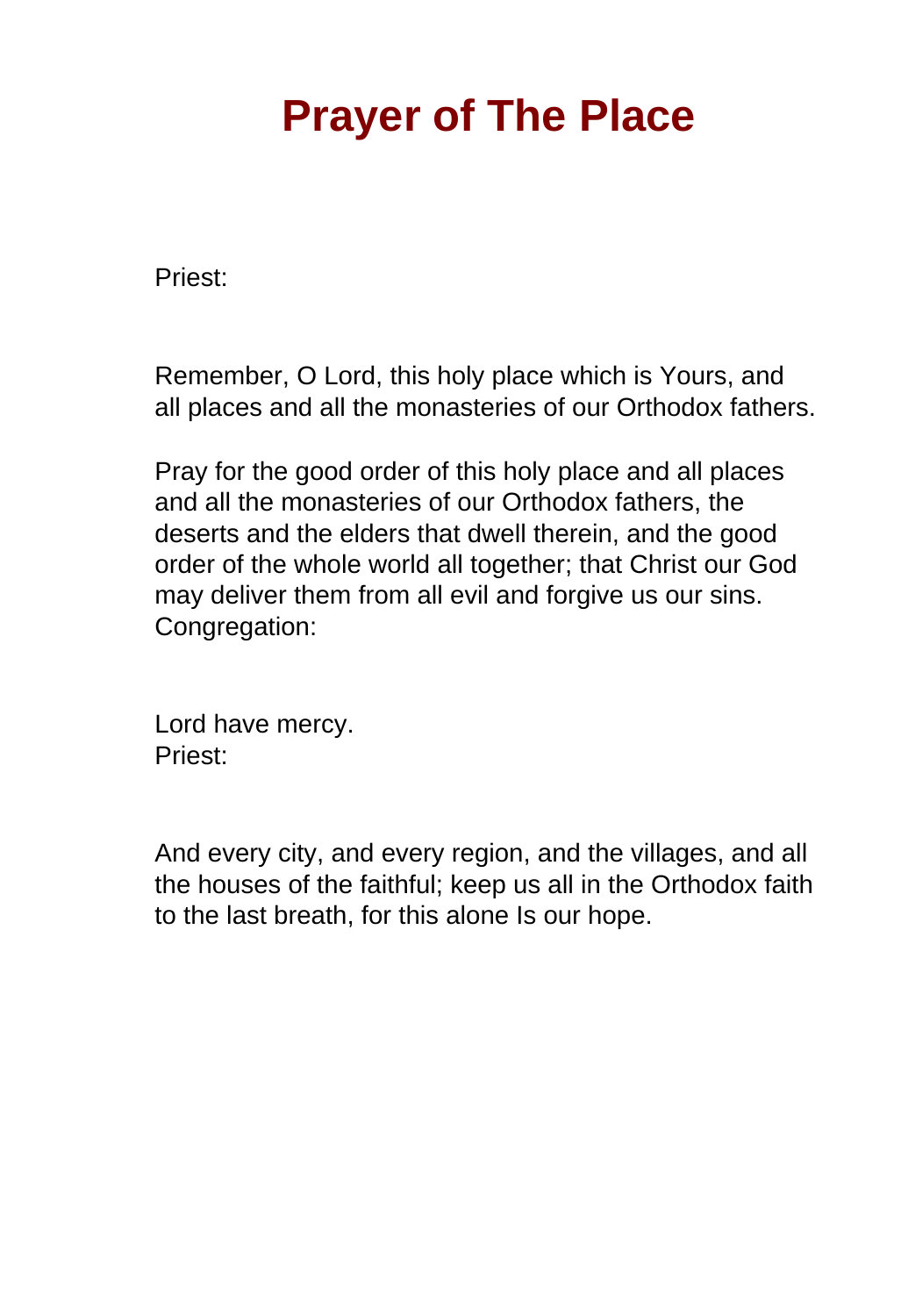### **Prayer of the Present**

Priest:

Remember, O Lord, those who are standing in this place who have fellowship with us in prayer. Deacon:

Pray for those who are standing in this place and have fellowship with us in prayer, that Christ our God may protect and guard them, accept their prayers, and have mercy on them, and forgive us our sins. Congregation:

Lord have mercy. Priest:

Our fathers and our bretHRen and those that are in all places of the world, keep them and us, with hosts of holy powers. Deliver us from the burning, fiery darts of the devil, and from every diabolic trap and the snare of vain glory.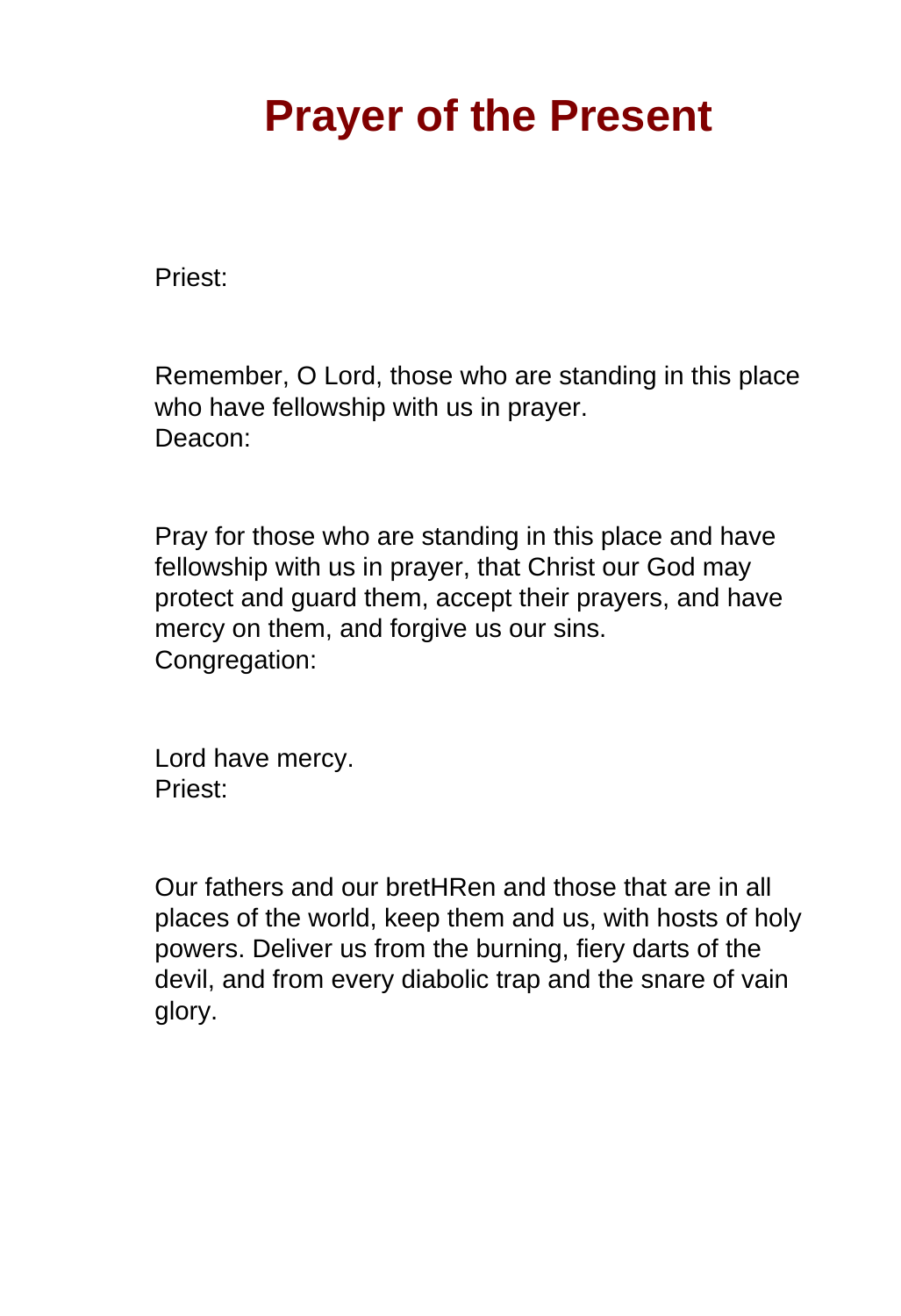#### <span id="page-28-0"></span>**Prayer of Remembering Those Who Asked Us**

Priest:

Remember, O Lord, those who have bidden us to remember them.... Deacon:

Pray for all those who have bidden us to remember them in our prayers and supplications, each one by his name, that Christ our God may remember them with goodness at all times and forgive us our sins. Congregation:

Lord have mercy. Priest:

... In our prayers and supplications which we offer up unto You, O Lord our God, as in this particular time of this holy service. Those whom we remember at all times and those who are in the thoughts of each one of us. Let their remembrance-which is now being made-be to them a firm shield; prevailing against all afflictions of the devils and the counsel of evil men. Congregation:

Lord have mercy. Deacon: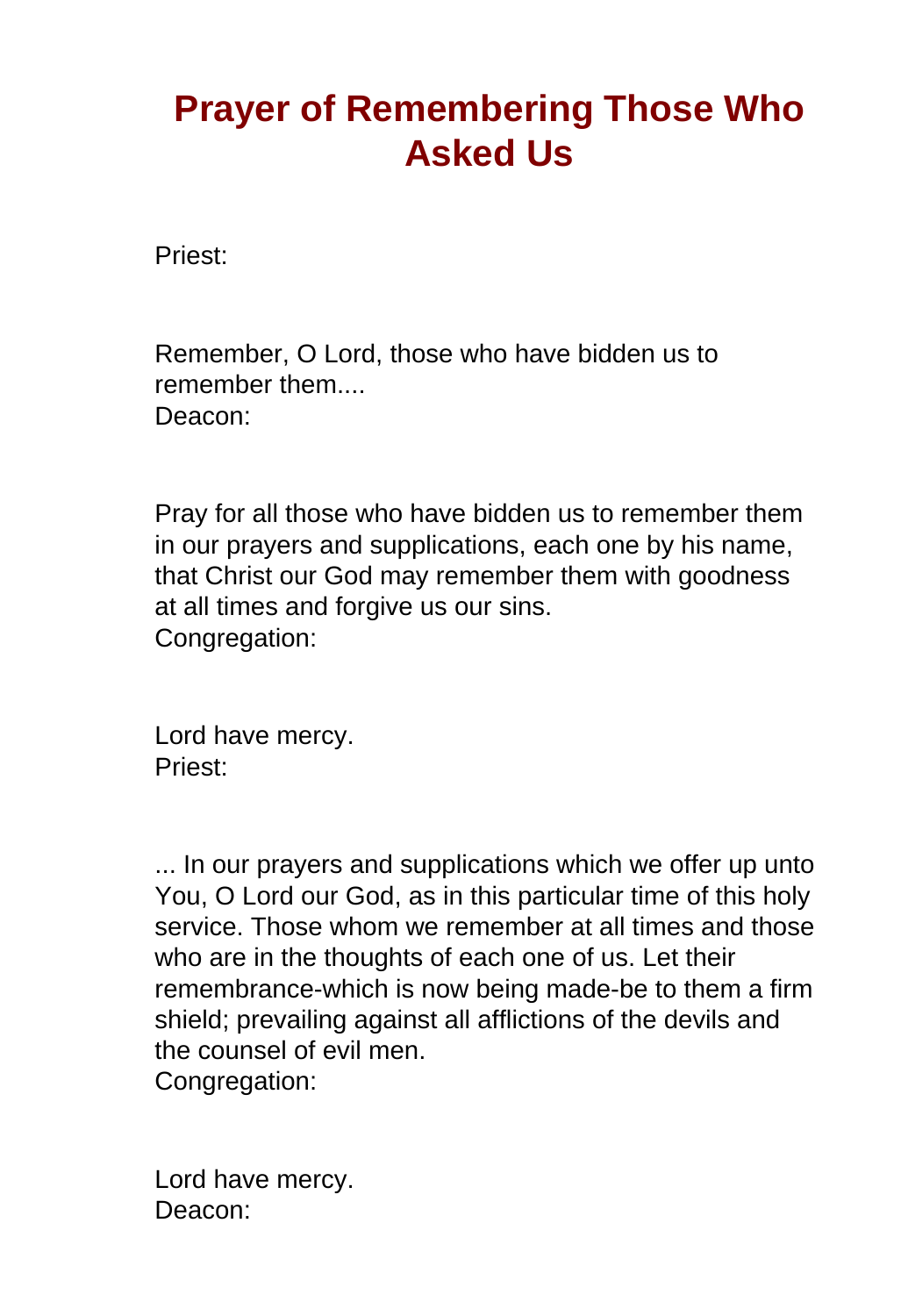<span id="page-29-0"></span>Worship God in fear and trembling.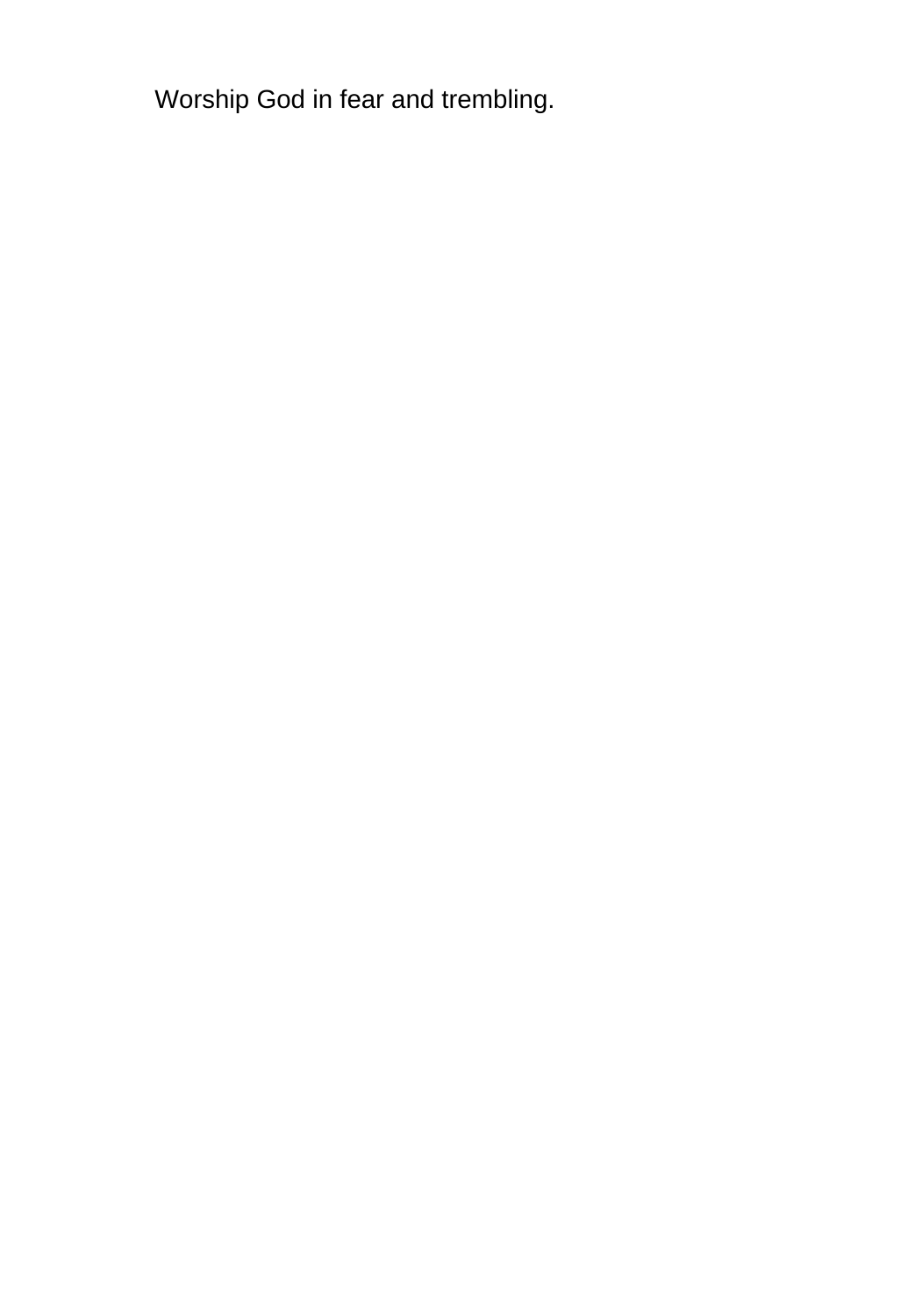#### <span id="page-30-0"></span>**Prayer of the Servant**

Priest : (calmly and inaudibly)

Remember, O Lord, my weak and wretched soul, and grant me to understand the magnitude of my standing before Your holy altar. Remove from me all pleasures of ignorance and those of youth, that this may not be a burden in my defense on that fearful judgment day. Deliver me from all works of the adverse powers, and destroy me not for my sins; nor be angry forever, reserving me my evils, but show me also Your goodness in me and save me, the unworthy, according to Your great mercy towards me.

(The Priest sings out in the old manner of Moses)

That I may bless You at all times, all the days of my life.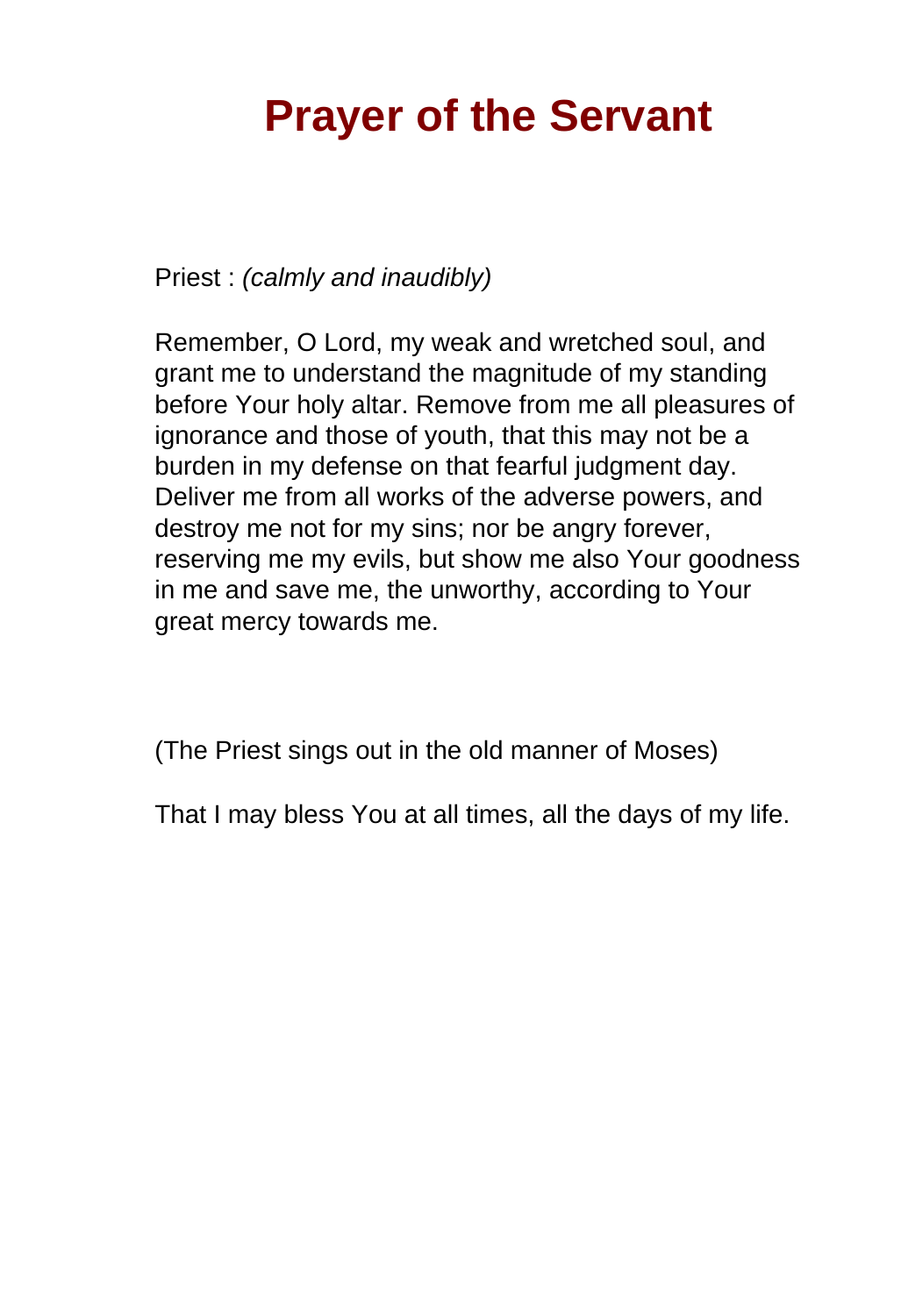# **Prayer of the Priesthood**

Priest:

Remember, O Lord, this holy priesthood which is Yours....

Pray for this holy priesthood, and all the Orthodox hieratic orders, that Christ our God may hear them, guard them, strengthen them, and have mercy on them, and forgive us our sins. Priest:

.... And all the Orthodox hieratic order and all Your people who are standing before You, remember us also O Lord in mercy and compassion and blot out our transgressions, as a Good [God] and a lover of mankind. O God have fellowship with us as we serve Your Holy Name. Congregation:

Lord have mercy.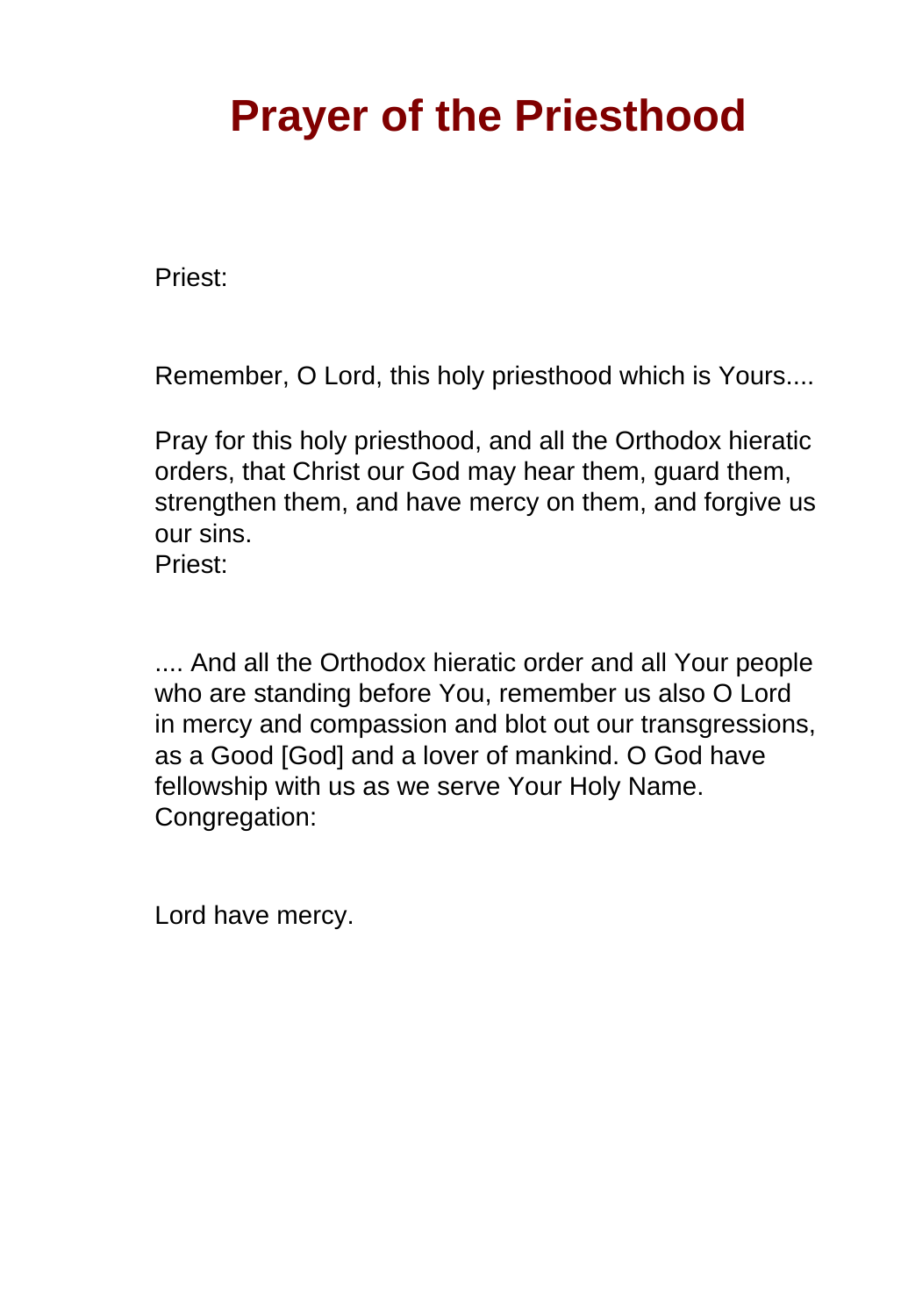#### <span id="page-32-0"></span>**Prayer of The Waters, The Plants, And The Airs**

Priest:

Graciously accord, O Lord, the air of heaven, the fruits of the earth, the waters of the rivers, the seeds, the herbs, and the plants of the field this year, bless them. Deacon:

Pray for the air of heaven, the fruits of earth, the rising of the waters of the rivers, the seeds, the herbs and the plants of the field, that Christ our God may bless them, bring them to perfection in peace without harm, and forgive us our sins.

Congregation:

Lord have mercy, Lord have mercy, Lord have mercy. PRIEST:

Raise them to their measure according to Your grace. Give joy to the face of the earth. May Its furrows be abundantly watered and its fruits be plentiful. Prepare it for sowing and harvesting. Manage our lives as deemed fit. Bless the crown of the year with Your goodness for the sake of the poor of Your people, the widow, the orphan, the traveler, the stranger, and for the sake of us all who entreat You and seek Your Holy Name. For the eyes of every one wait upon You, for You give them their food in due season.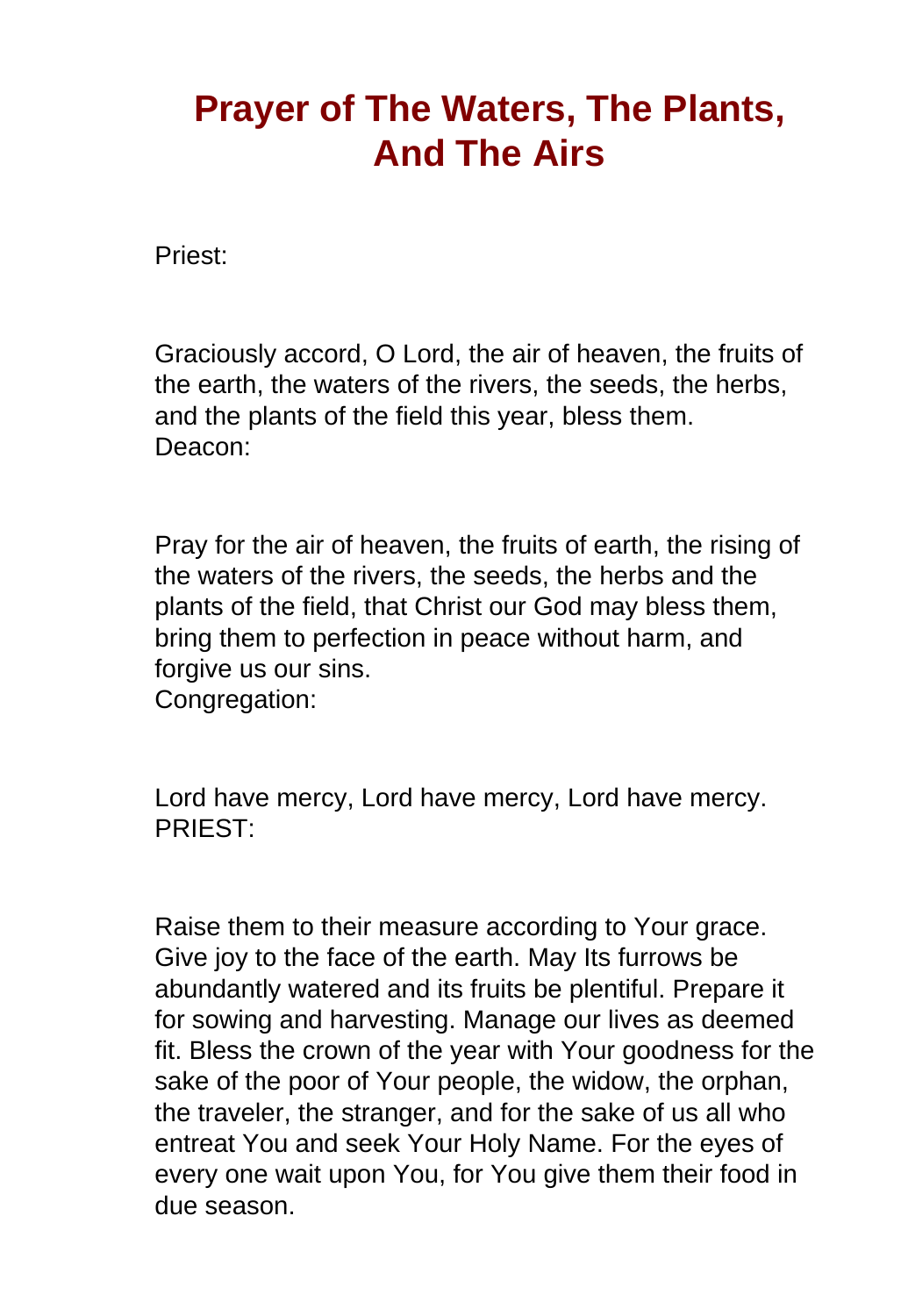<span id="page-33-0"></span>Deal with us according to Your goodness, O You who gives food to all flesh. Fill our hearts with joy and gladness, that we too, having sufficiency in every thing may abound in every good deed. Congregation:

Lord have mercy.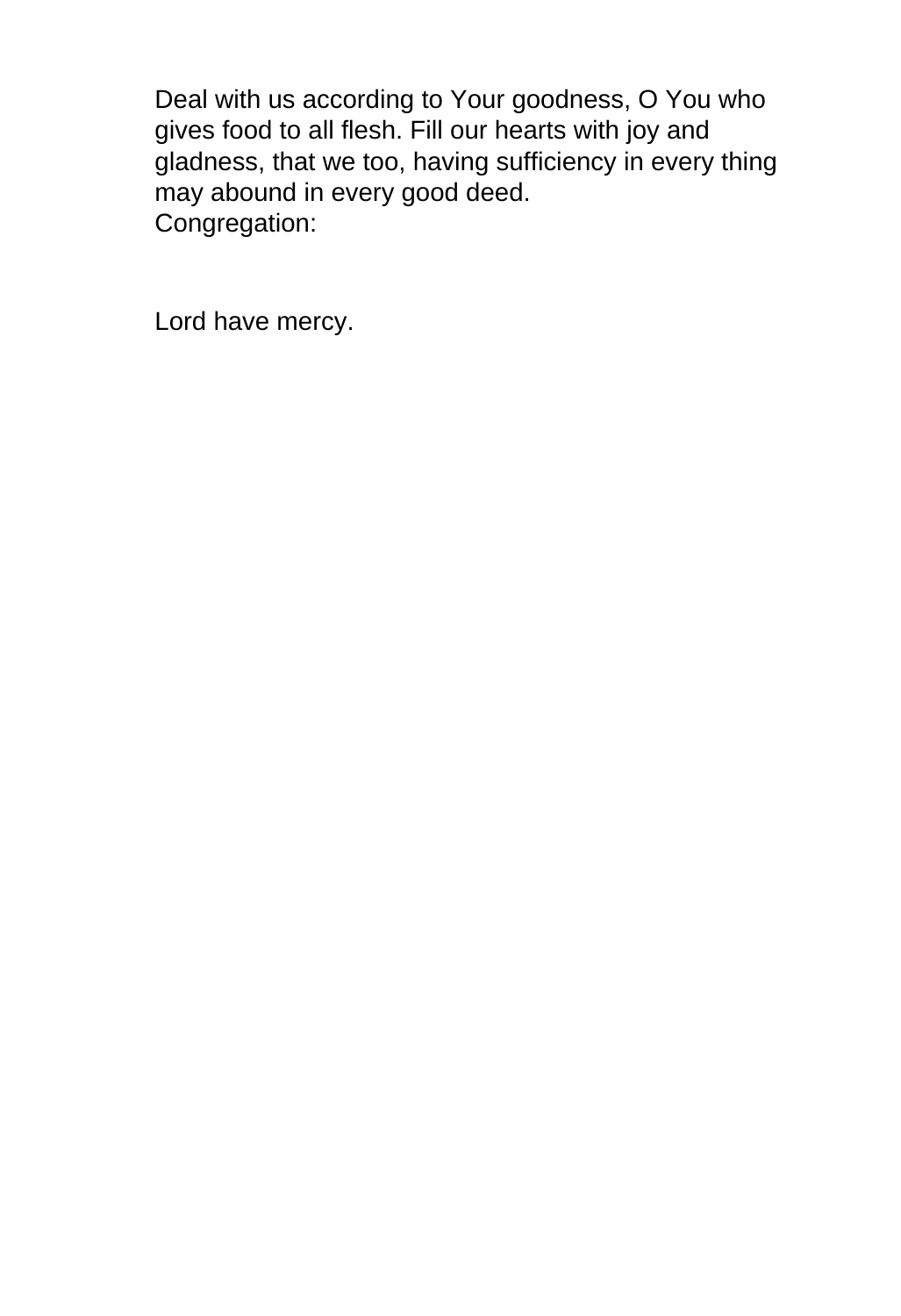## **Prayer of the Oblations**

(the priest places some incense in the censer and censes over the paten and chalice) Priest:

Remember, O Lord, the sacrifices, the oblations and the thanksgivings of Your servants who have offered honor and glory to Your Holy Name.

Pray for those who care for the sacrifices, oblations, first-fruits, oil, incense, coverings, reading books and altar vessels, that Christ our God may reward them in the heavenly Jerusalem, and forgive us our sins. Congregation:

Lord have mercy. Priest:

Accept them upon Your holy, rational, and heavenly altar, a savour of incense to Your greatness in the heavens, tHRough the service of Your holy angels and archangels.

And as You have received the offerings of the righteous Abel, the sacrifice of our father Abraham and the two mites of the widow, so also receive the vows of Your servants; those in abundance and those in scarcity, hidden or manifest. And those who wish to offer to You but have none, and those who have offered these gifts to You this very day, reward them the incorruptible instead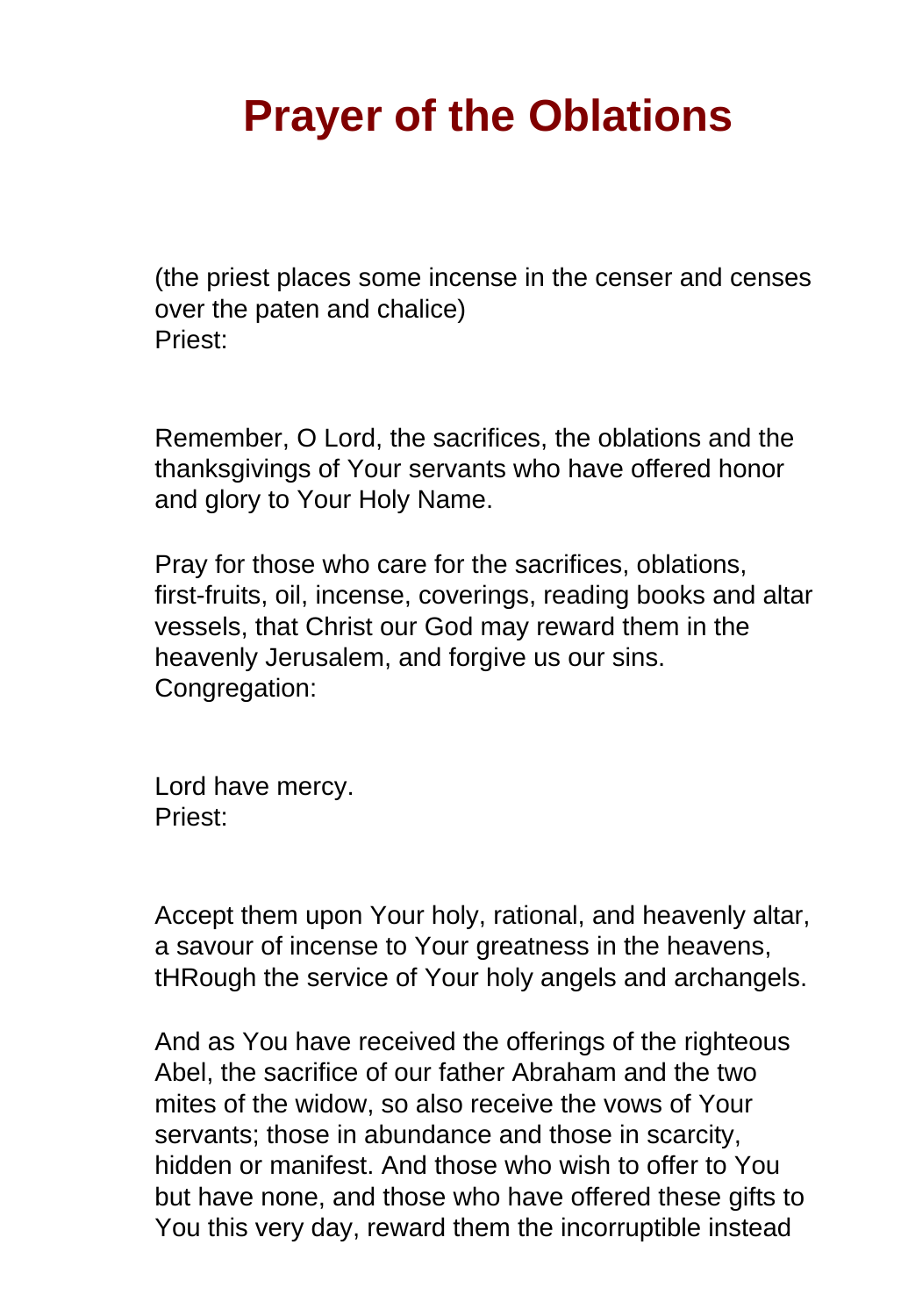<span id="page-35-0"></span>of the corruptible, the heavenly instead of the earthly and the eternal instead of the temporal. Their houses and their stores, fill them with every good thing. (the priest turns his face towards the west, censes the congregation and says)

Surround them, O Lord, with the power of Your holy angels and archangels. And as they have remembered Your holy name on earth, remember them also, O Lord, in Your kingdom, and in this age too, leave them not behind. **Congregation:**

Lord have mercy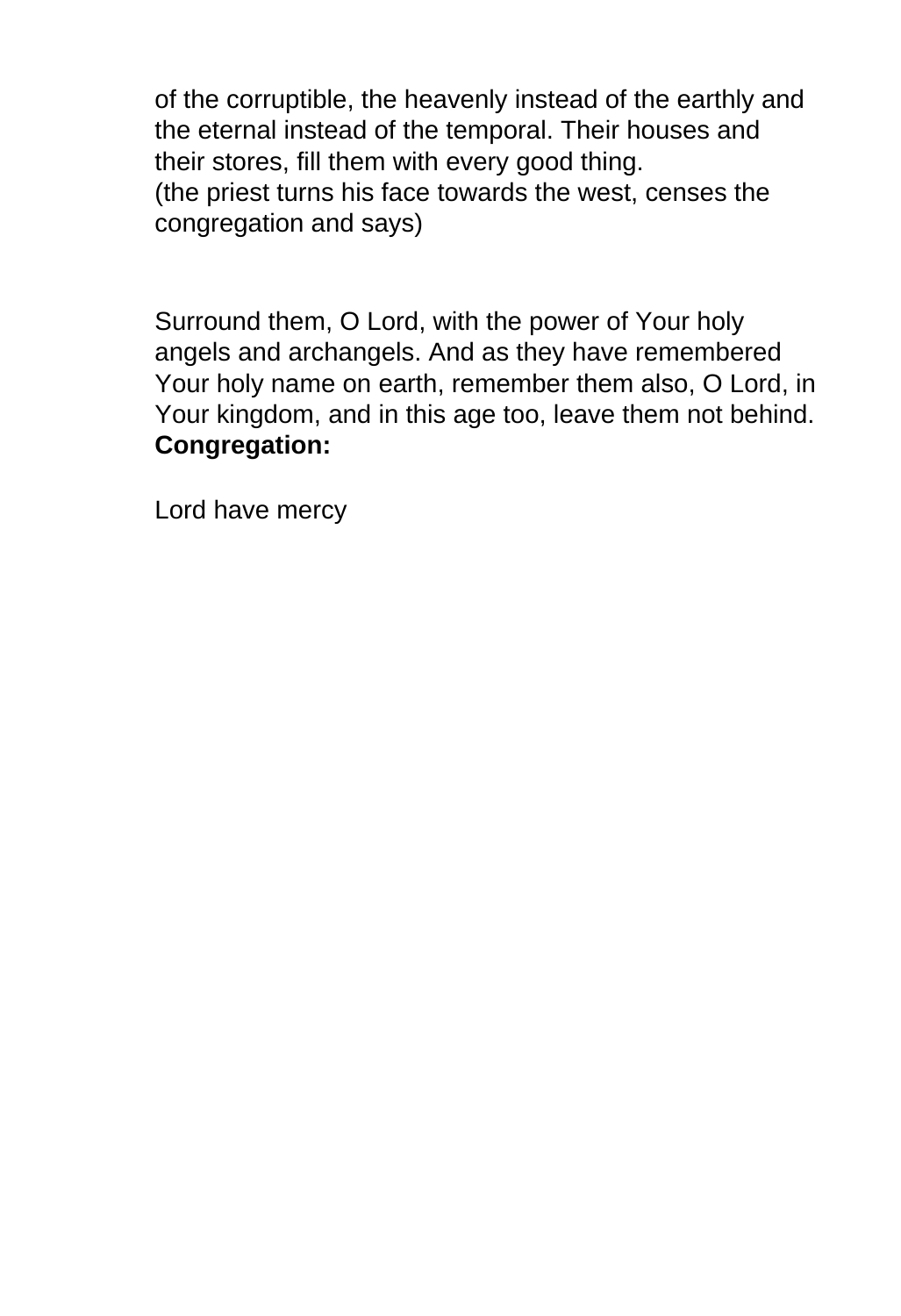# **Commemoration of The Saints**

Priest:

Our fathers and brothers who have fallen asleep whose souls You have taken repose them; remembering also all the saints who have pleased You since the beginning, our holy fathers the patriarchs, the prophets, the' apostles, the preachers, the evangelists, the martyrs, the confessors and all the spirits of the righteous who were consummated in the faith.

Most of all, the pure, full of glory, ever-virgin, the Holy Theotokos, Saint Mary; and Saint John the forerunner, Baptist and martyr; and Saint Stephen the archdeacon, the proto-martyr, and Saint Mark, the pure apostle, evangelist, and martyr; the Patriarch Saint Severus; Saint Cyril, Saint Basil, and Saint Gregory. Our righteous father the great Abba Antony, and the righteous Abba Paul, and the tHRee Saints Abba Macaril. Our father Abba John, our father Abba Pishoy, my masters the Roman fathers Saints Maximus and Domitius; the forty nine martyrs, the strong Abba Moses. Our father Abba Pachom, the father of fellowship, our father Abba Shenoute the Archimandrite, Our father Abba Nofer the hermit, Abba Samuel the Confessor and all the choir of Your saints.

(The priest continues in a sad tone of JOB)

It is not, O Master, that we are worthy to intercede for the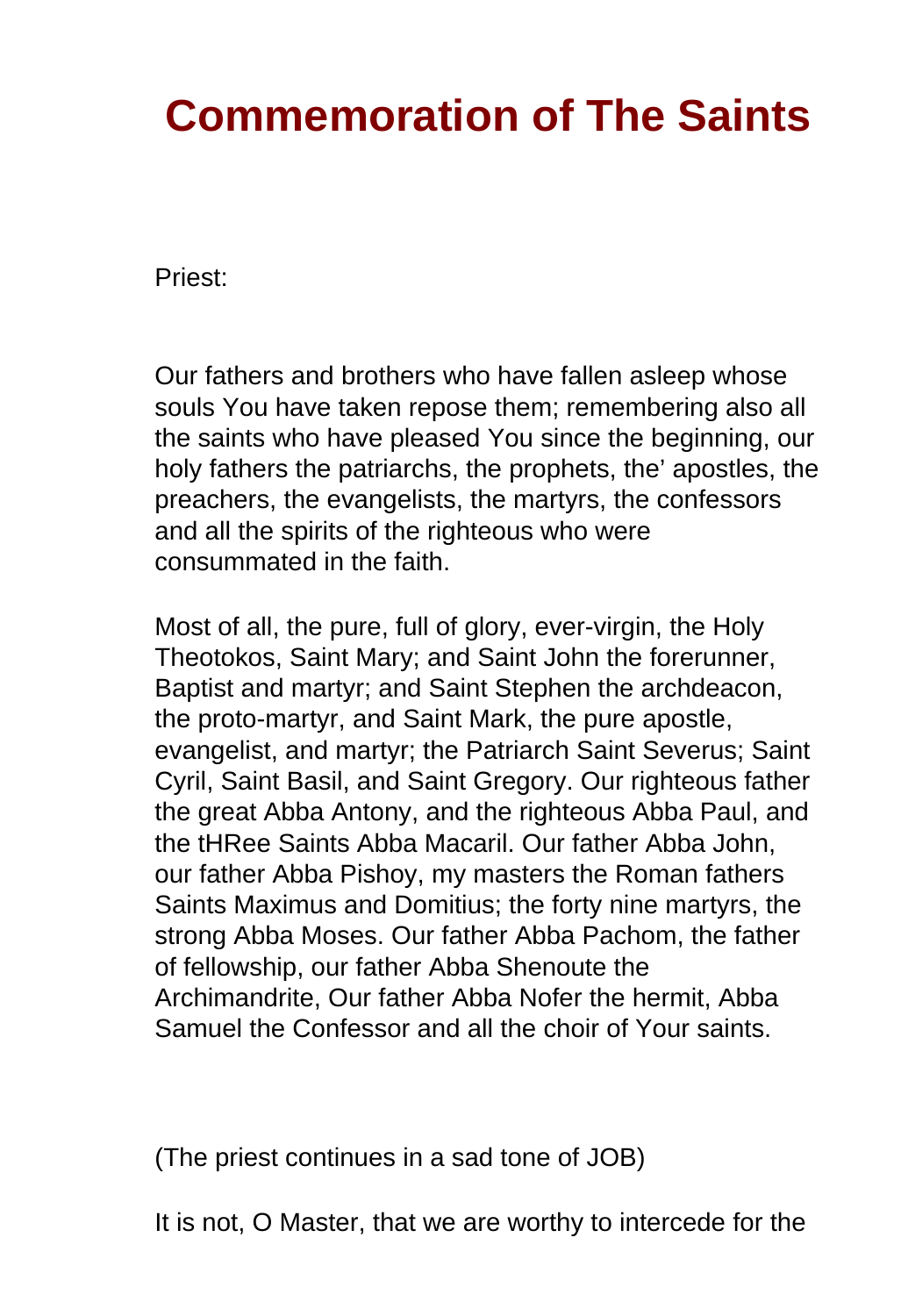blessedness of those [saints]; but it is because they stand before the tHRone of Your Only Begotten Son that they, rather, should intercede for our pity and weakness.

(Priest cries aloud)

Forgive us our iniquities for the sake of their holy prayers and for the sake of Your blessed name which is called upon us. Deacon:

Let those who read, recite the names of our holy fathers, the patriarchs who have fallen asleep, O Lord repose their souls and forgive us our sins.

(The deacons say the Diptych for the patriarchs)

(The Priest says the following Diptych inaudibly:)

Remember, O Lord, our holy Orthodox fathers, the archbishops who have before fallen asleep those who rightly defined the word of truth and grant us also fortune and a share with them- and remember also those who we commemorate today.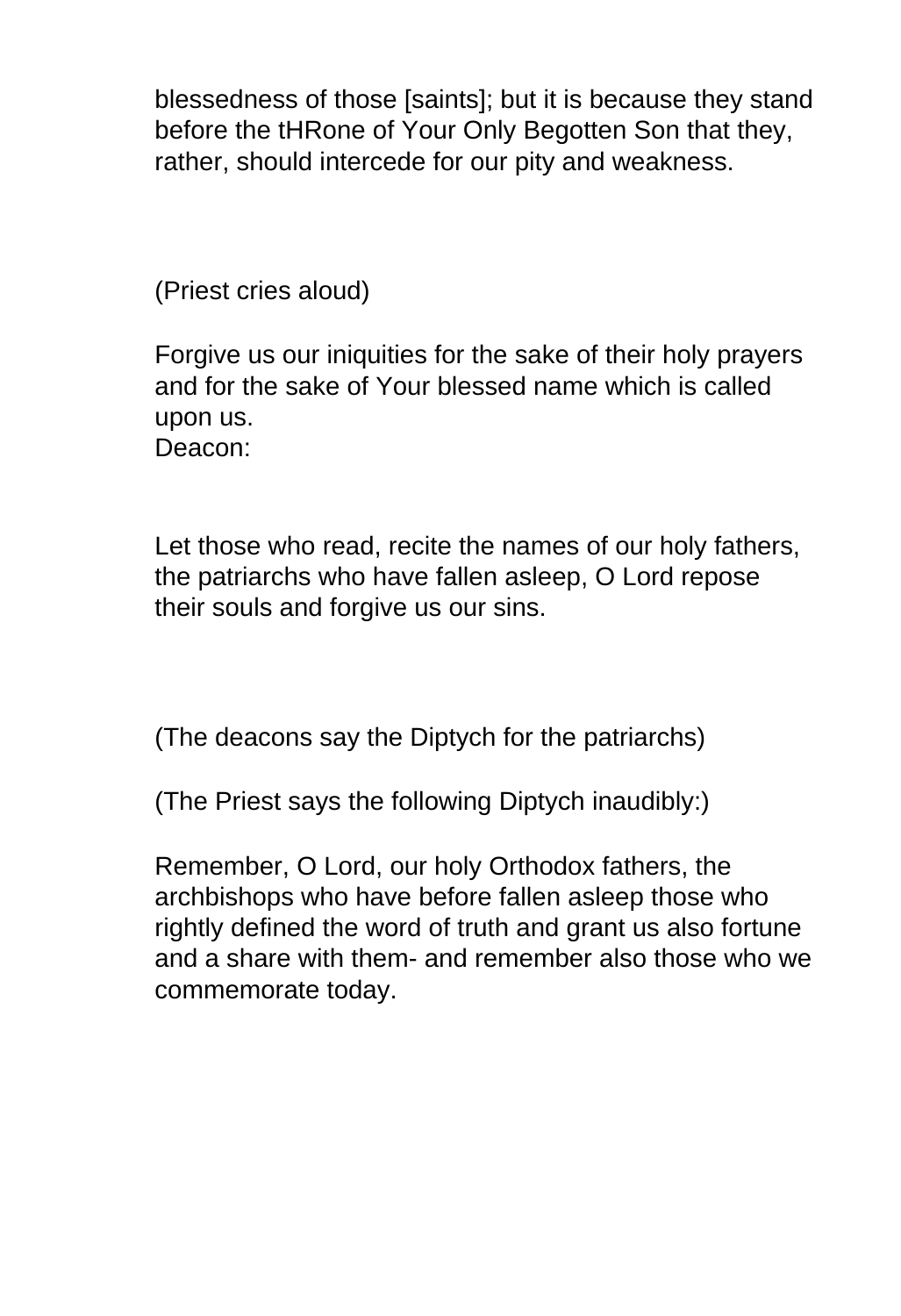# **The Diptych**

<span id="page-38-0"></span>Priest:

Those, and everyone, O Lord, whose names we have mentioned, and those whose names we have not mentioned, those who are In the thoughts of a] I of us, and those who are not in our thoughts, those who have fallen asleep and reposed in the faith of Christ... Deacon:

Pray for our fathers and bretHRen who have fallen asleep and reposed in the faith of Christ since the beginning, our holy fathers, the archbishops and our fathers the bishops, our fathers the hegomens, our fathers the priests, our bretHRen the deacons, our fathers the monks and our fathers the laymen, and for the repose of all the Christians, that Christ our God may repose their souls in the paradise of joy, and we too accord mercy unto us and forgive us our sins. Priest:

... Graciously, O Lord, repose all their souls in the bosom of our holy fathers Abraham, Isaac and Jacob, sustain them in a green pasture, by the water of rest in the paradise of JOY,

the place out of which grief, sorrow and groaning have fled away in the light of Your saints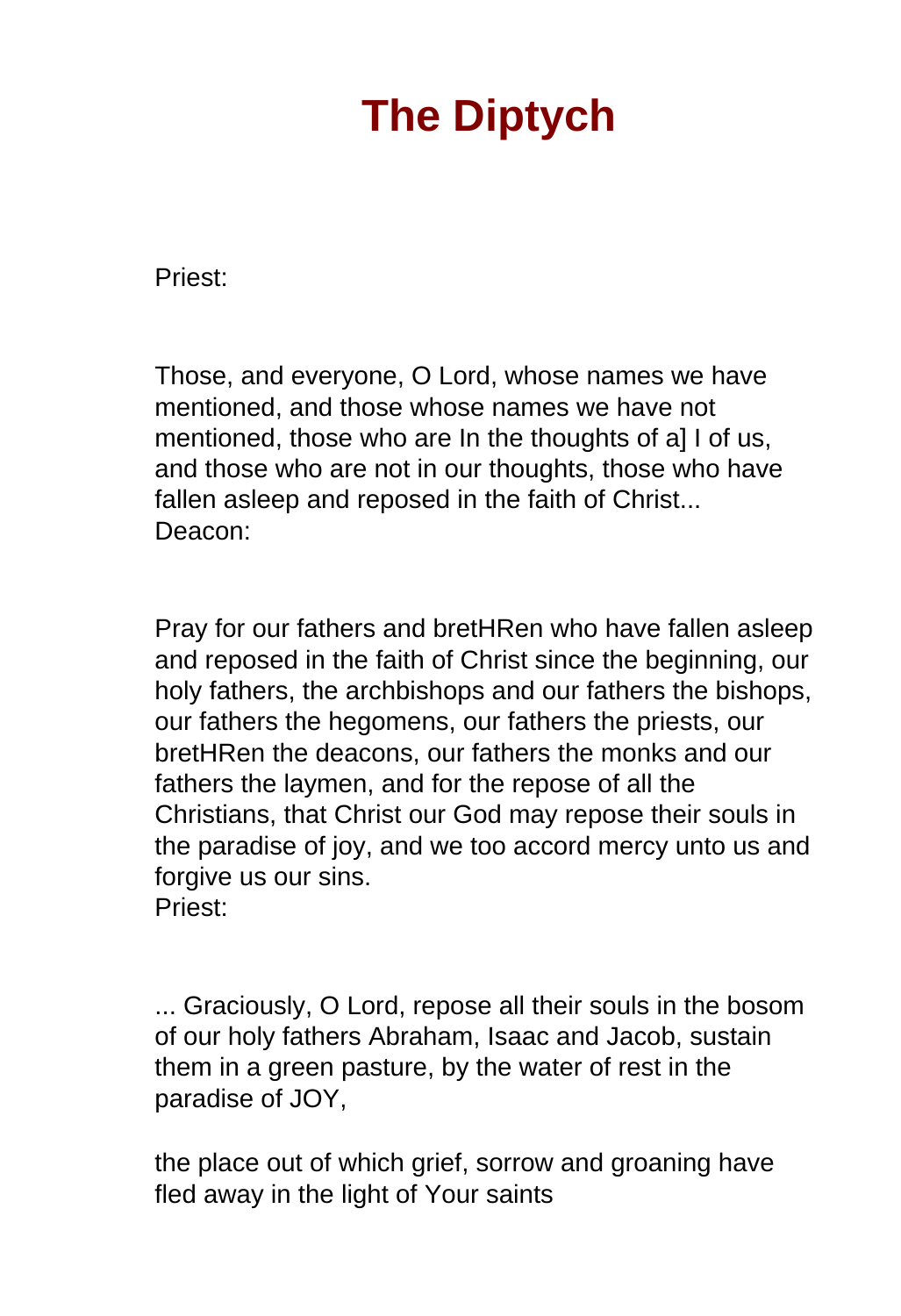<span id="page-39-0"></span>(Priest may continue with the Prayer of the Departed) Congregation:

As it was, and shall be, from generation to generation. And unto the ages of all ages. Amen Priest:

So that in this also, as in all things, Your great and holy Name may be glorified, blessed and exalted, in everything honored and blessed together with Jesus Christ, Your Beloved Son and the Holy Spirit.

Peace be with all. Congregation:

And with your spirit.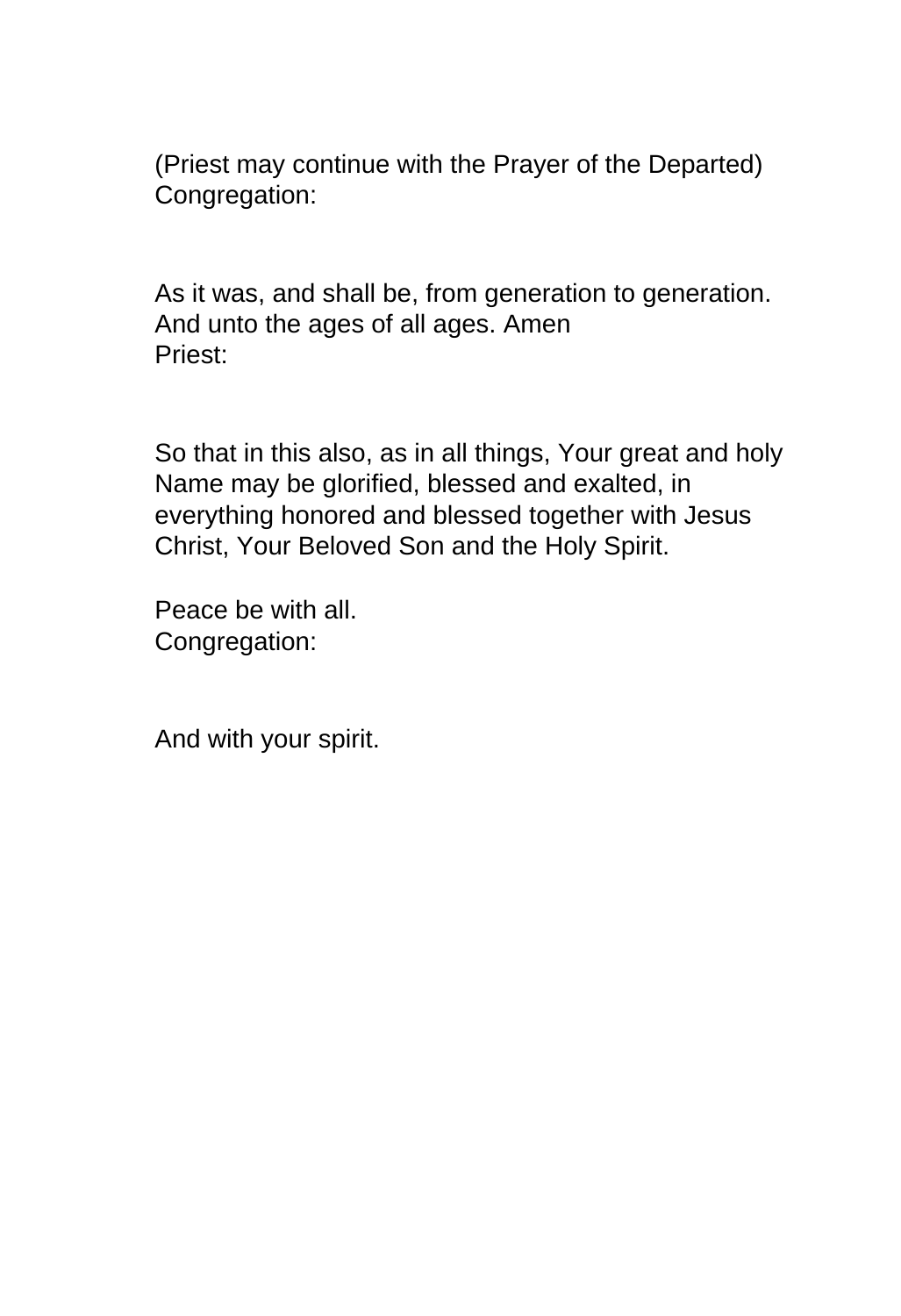# **Introduction To The Fraction**

Priest:

Again let us give thanks unto God the Pantocrator, the Father of our Lord, God and Savior Jesus Christ, for He also has made us worthy now to stand up in this holy place, to lift up our hands and to serve His Holy Name. Let us also ask Him to make us worthy of the communion and partaking of His divine and immortal mysteries. Congregation:

Amen. Priest:

The Holy Body, and the precious Blood, of His CHRis the Pantocrator the Lord, our God. Deacon:

Amen, Amen, Pray. Congregation:

Lord have mercy. Priest:

Peace be with all.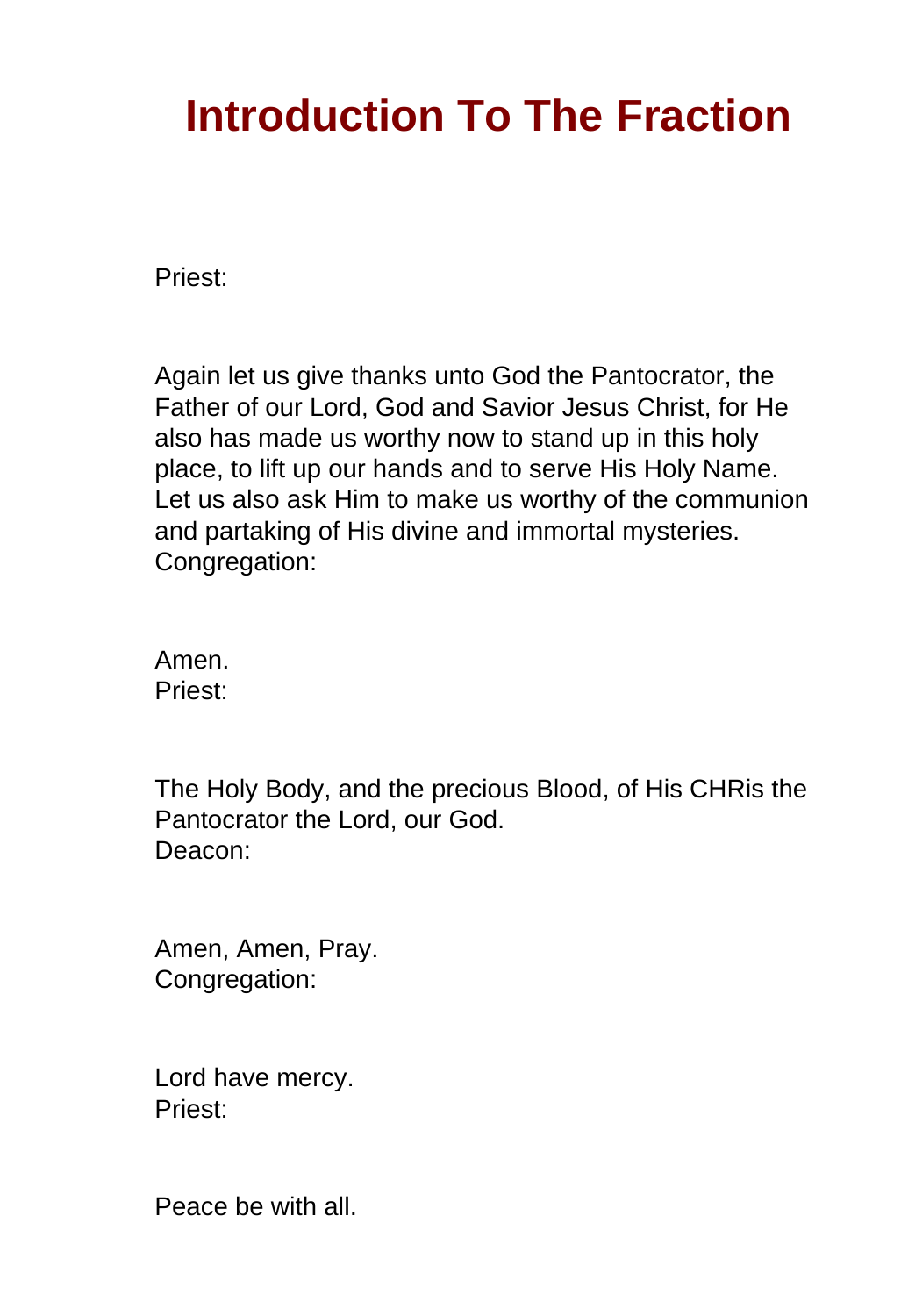Congregation:

And with your spirit.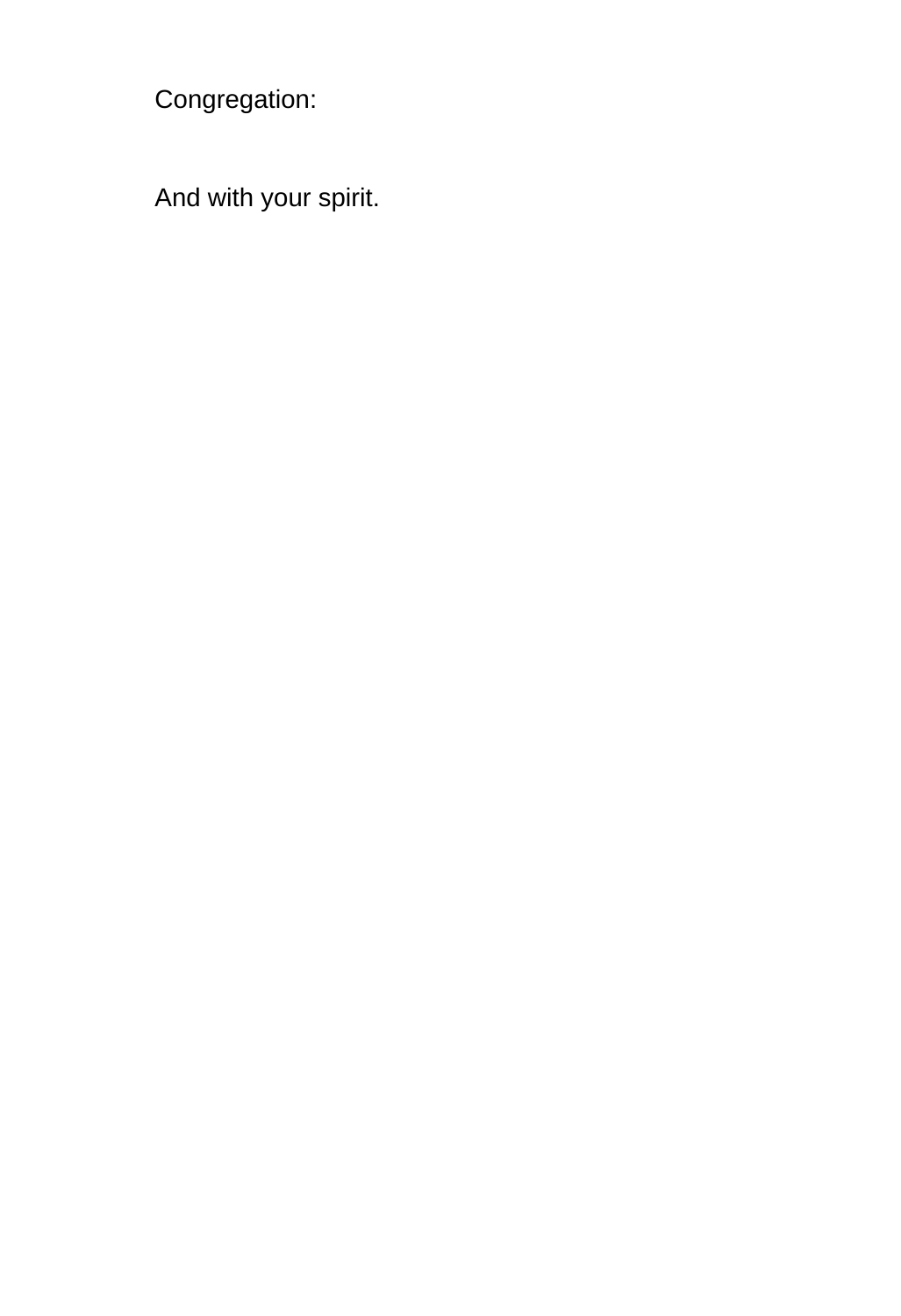# <span id="page-42-0"></span>**PRAYER OF FRACTION FOR THE FATHER**

#### **Priest:**

O God, Who has before ordained us to sonship, tHRough Jesus Christ our Lord, according to Your goodwill; a honor to the glory of Your grace, that which You granted unto us tHRough Your Beloved. He by Whom we were redeemed, tHRough His Holy Blood for the remission of sins.

We thank You O Lord God the Pantocrator for You have made us the sinners worthy to stand in this holy place and fulfill this holy heavenly mystery-as You have made us worthy to fulfill it-so also may we be worthy of its fellowship and communion.

O You who did open the I eyes of the blind, open the eyes of our hearts, so we may cast out from us all the darkness of wickedness and the guile that resembles defilement, that we may be able to raise our eyes up towards the brilliance of Your holy glory. And as You cleansed the lips of Your servant Isaiah the prophet, when one of the Seraphim took a live coal with tongs from the altar and placed it on his mouth saying: "Behold, this has touched your lips, and will take away your iniquities and will purge off your sins"; so also vouchsafe unto us the weak and sinful, Your servants who seek Your mercy-to cleanse our souls and bodies, our lips and our hearts and give us this true and live coal-that gives life to the soul the body and the spirit-which is the holy Body and precious Blood of Your Christ. Not for judgment nor for being brought to judgment, nor for shame and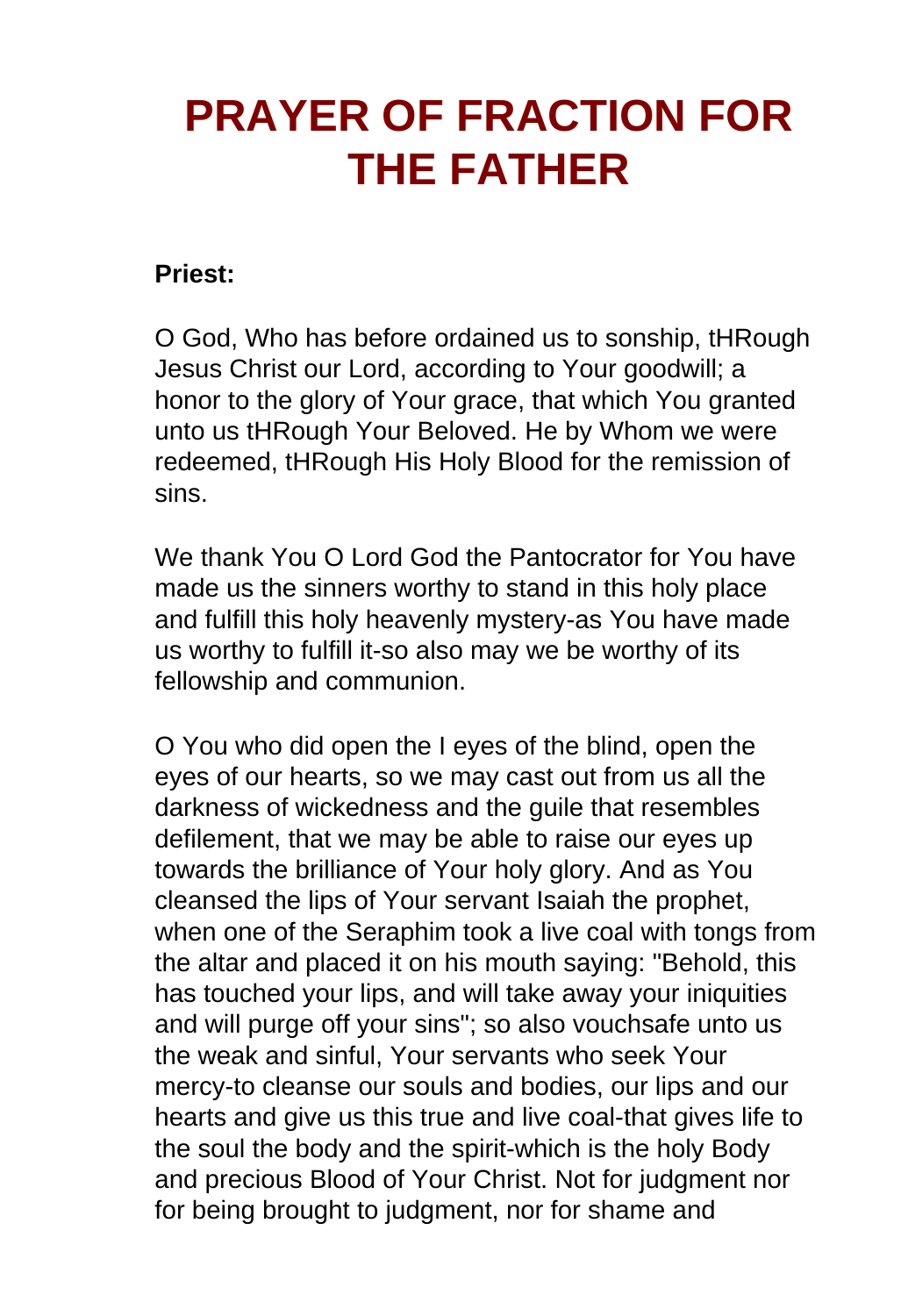reproach on account of our sins, lest we partake of them undeservingly and become judged by them, and lest Your excessive generosity, O our Master, be a cause for increasing our burden (of our sins) and become unto us judgment should we be thankless to You Who does us good.

But grant us Your Holy Spirit so that with a pure heart, an enlightened conscience, an unashamed face, a faith unfeigned, a perfect love, and a firm hope we may dare with boldness, without fear to say the holy prayer which your Beloved Son gave to His disciples and pure apostles saying to them, at all times when you pray, pray in this manner and say "Our Father Who Art in Heaven…"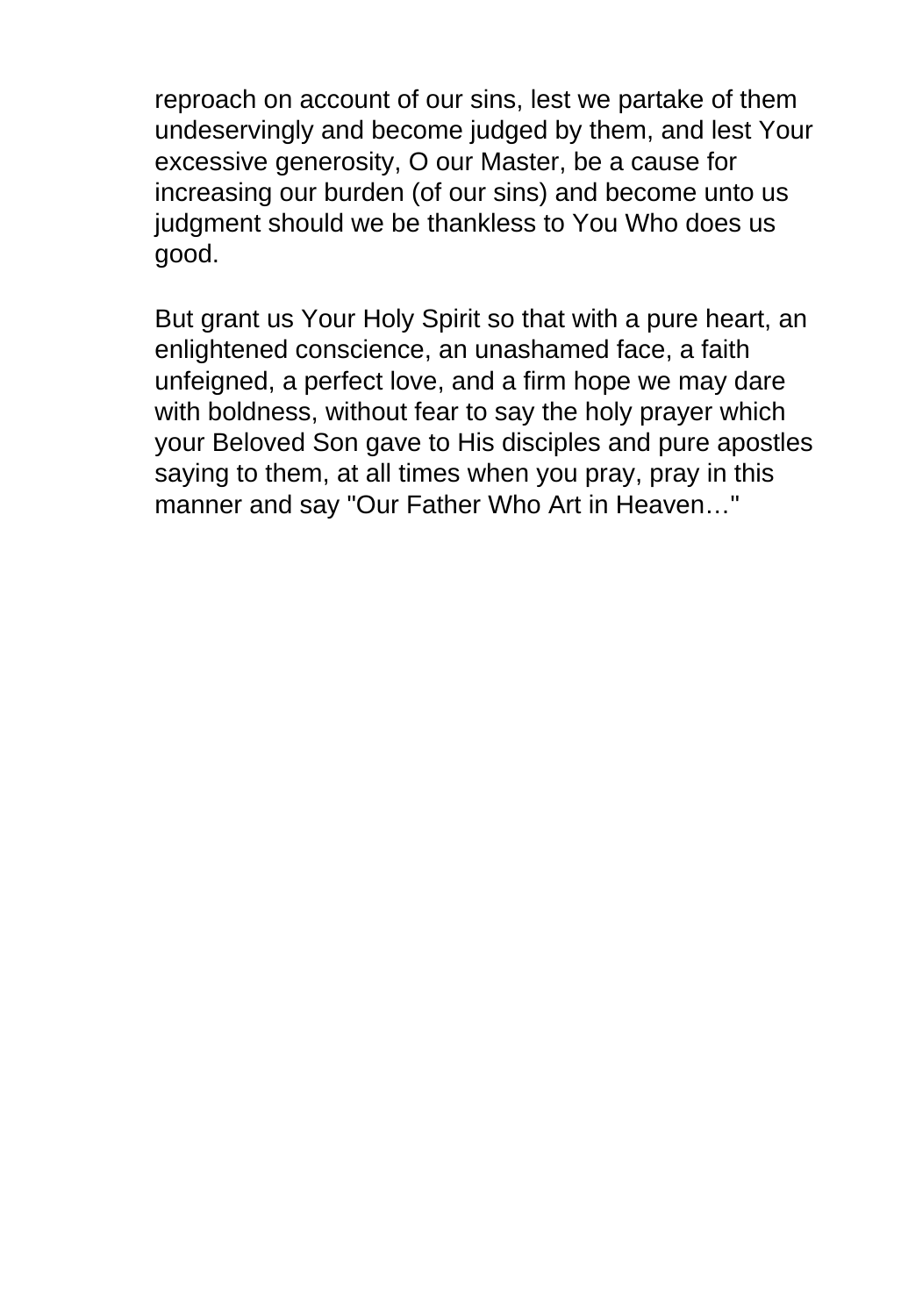# <span id="page-44-0"></span>**A FRACTION FOR HOLY LENT**

O Master and Lord, God the Pantocrator, Who sent His Only-Begotten Son to the world- He taught us the law and commandments written in the Holy Gospel-, and taught us that fasting and prayer cast out devils, as He said that "this kind cannot come out by anything, except by prayer and fasting."

Fasting and prayer are those which raised Elijah to heaven and saved Daniel from the lions' den. Fasting and prayer are those which Moses pursued until he received the Law and commandments, written with the finger of God. Fasting and prayer are those which the people of Nineveh pursued, so God had mercy upon them and forgave them their sins, and lifted His wrath away from them.

Fasting and prayer are those, which the prophets pursued, and prophesied concerning the advent of Christ many generations before His coming. Fasting and prayer are those, which the apostles pursued, and they preached all nations and made them Christians, and baptized them in the name of the Father and the Son and the Holy Spirit.

Fasting and prayer are those, which the martyrs pursued, until they shed their blood for the name of Christ, Who witnessed the good confession before Pontius Pilate.

Fasting and prayer are those which the righteous, the just and cross-bearers pursued, and dwelt in the mountains, deserts and holes of the earth, because of their great love for Christ the King.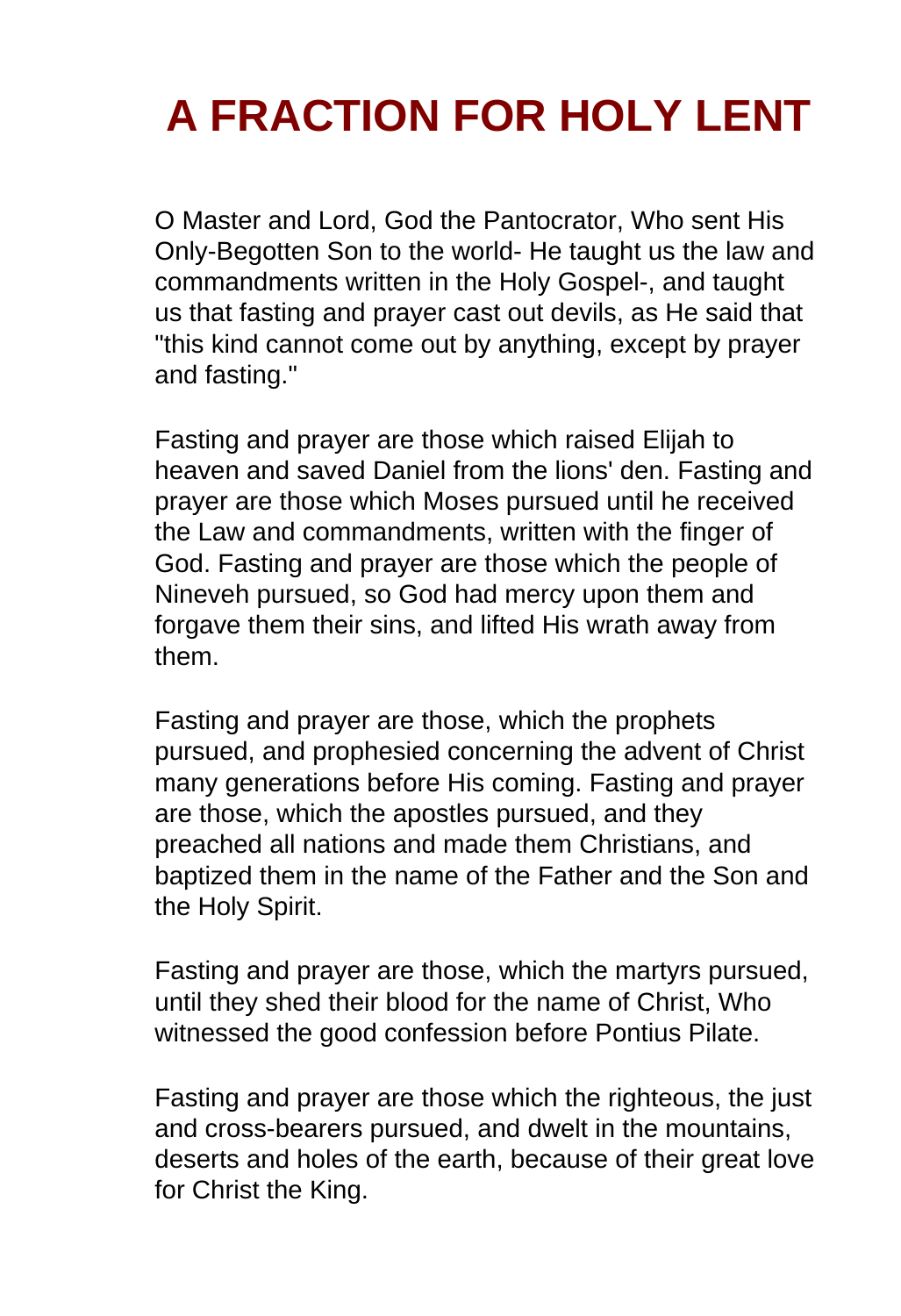And we too, let us fast from all evil, in purity and righteousness; and let us proceed forth to this holy sacrifice, and partake of it with thanksgiving, so that with a pure heart, an enlightened soul, an unashamed face, a faith unfeigned, perfect love, and firm hope, we may dare with boldness, without fear, to pray to You, O God, The Holy Father, Who are in Heavens and say **"Our Father Who Arts in Heaven…"**

Congregation:

Our Father Who art in heavens: hallowed be Thy Name: Thy kingdom come, Thy will be done, on earth as it is in heaven: Give us this day our daily bread, and forgive us our trespasses, as we forgive those who trespass against us; and lead us not into temptation, but deliver us from the evil one tHRough Christ Jesus our Lord, for Thine is the kingdom, the power, and the glory forever. Amen.

(The priest says this prayer to the Father inaudibly):

We ask You O God the Father the Pantocrator, lead us not into temptation but deliver us from the evil (one). Cast the various deeds of Satan away from us, make the plots and counsels of evil men as nothing, and shelter us at all times with Your life giving right hand, for You are our helper and defender, in Jesus Christ our Lord tHRough Whom the glory the honor the adoration and the worship is due unto You with Him and the Holy Spirit the Life-Giver, Who is of one essence with You, now and forever and unto the age of ages. Amen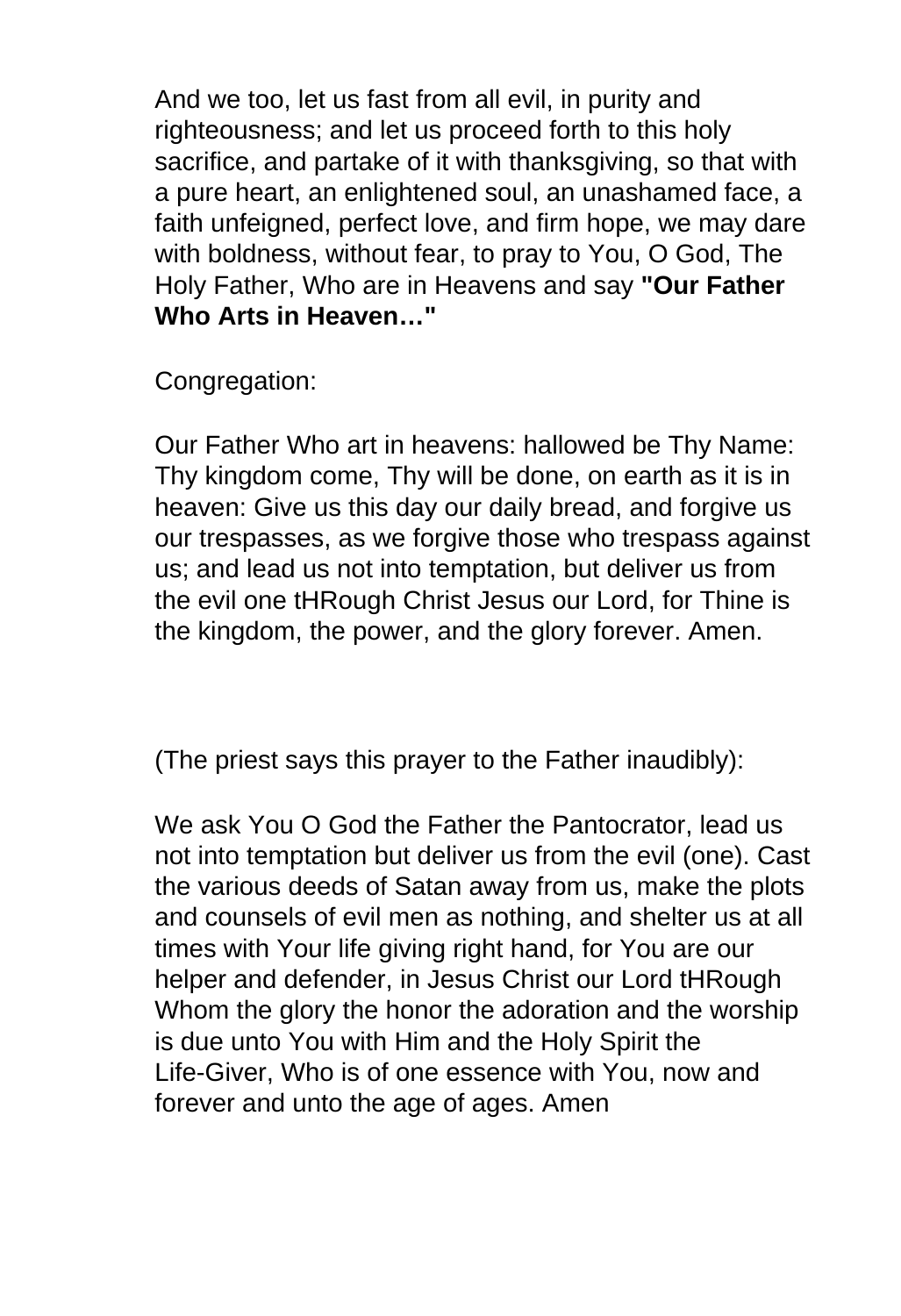(Another prayer after "Our Father said in place of the previous one)

We ask You O Lord our God lead none of us Into temptation, that which we are not able to endure due to out weakness. But grant us to emerge from temptation also, that we may be able to quench all the fiery darts of Satan. And deliver us from the evil one and his works, tHRough Jesus Christ our Lord, tHRough Whom Amen.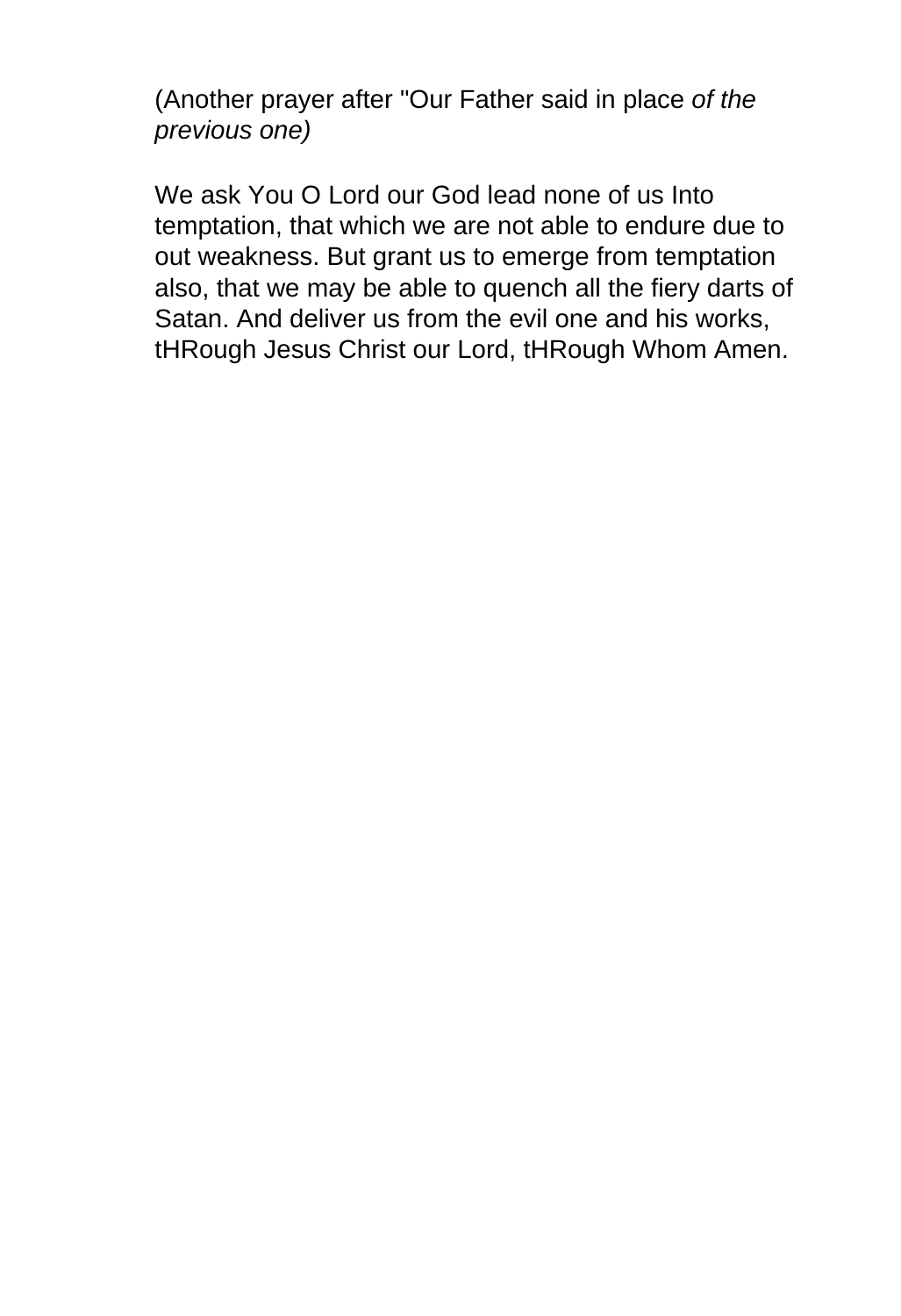# <span id="page-47-0"></span>**PRAYER OF SUBMISSION TO THE FATHER**

(The priest says inaudibly)

O God Who so loved us and granted us the order of sonship, that we may be called the sons of God-, and we are heirs to You O God the Father and joint-heirs in the inheritance of Your Christ. Give Your ear, O Lord, and hear us, who now submit to You, cleanse our inner person as Your Only Begotten Son is pure, He Who we wish to partake of. Let adultery and every defiled thought flee from us for the sake of He Who is born of the Virgin.

[Let] boasting and the original sin which is pride: [flee] from us], for the sake of He Who alone humbled Himself for our sakes.

[Let] fear [flee from us] for the sake of He Who suffered in the flesh for our sake and wrought out the victory of the cross.

[Let] Vain glory [flee from us] for the sake of He Who was smitten and scourged for our sake and did not turn his face from the shame of spitting.

[Let] All envy, murder, divisions and hatred for the sake of the Lamb of God Who carries the sin of the world [flee from us].

[Let] Anger and the remembrance of evil [flee from us], for the sake of He Who nailed the handwriting of our sins in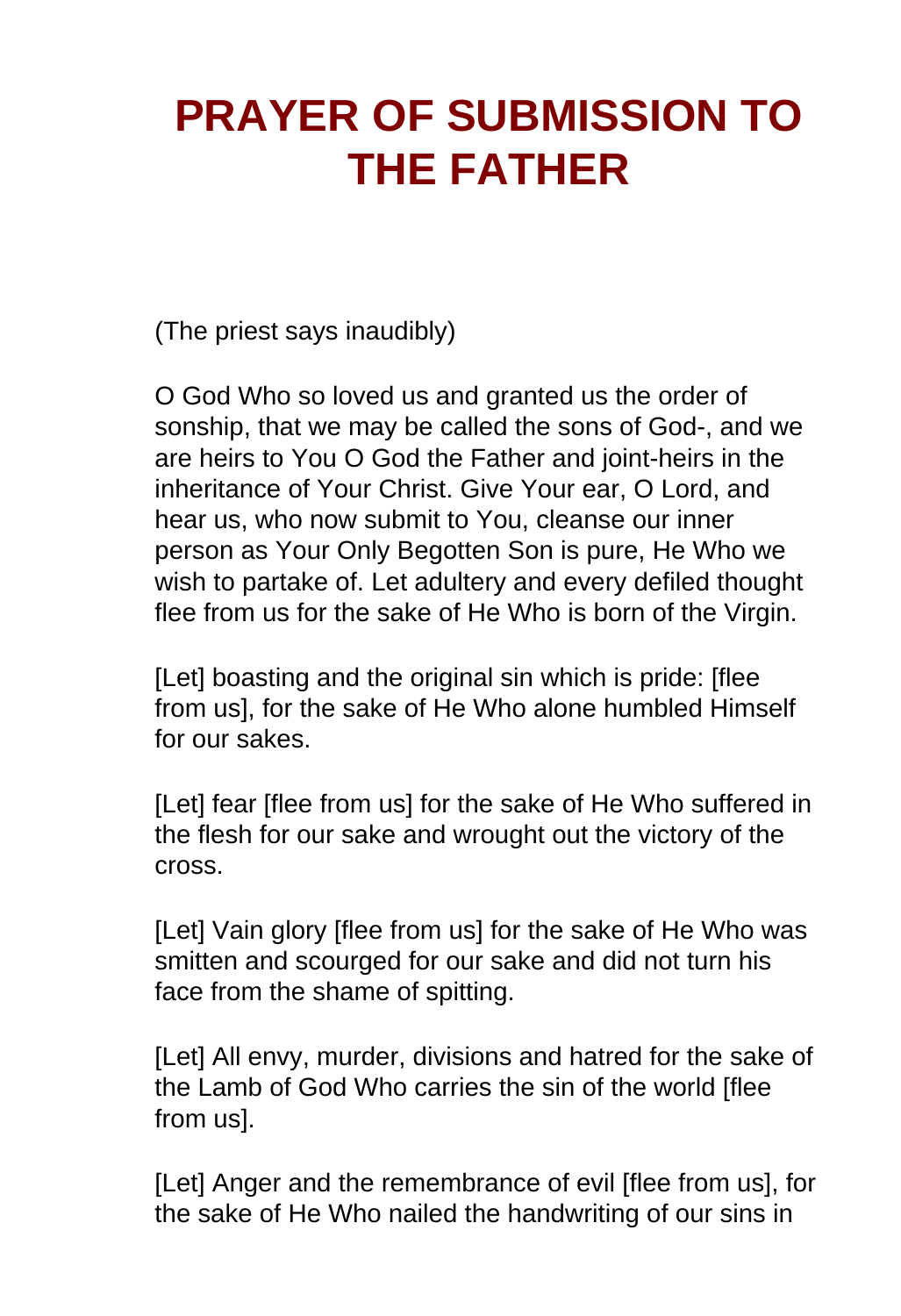the cross.

The devils and Satan let them flee for the sake of He Who scattered the masters of evil and shattered the princes of darkness.

Every evil earthly thought, let it be far from us for the sake of He Who ascended to heaven,

So that we, may partake with purity from these pure mysteries and be thoroughly cleansed in our souls, bodies and spirits as we take fellowship in the Body and in the form and the succession of Your Christ; He with Whom You are blessed with the Holy Spirit the Life-Giver, Who is of one essence with You, now and forever Amen Congregation:

In Christ Jesus our Lord. Deacon:

Bow your heads to the Lord. Congregation:

Before You, O Lord.... Deacon:

Let us attend in the fear of God. Priest:

Peace be with all. Congregation: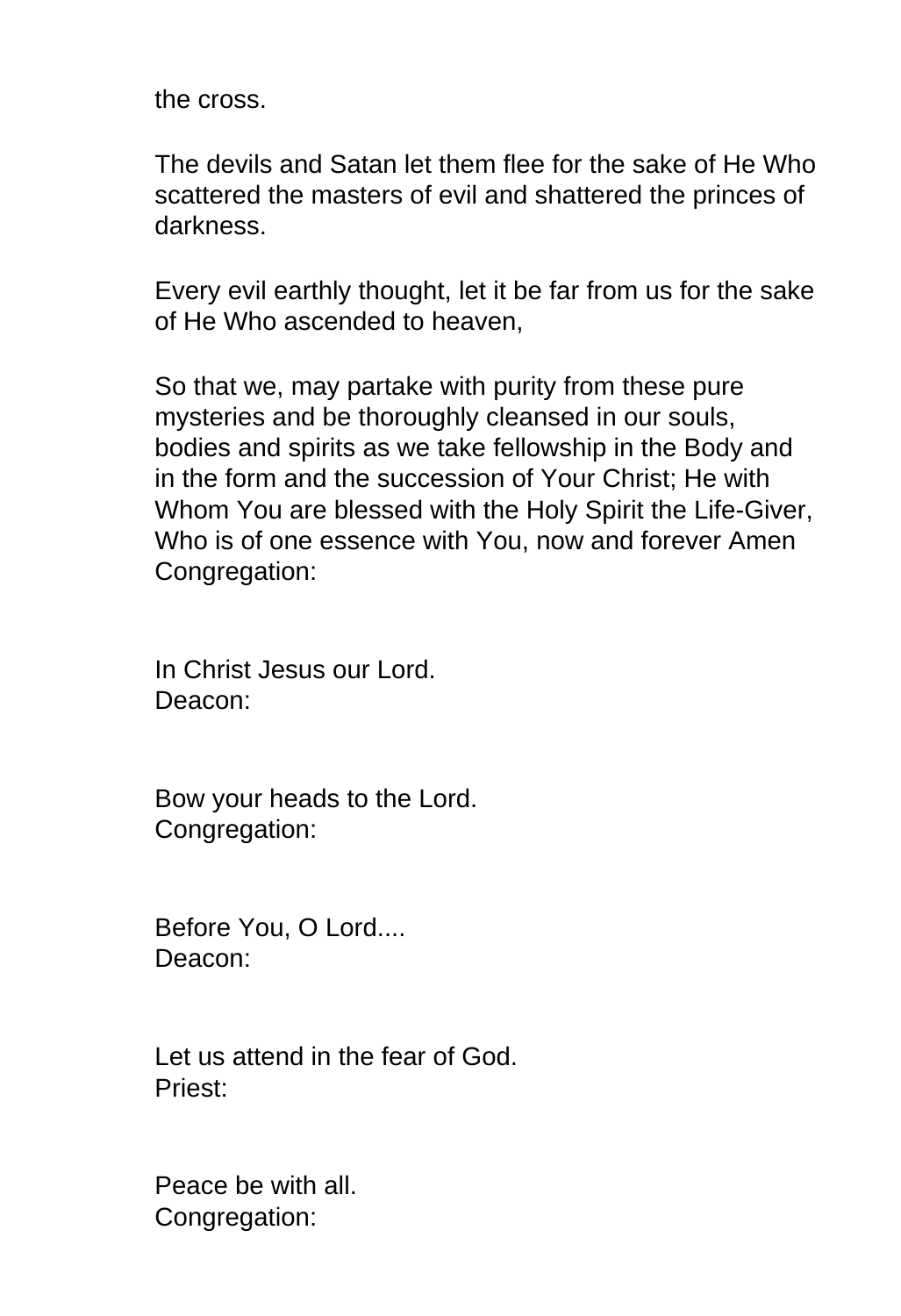And with your spirit. Priest: (The priest continues inaudibly: a prayer of absolution to the Father)

O Master, Lord God the Pantocrator, Healer of our souls, our bodies, and spirits, You are He Who said unto our father Peter, "You are Peter, upon this rock I will build My church, and the gates of hades shall not prevail against it, and I will give you the keys of the kingdom of the heavens." That which you will bind upon the earth shall be bound in the heavens, and that which you will loose upon the earth shall be loosed in the heavens. Therefore, O Lord, let Your servants, my fathers and my bretHRen and my own weakness, be absolved by my mouth, tHRough Your Holy Spirit, O You, Good (God) and Lover of Mankind. O God, Who takes away the sins of the world, hasten, to accept the repentance of Your servants for a light of understanding and forgiveness of sins. For You are a compassionate and merciful God; You are patient; Your mercy is great and true. I we have sinned against You either by word or by deeds, pardon and forgive us, as a Good (God) and a Lover of Mankind. O God, absolve us and absolve all Your people from every sin, and from every curse and from every denial, and from every false oath, and from every encounter with the heretics and the heathens.

O our Lord, grant us a reason and power and understanding to flee from any evil deed of the adversary, and grant us to do what is pleasing unto You at all times. Inscribe our names with all the choir of Your saints in the Kingdom of the heavens, in Christ Jesus, our Lord, THRough Whom the glory, the honor, the dominion, and the adoration are due unto You, with Him and the Holy Spirit, the Life-Giver Who is of one essence with You,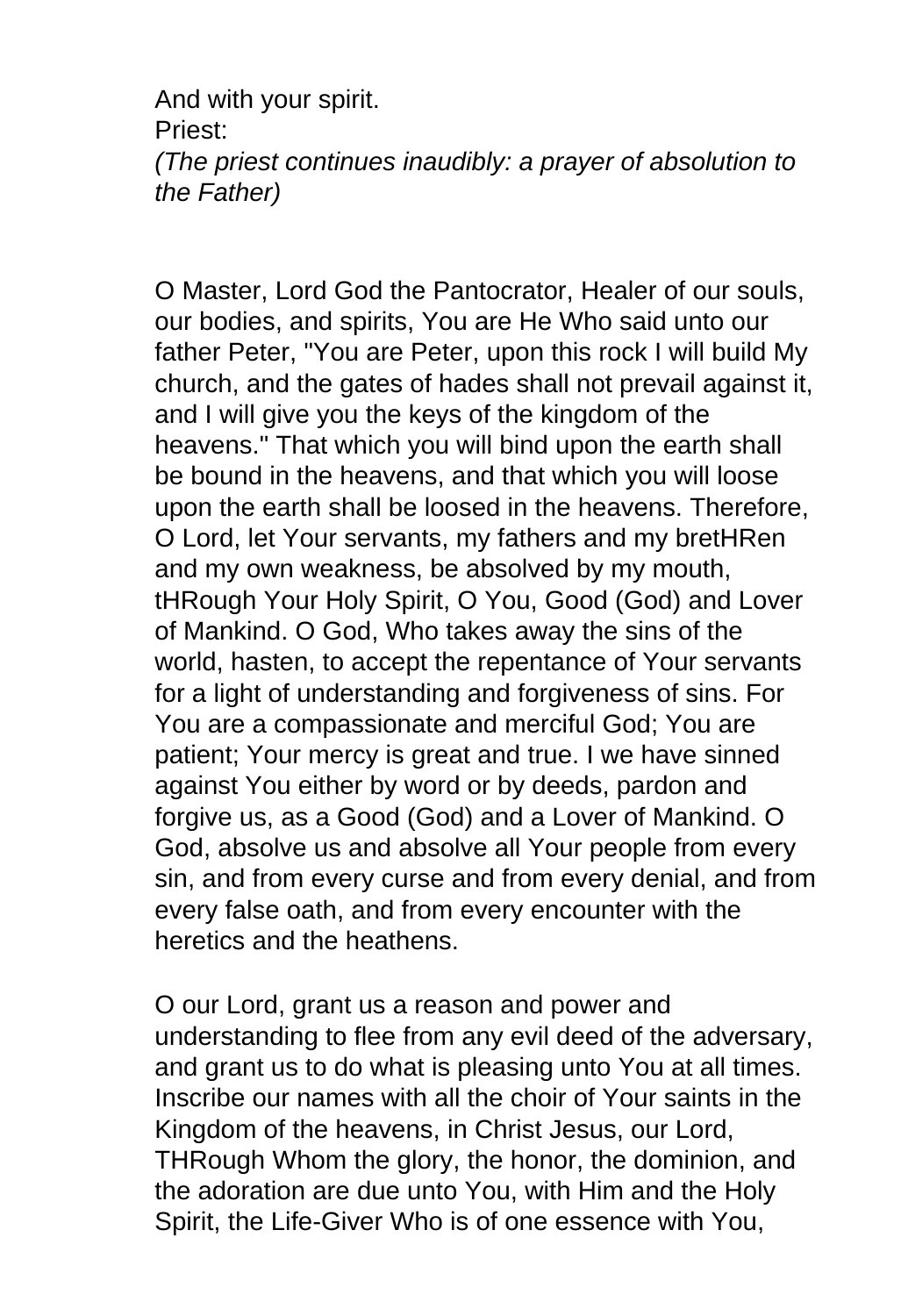now and at all times and unto the age of all ages. Amen.

(Here the priest mentions whoever he wishes, then continues with this prayer inaudibly)

Remember, O Lord, my own weakness and forgive me my many sins, and where transgression has abounded, Let Your Grace be multiplied in abundance. Because of my own sins and the abomination of my heart, deprive not Your people of the grace of Your Holy Spirit. Absolve us and absolve all Your people

(The priest says the prayer of peace and the prayer of the fathers inaudibly).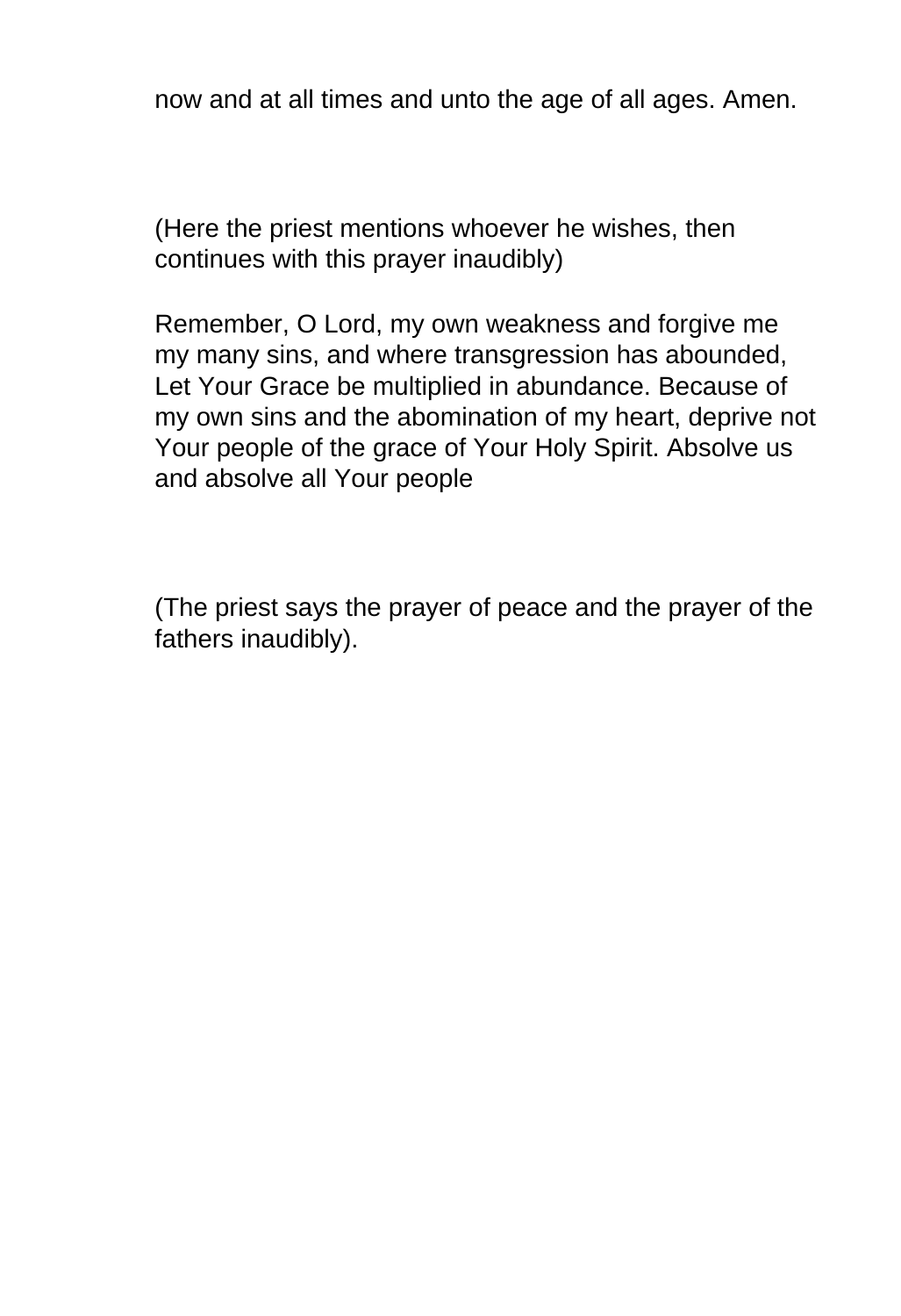# <span id="page-51-0"></span>**THE PRAYER OF CONGREGATION**

Remember, O Lord, our congregations; bless them. Deacon:

Saved, Amen. And with your spirit. Amen. In the fear of God, let us attend. Congregation:

Lord have mercy, Lord have mercy, Lord have mercy. Priest:

(he raises the ESPADIKON [the center portion of the Body] carefully and signs the Blood with It, dips it in the Blood, then signs the Blood with It again and says)

The holies for the holy.

Blessed be the Lord Jesus Christ the Son of God, the sanctification of the Holy Spirit. Amen. Congregation:

One is the (All) Holy Father One is the (All) Holy Son. One is the (All) Holy Spirit. Amen. Priest:

Peace be with all.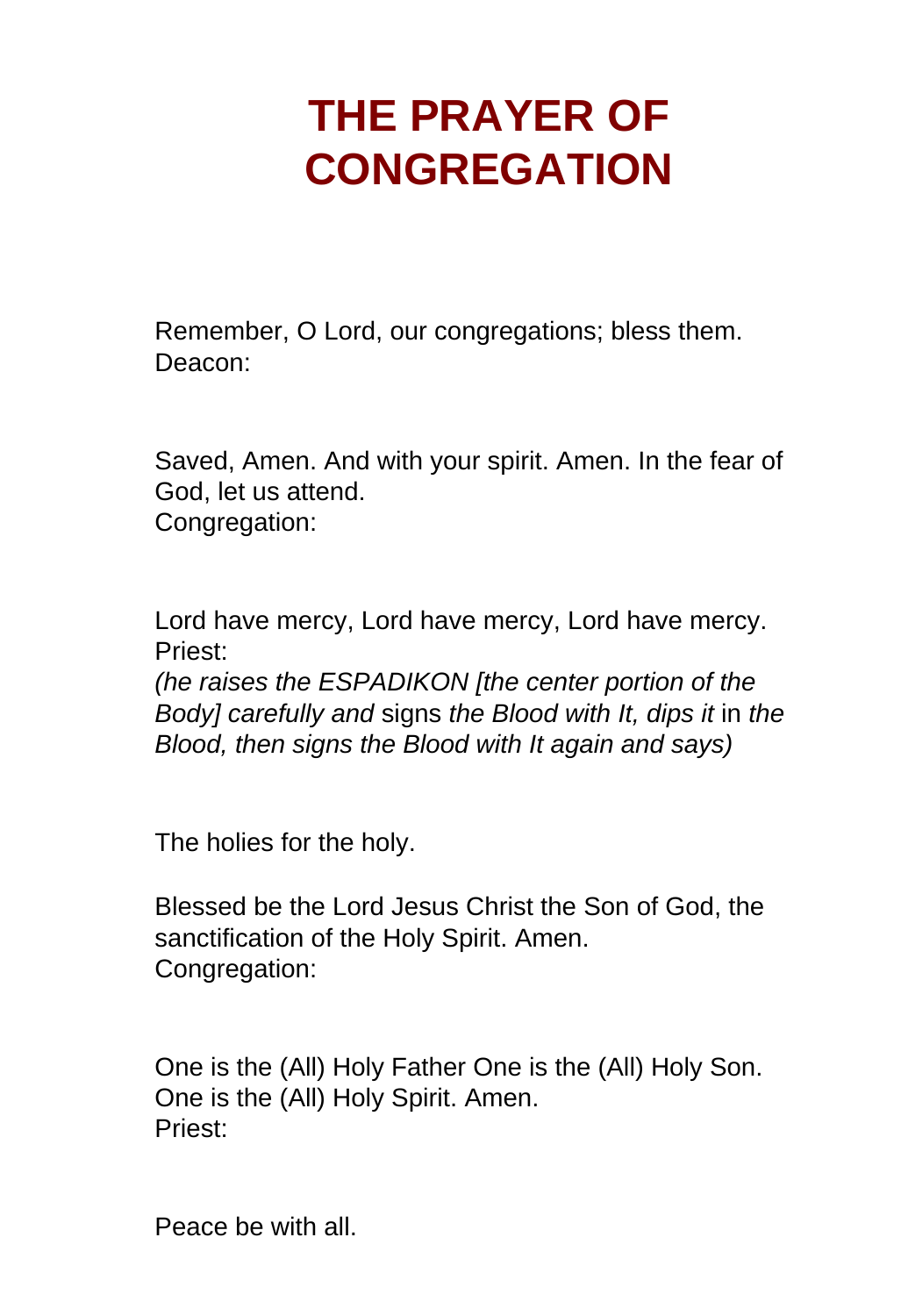Congregation:

And with your spirit. Priest: (lowers his hand with the ESPADIKON and signs the Body with it saying)

The Holy Body, and the Precious Blood of Jesus Christ, the Son of our God. Amen. Congregation:

Amen. Priest: (Signs the Body again with the signof the cross)

The Holy and Precious Body, and the True Blood of Jesus Christ, the Son of our God. Amen. Congregation:

Amen. Priest: (He signs the Body a third time with the ISPADIKON, raises his hand and signs the Blood, then places the ISPADIKON in the chalice and says):

The Body and the Blood of Emmanuel our God, this is in truth. Amen.

Congregation: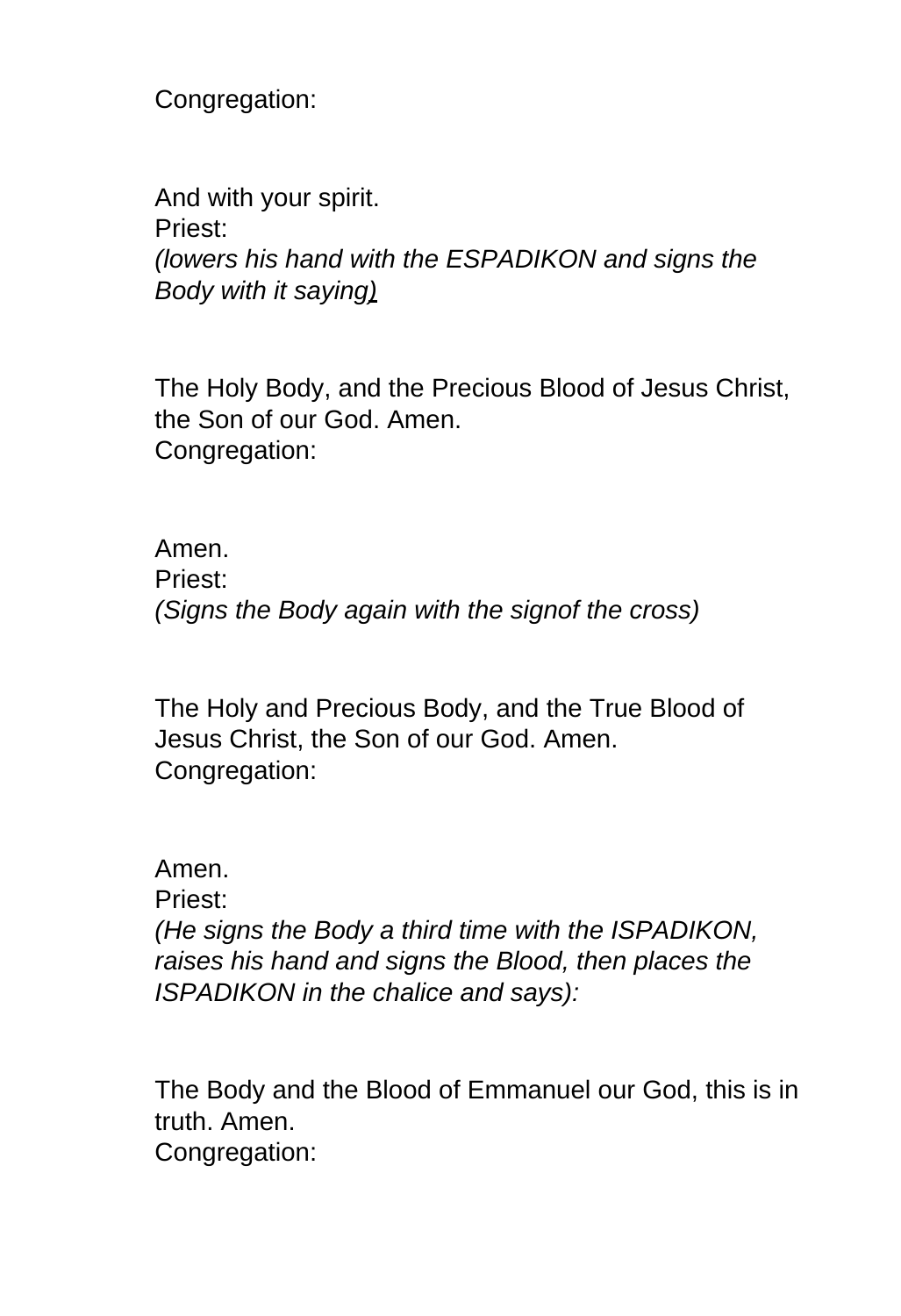<span id="page-53-0"></span>Amen. I believe.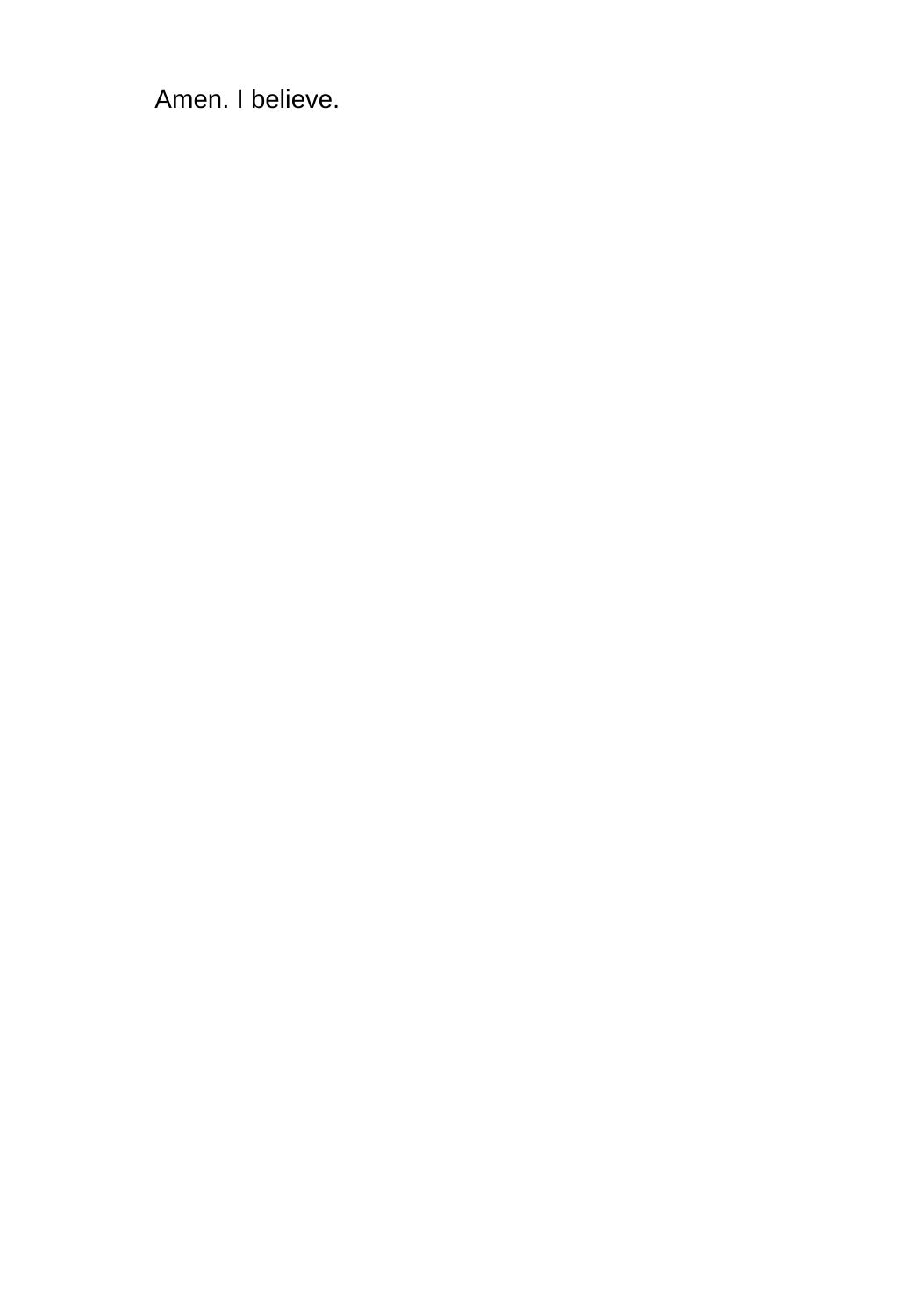# **THE PROFESSION**

Priest: (lifts the paten with the Body in it and says the profession)

Amen. Amen. Amen. I believe, I believe, I believe and confess to the last breath, that this is the life-giving flesh that Your Only-Begotten Son, our Lord, God and Savior Jesus Christ took from our Lady, the Lady of us all, the holy Theotokos, Saint Mary. He made It one with His Divinity without mingling, without confusion and without alteration. He witnessed the good confession before Pontius Pilate. He gave It up for us upon the holy wood of the Cross, of His own will, for us all. Truly I believe that His Divinity parted not from His Humanity for a single moment nor a twinkling of an eye. Given for us for salvation, remission of sins and eternal life to those who partake of Him. I believe, I believe, I believe that this is so in truth. Amen.

(The priest places the paten on the altar and kneels to God) Deacon:

Amen. Amen. Amen. I believe, I believe, I believe that this is so in truth. Amen. Pray for us and for all Christians who said to us concerning them, remember us (in the house of the Lord). The peace and love of Jesus Christ be with you. Sing: Alleluia. Pray for the worthy communion of the immaculate heavenly, and holy mysteries. Lord have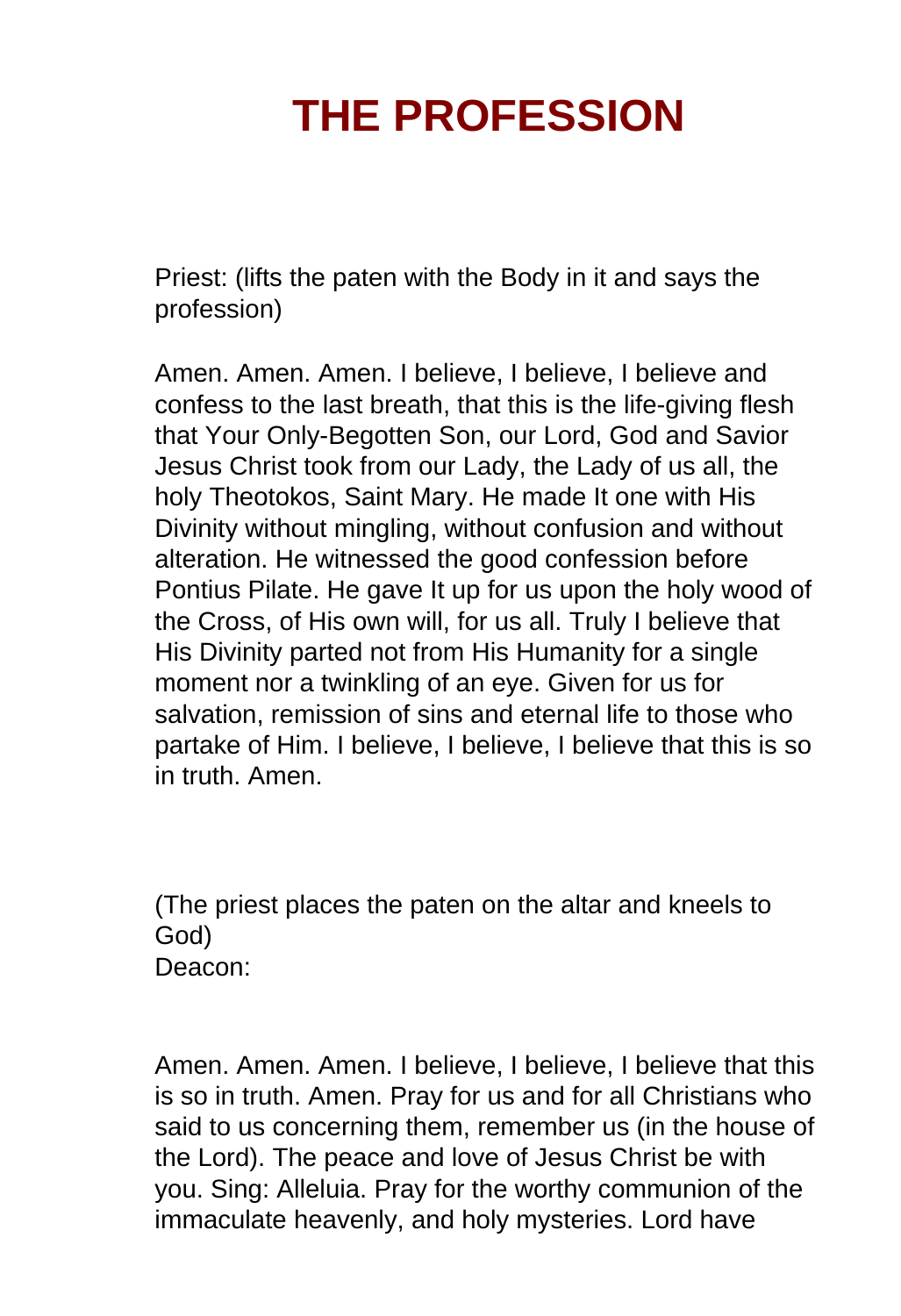mercy. Congregation:

Glory to You, O Lord, glory to You.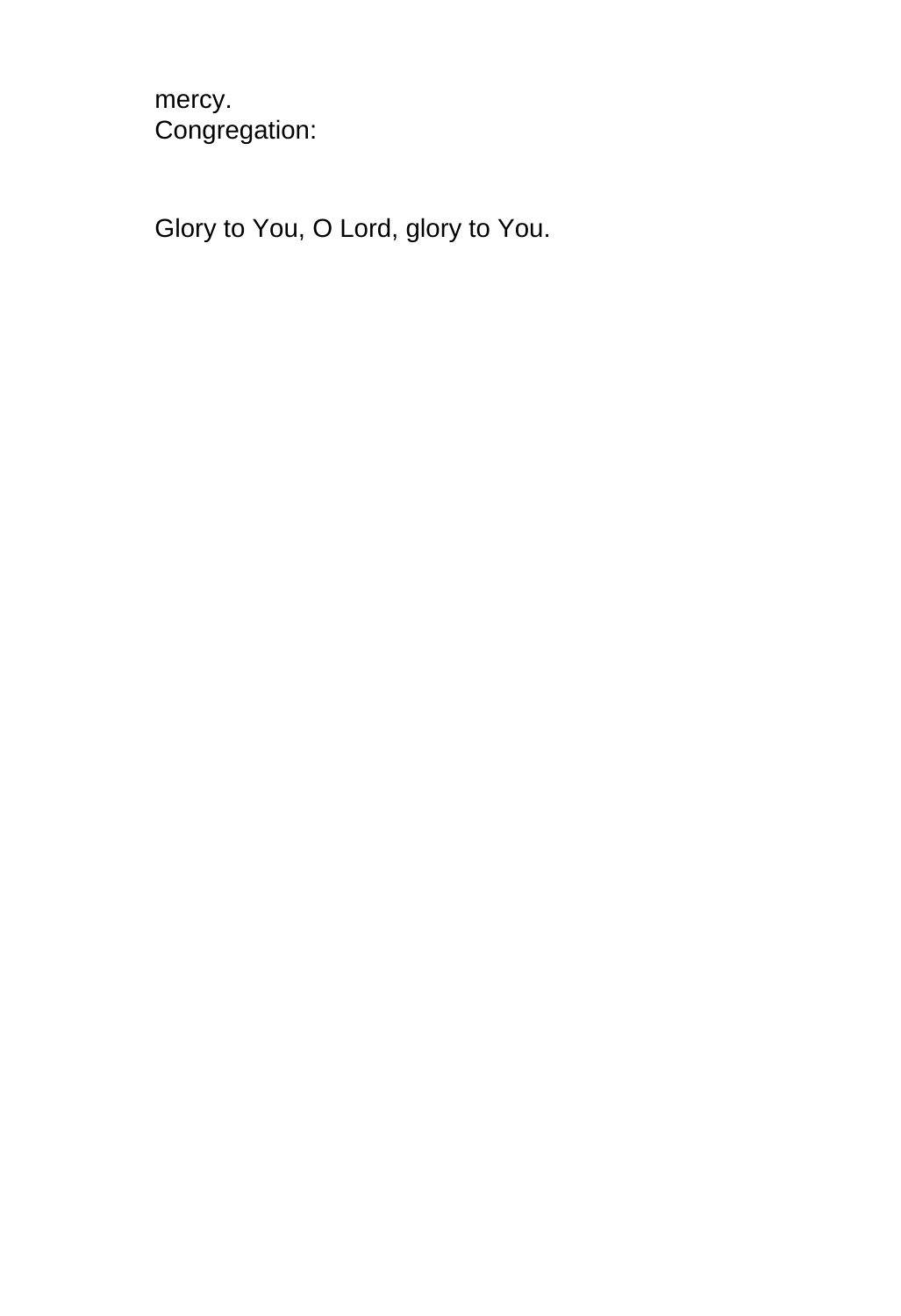#### **PSALM 150**

<span id="page-56-0"></span>Praise God, in all His saints. Alleluia

Praise Him, in the firmament of His power. Alleluia

Praise Him, for His mighty acts. Alleluia.

Praise Him, according to the multitude of His greatness. Alleluia.

Praise Him, with the sound of the trumpet. Alleluia.

Praise Him, with the psaltery and harp. Alleluia.

Praise Him, with the timbrel and chorus. Alleluia.

Praise Him, with strings and organs. Alleluia.

Praise Him, with pleasant sounding cymbals. Alleluia.

Praise Him, upon the cymbals of joy. Alleluia.

Let every thing that has breath praise the Name of the Lord our God. Alleluia.

Glory be to the Father, and to the Son, and to the Holy Spirit. Alleluia.

Now and forever and to the ages of ages. Amen. Alleluia.

Glory be to You our God. Alleluia.

Glory be to our God.